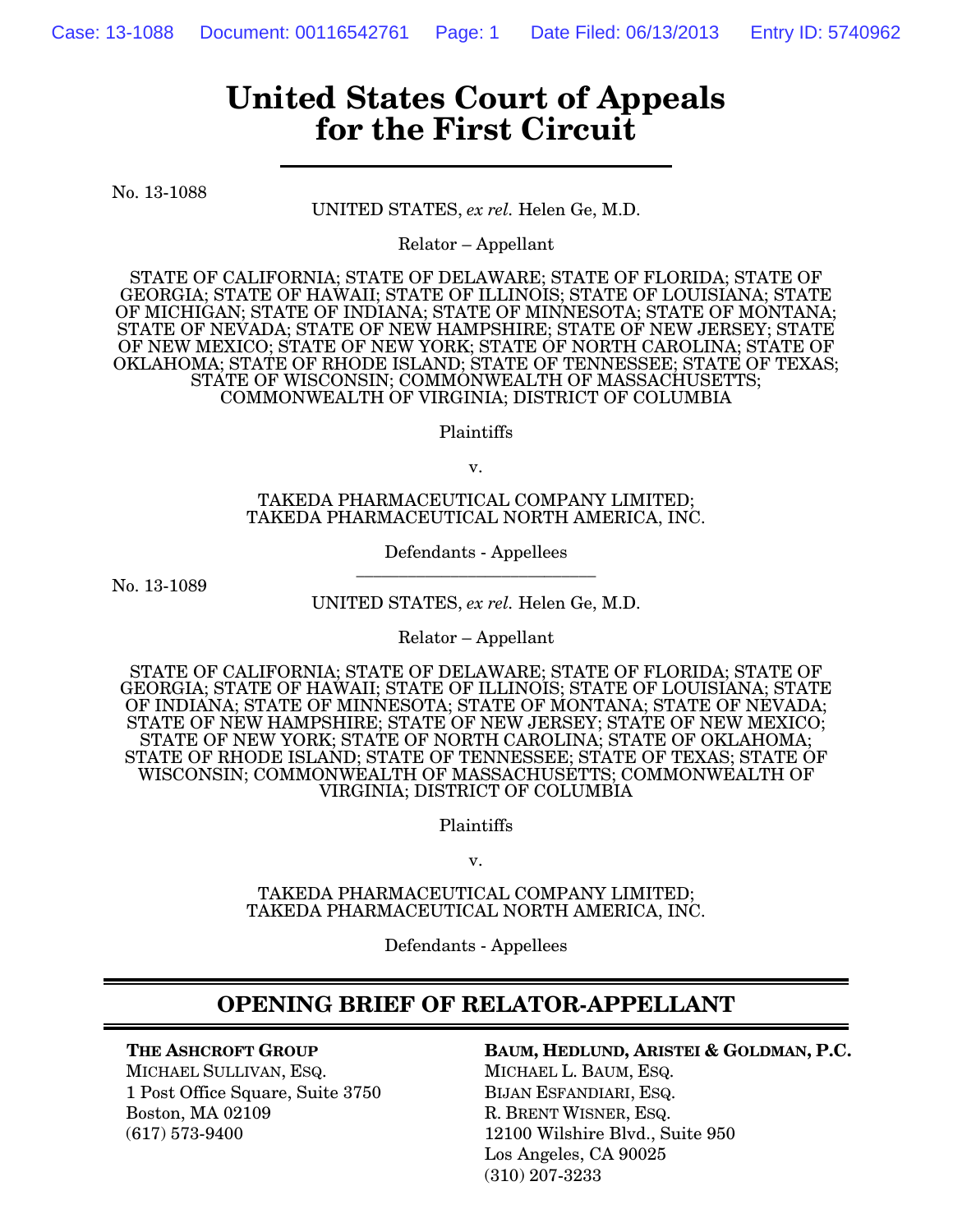## RELATOR-APPELLANT'S RULE 26.1 DISCLOSURE

Relator-appellant Helen Ge., M.D. is a natural person. As such, a corporate disclosure statement is not required. Fed. R. App. P. 26.1(a).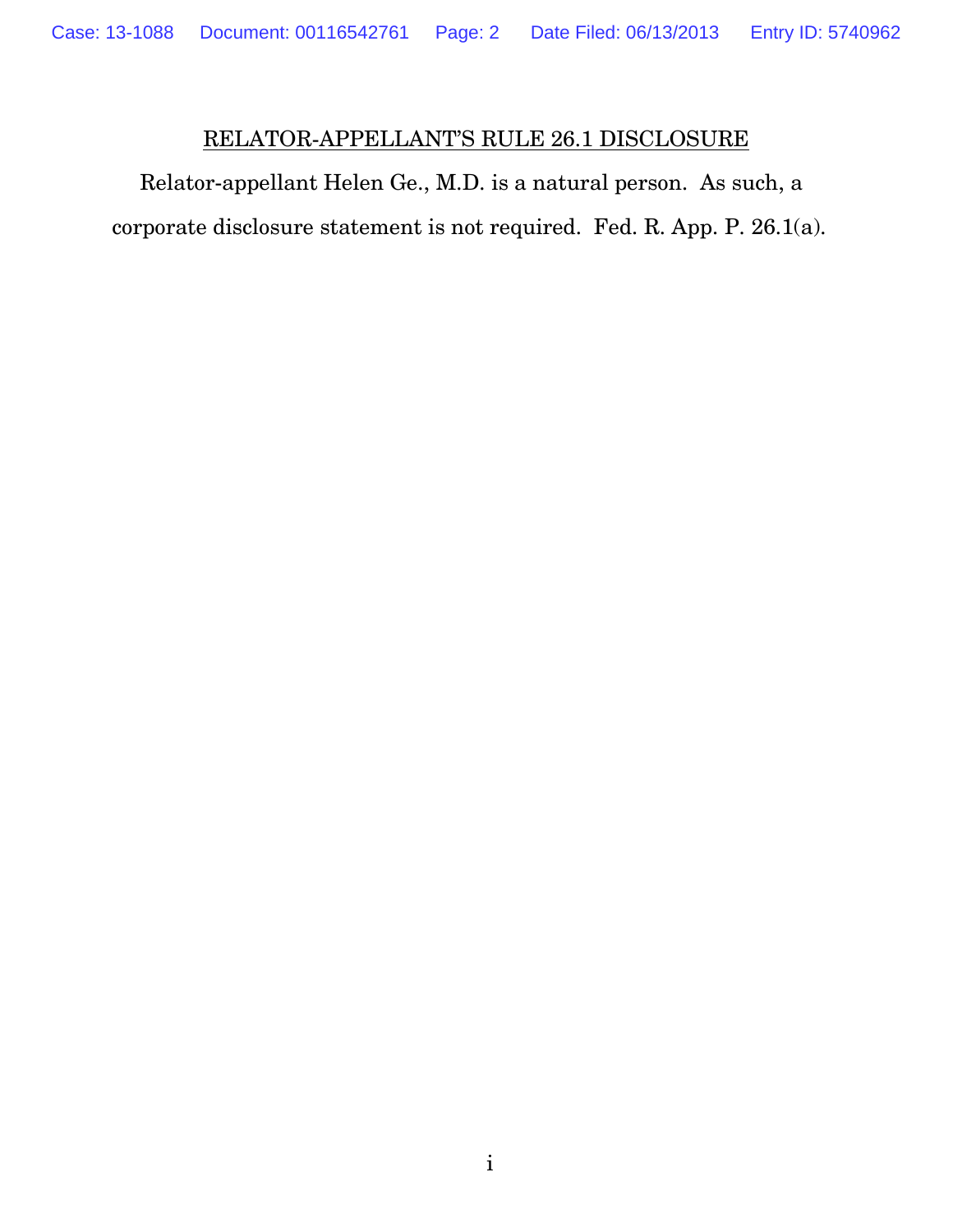## TABLE OF CONTENTS

| Page                                                                                                                                                                                          |
|-----------------------------------------------------------------------------------------------------------------------------------------------------------------------------------------------|
|                                                                                                                                                                                               |
|                                                                                                                                                                                               |
|                                                                                                                                                                                               |
| REASONS WHY ORAL ARGUMENT SHOULD BE HEARD  1                                                                                                                                                  |
|                                                                                                                                                                                               |
|                                                                                                                                                                                               |
|                                                                                                                                                                                               |
|                                                                                                                                                                                               |
|                                                                                                                                                                                               |
| $\mathbf{L}$                                                                                                                                                                                  |
|                                                                                                                                                                                               |
|                                                                                                                                                                                               |
|                                                                                                                                                                                               |
|                                                                                                                                                                                               |
| The District Court Erred in Dismissing the Actos and Uloric<br>L.                                                                                                                             |
|                                                                                                                                                                                               |
| A. Dr. Ge's Section 3729(a)(1)(A), (B), and (C) Causes of Action<br>Sufficiently Allege the Claims Were Materially False or                                                                   |
| Fraudulent                                                                                                                                                                                    |
| (1) The district court used an improper definition of                                                                                                                                         |
| (2) The district court misunderstood the three theories of<br>FCA liability espoused in the Actos and Uloric<br>. 27                                                                          |
| (a) Takeda violated the FCA by misrepresenting the<br>safety profile of Actos, Uloric, Kapidex/Dexilant, and<br>Prevacid, which induced the submission of claims to<br>.28<br>the government. |
| (b) Takeda violated the FCA by inducing doctors and<br>patients to submit false claims that wrongly<br>certified the drug was "reasonable and necessary"                                      |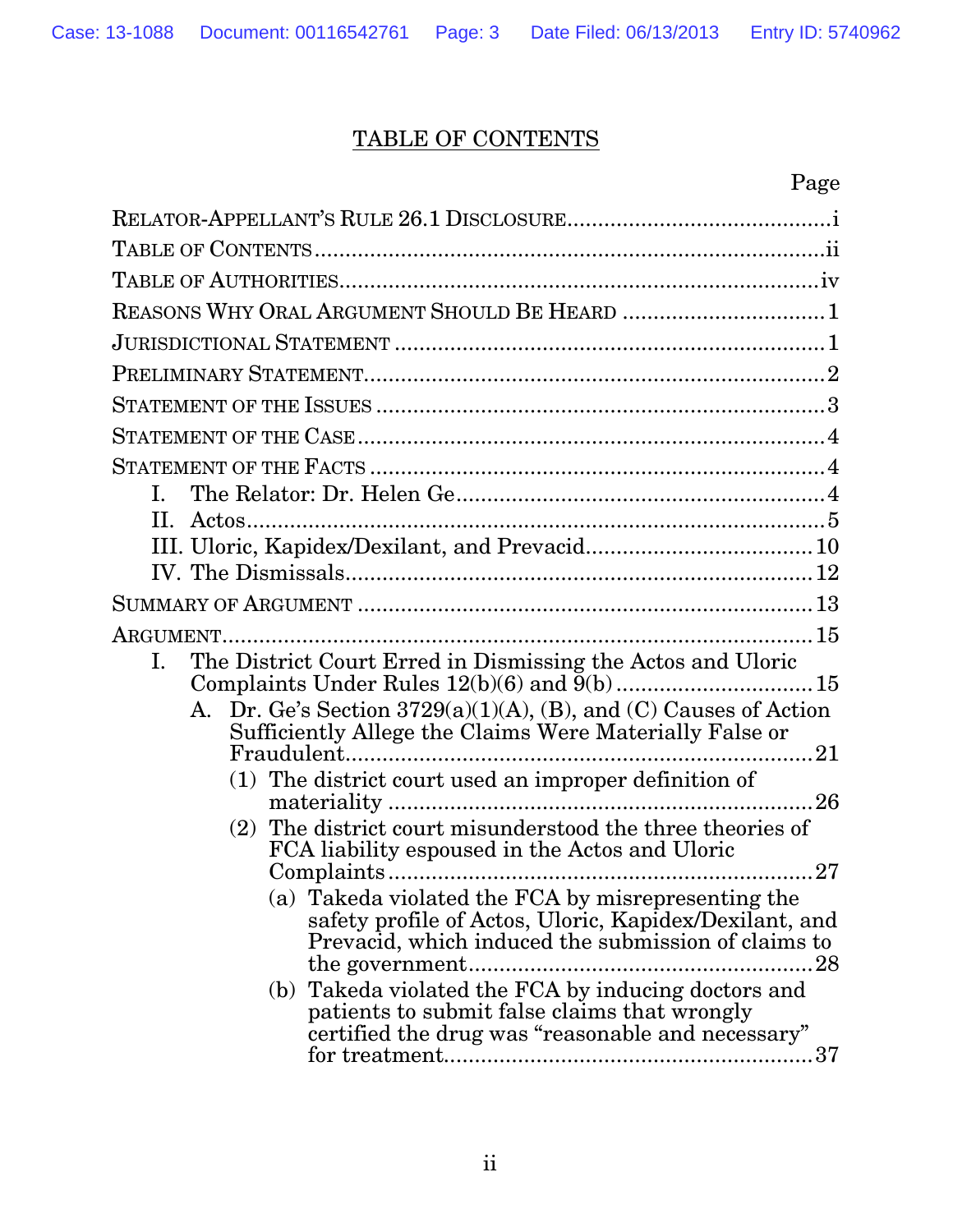|  | (c) Takeda violated the FCA by using fraud to maintain<br>access to and eligibility in the prescription drug                    |  |
|--|---------------------------------------------------------------------------------------------------------------------------------|--|
|  | B. The Actos and Uloric Complaints satisfy Rule 9(b) because<br>the submission of fraudulent claims to the government was       |  |
|  | (1) The Actos and Uloric Complaints sufficiently allege the<br>who, what, where and the when, of the fraud                      |  |
|  | (2) Dr. Ge provided factual and statistical evidence to meet<br>the district court's <i>Duxbury</i> requirements for the Actos  |  |
|  | II. The District Court Abused Its Discretion in Denying, Without<br>Explanation, Leave to File at Least One Post-Ruling Amended |  |
|  |                                                                                                                                 |  |
|  |                                                                                                                                 |  |
|  |                                                                                                                                 |  |
|  |                                                                                                                                 |  |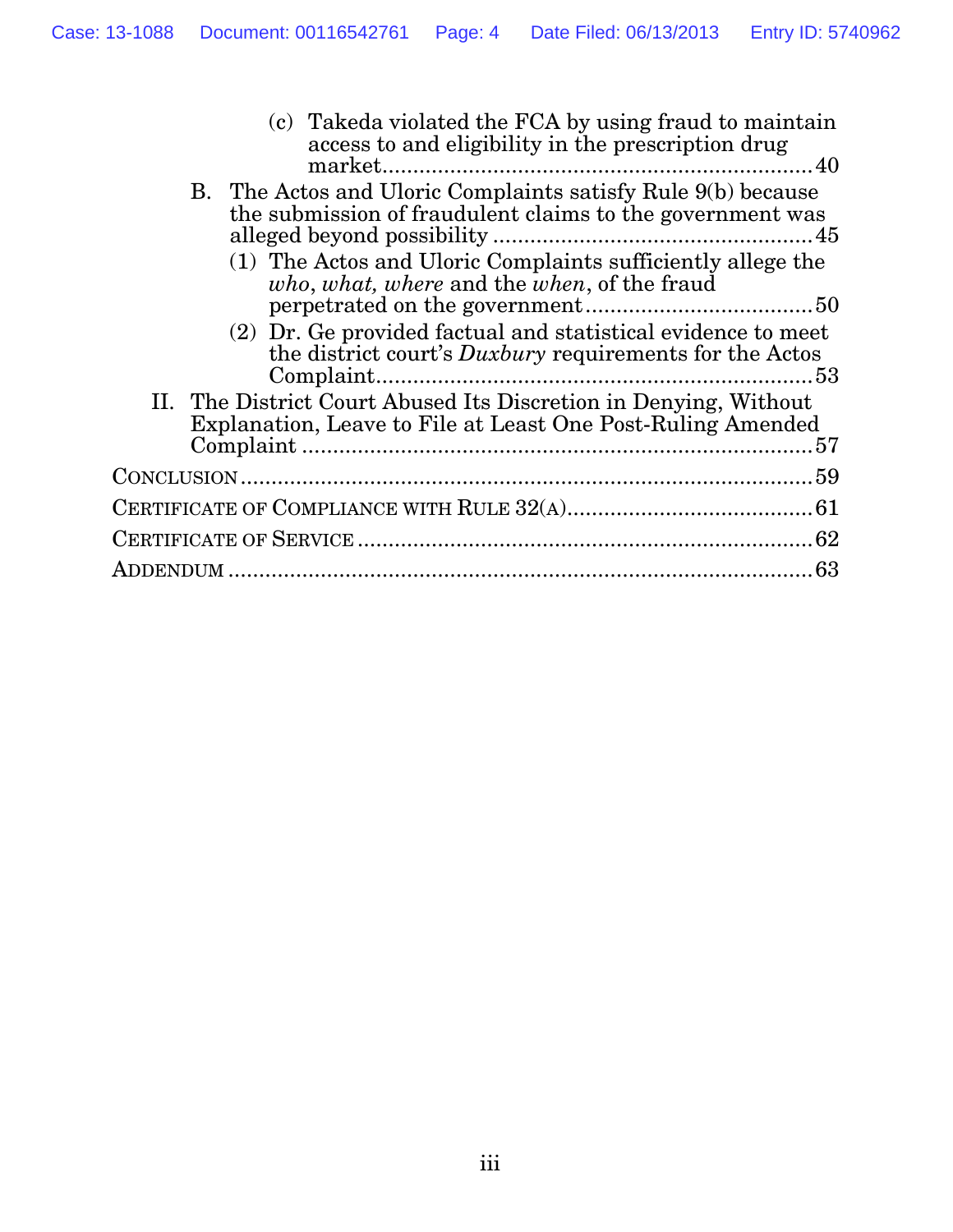## TABLE OF AUTHORITIES

## Page(s)

## **Cases**

| Allison Engine Co., Inc. v. United States ex rel. Sanders, |  |
|------------------------------------------------------------|--|
| Doyle v. Hasbro, Inc.,                                     |  |
| Foman v. Davis,                                            |  |
| Garside v. Osco Drug, Inc.,                                |  |
| Grant v. News Group Boston, Inc.,                          |  |
| Harrison v. Westinghouse Savannah River Co.,               |  |
| Heckler v. Ringer,                                         |  |
| In re Neurontin Mktg. & Sales Practices Litig.,            |  |
| In re: Actos Products Liab. Litig.,                        |  |
| IOM Corp. v. Brown Forman Corp.,                           |  |
| Knowlton v. Dessert Medical, Inc.,                         |  |
| Kwikset Corp. v. Superior Court,                           |  |
| Mann v. Heckler & Koch Def., Inc.,                         |  |
| <i>Matrixx Initiatives, Inc. v. Siracusano,</i>            |  |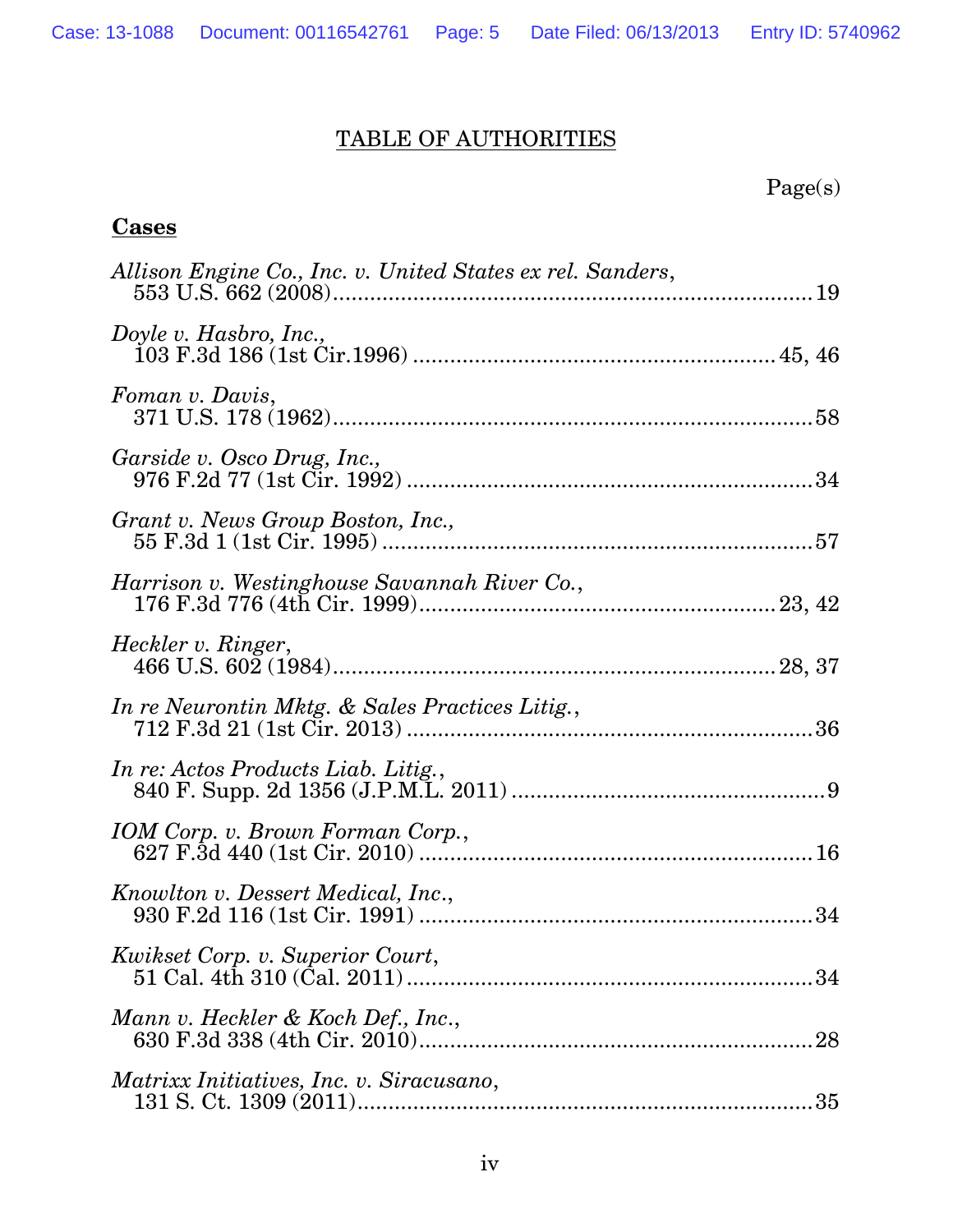| McGinty v. Beranger Volkswagen, Inc.,                                                                                                 |
|---------------------------------------------------------------------------------------------------------------------------------------|
| Murray & Sorenson v. United States,                                                                                                   |
| Neder v. United States,                                                                                                               |
| New York v. Amgen Inc.,<br>652 F.3d 103 (1st Cir. 2011) cert. denied, 132 S. Ct. 993 (2011) 24, 34                                    |
| O'Connell v. Hyatt Hotels of Puerto Rico,                                                                                             |
|                                                                                                                                       |
| Strom ex rel. United States v. Scios, Inc.,                                                                                           |
| United States ex rel. Bierman v. Orthofix Int'l, N.V.,                                                                                |
| United States ex rel. Carpenter v. Abbott Lab., Inc.,                                                                                 |
| United States ex rel. Downy v. Corning, Inc.,                                                                                         |
| United States ex rel. Duxbury v. Ortho Biotech Products, L.P.,                                                                        |
| United States ex rel. Feldman v. Van Gorp,                                                                                            |
| United States ex rel. Franklin v. Parke-Davis, Div. of Warner-Lambert<br>Co.,                                                         |
| United States ex rel. Grubbs v. Kanneganti,                                                                                           |
| United States ex rel. Hendow v. Univ. of Phoenix,<br>461 F.3d 1166 (9th Cir. 2006), cert. denied, 550 U.S. 903 (2007) passim          |
| United States ex rel. Hutcheson v. Blackstone Med., Inc.,<br>647 F.3d 377 (1st Cir. 2011) cert. denied, 132 S. Ct. 815 (2011). passim |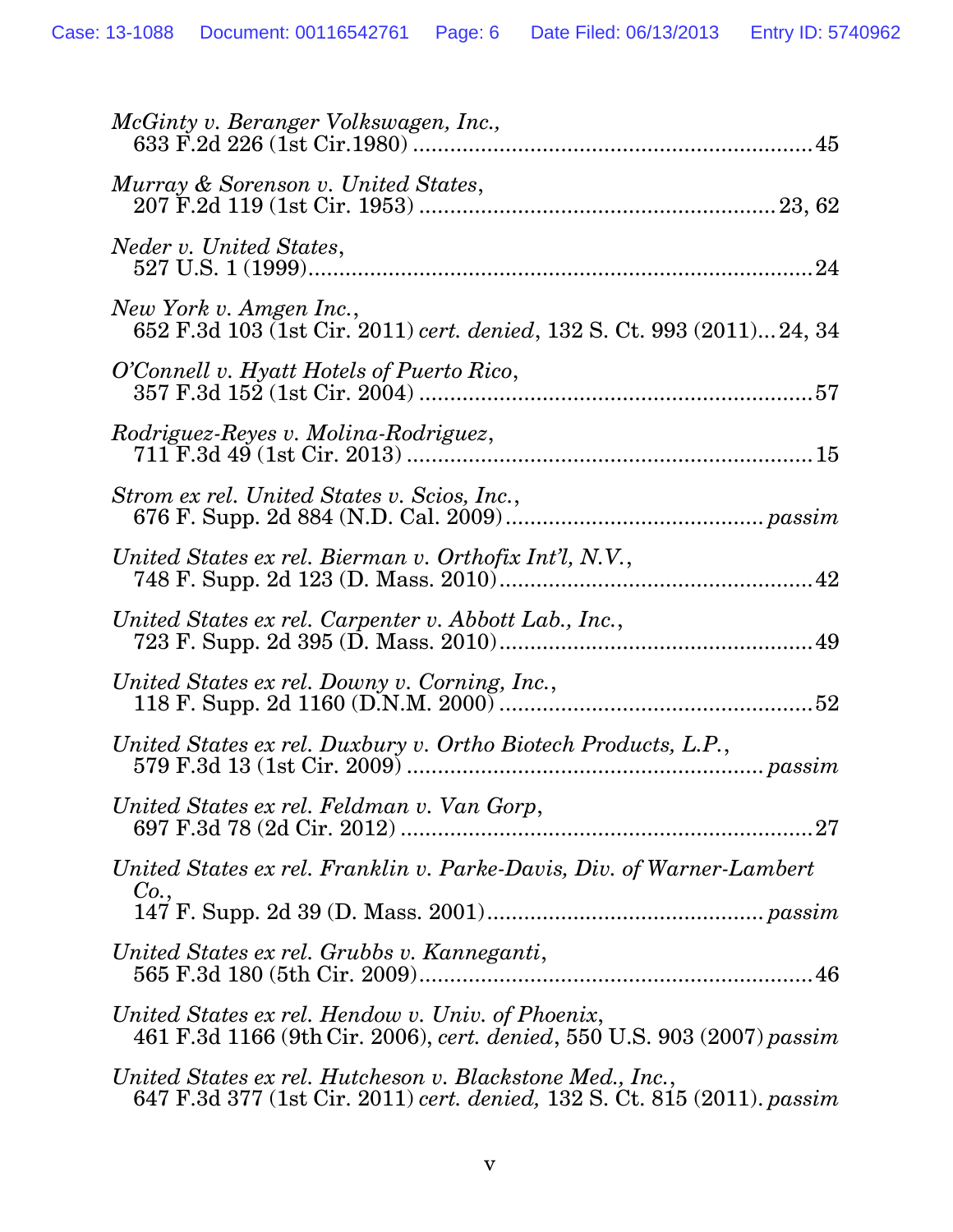| United States ex rel. Johnson v. Shell Oil Co.,                       |
|-----------------------------------------------------------------------|
| United States ex rel. Jones v. Brigham & Women's Hosp.,               |
| United States ex rel. Karvelas v. Melrose-Wakefield Hosp.,            |
| United States ex rel. Kennedy v. Aventis Pharmaceuticals, Inc.,       |
| United States ex rel. Loughren v. Unum Group,                         |
| United States ex rel. Loughren v. UnumProvident Corp.,                |
| United States ex rel. Main v. Oakland City Univ.,                     |
| United States ex rel. Marcus v. Hess,                                 |
| United States ex rel. Nowak v. Medtronic, Inc.,                       |
| United States ex rel. Pogue v. Diabetes Treatment Ctrs. of Am., Inc., |
| United States ex rel. Rost v. Pfizer, Inc.,                           |
| United States ex rel. Westmoreland v. Amgen, Inc.,                    |
| United States ex rel. Westrick v. Second Chance Body Armor, Inc.      |
| United States v. Aerodex, Inc.,                                       |
| United States v. Bornstein,                                           |
| United States v. Neifert-White Co.,                                   |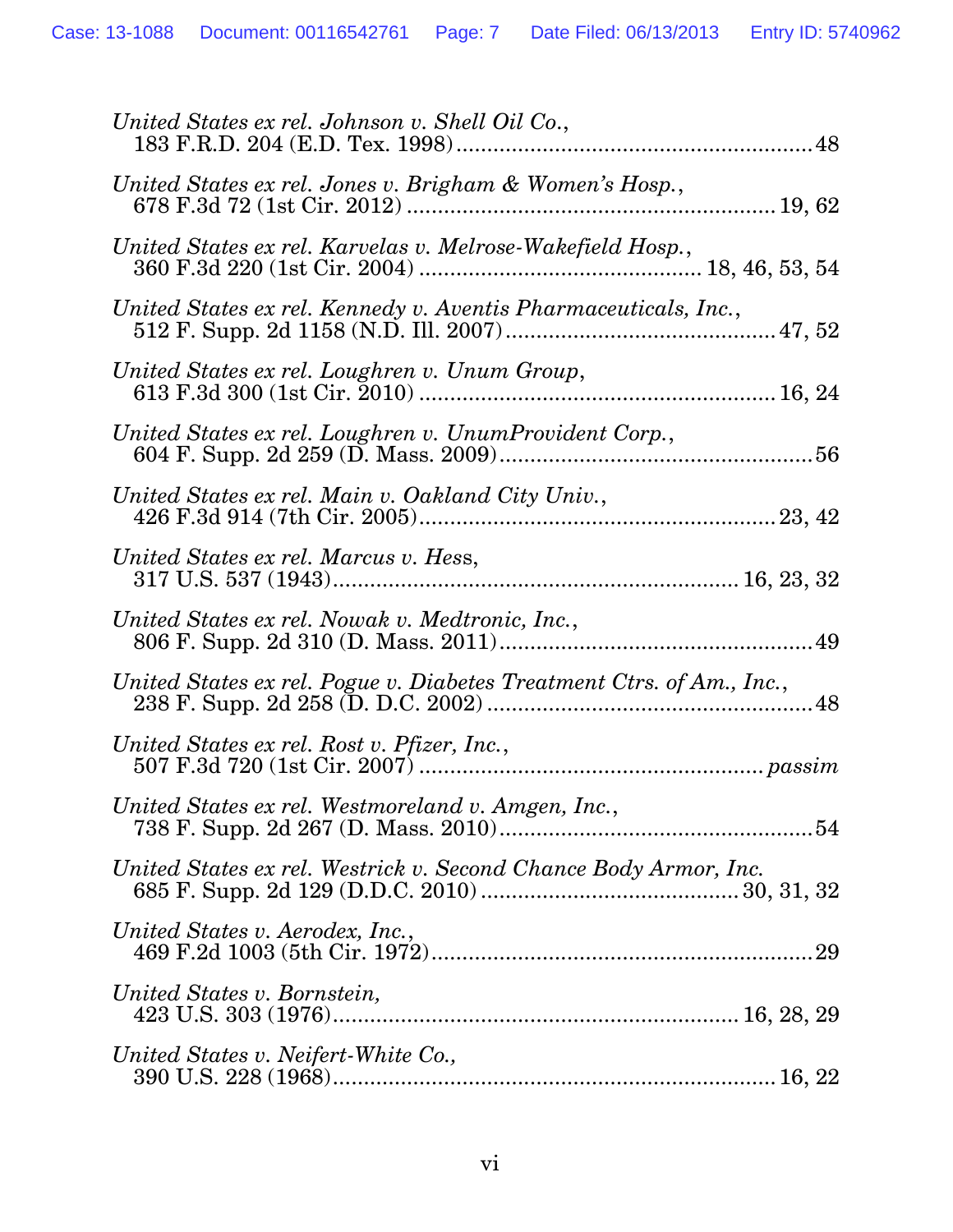| United States v. President & Fellows of Harvard Coll., |  |
|--------------------------------------------------------|--|
| United States v. Rivera,                               |  |
| United States v. Rogan,                                |  |
| United States v. Sci. Applications Int'l Corp.,        |  |
| Villanueva v. United States,                           |  |
| Wyeth v. Levine,                                       |  |

## **Statutes**

## **Other Authorities**

| Memorandum, Janet Woodcock,                                                                                |
|------------------------------------------------------------------------------------------------------------|
| U.S. Food and Drug Administration, Decision on continued marketing                                         |
| of rosiglitazone (Avandia, Avandamet, Avandaryl)                                                           |
|                                                                                                            |
| U.S. Food and Drug Administration,<br>FDA reviewing preliminary safety information on Actos (pioglitazone) |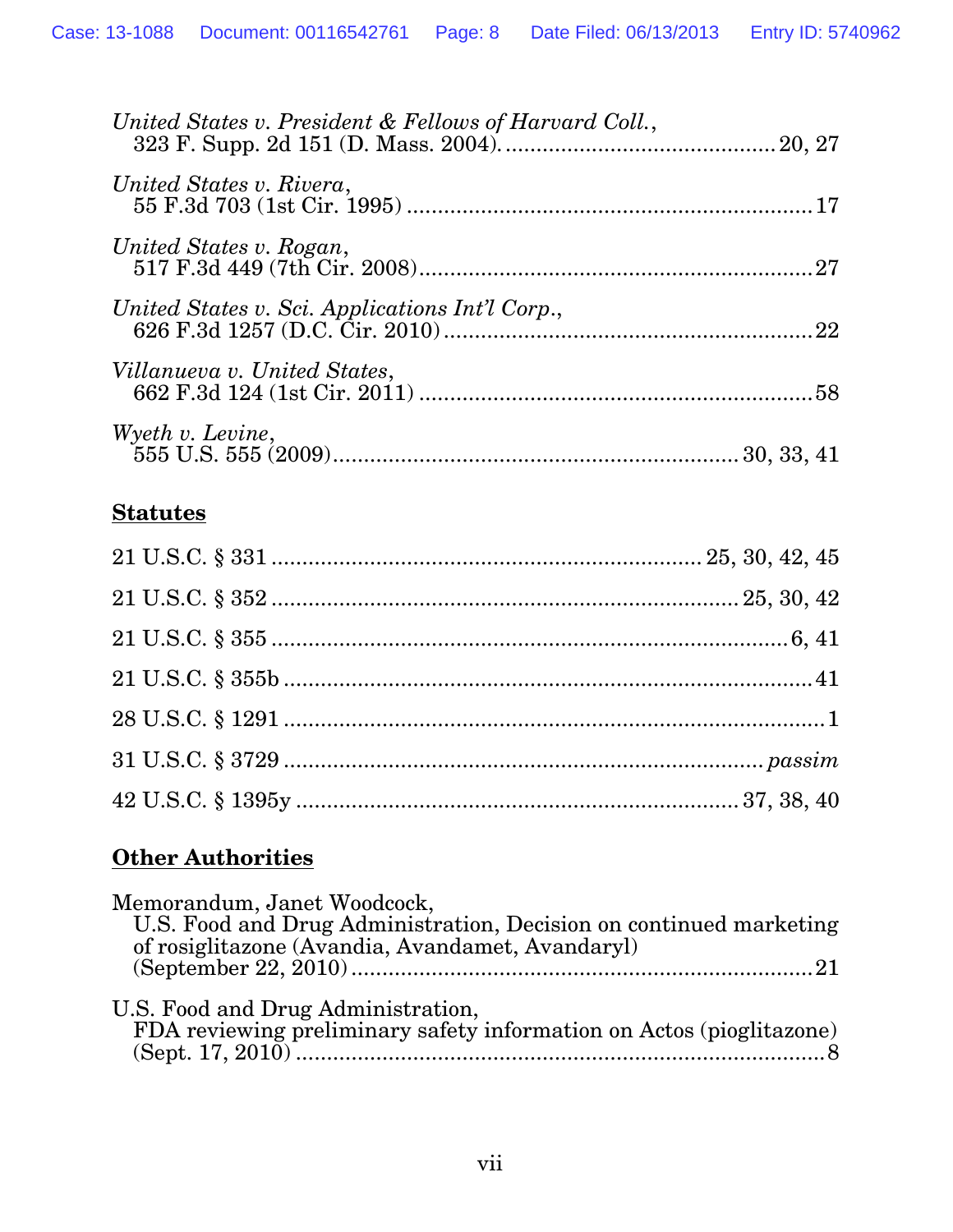| U.S. Food and Drug Administration,                                    |  |
|-----------------------------------------------------------------------|--|
| Update to ongoing safety review of Actos (pioglitazone) and increased |  |
| risk of bladder cancer                                                |  |
|                                                                       |  |

# **Rules**

# **Regulations**

# **Legislative History**

| S. REP. No. 99-345 (1986), |  |
|----------------------------|--|
|                            |  |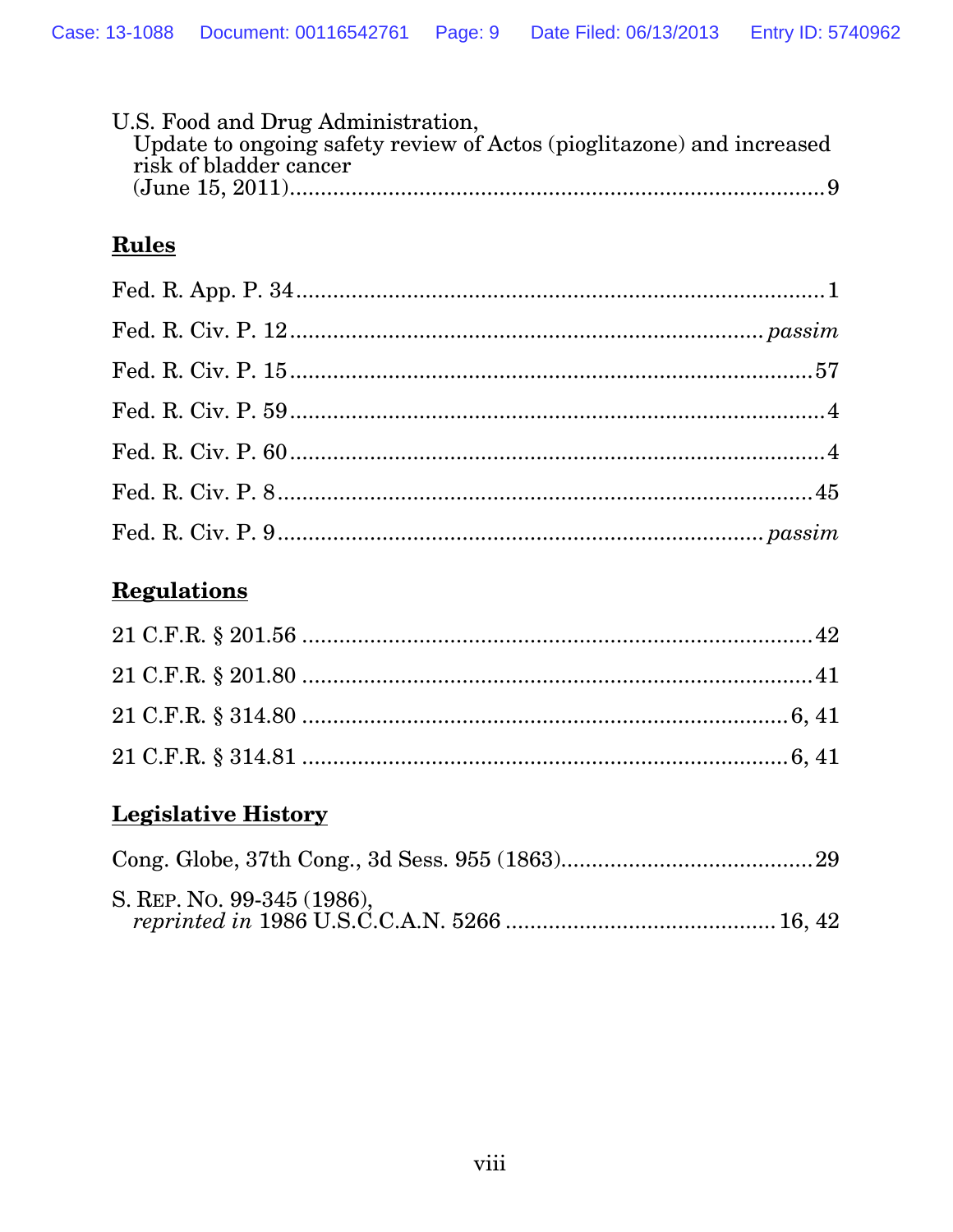## REASONS WHY ORAL ARGUMENT SHOULD BE HEARD

Pursuant to Federal Rule of Appellate Procedure 34(a), Relatorappellant respectfully requests oral argument. Oral argument will assist the Court in deciding this appeal, which raises important questions regarding pleading requirements under the False Claims Act, the ability of the government to prevent pharmaceutical fraud, and the extent to which a district court is allowed to deny requests to amend a purportedly deficient complaint. Oral argument will allow the parties to address these issues fully and respond to any questions or concerns.

### JURISDICTIONAL STATEMENT

This is an appeal from a final decision of the United States District Court for the District of Massachusetts dismissing this matter with prejudice, entered on November 1, 2012. Following the denial of a motion for reconsideration, entered on December 18, 2012, a Notice of Appeal was timely filed on January 14, 2013. Accordingly, this Court has jurisdiction pursuant to 28 U.S.C. § 1291.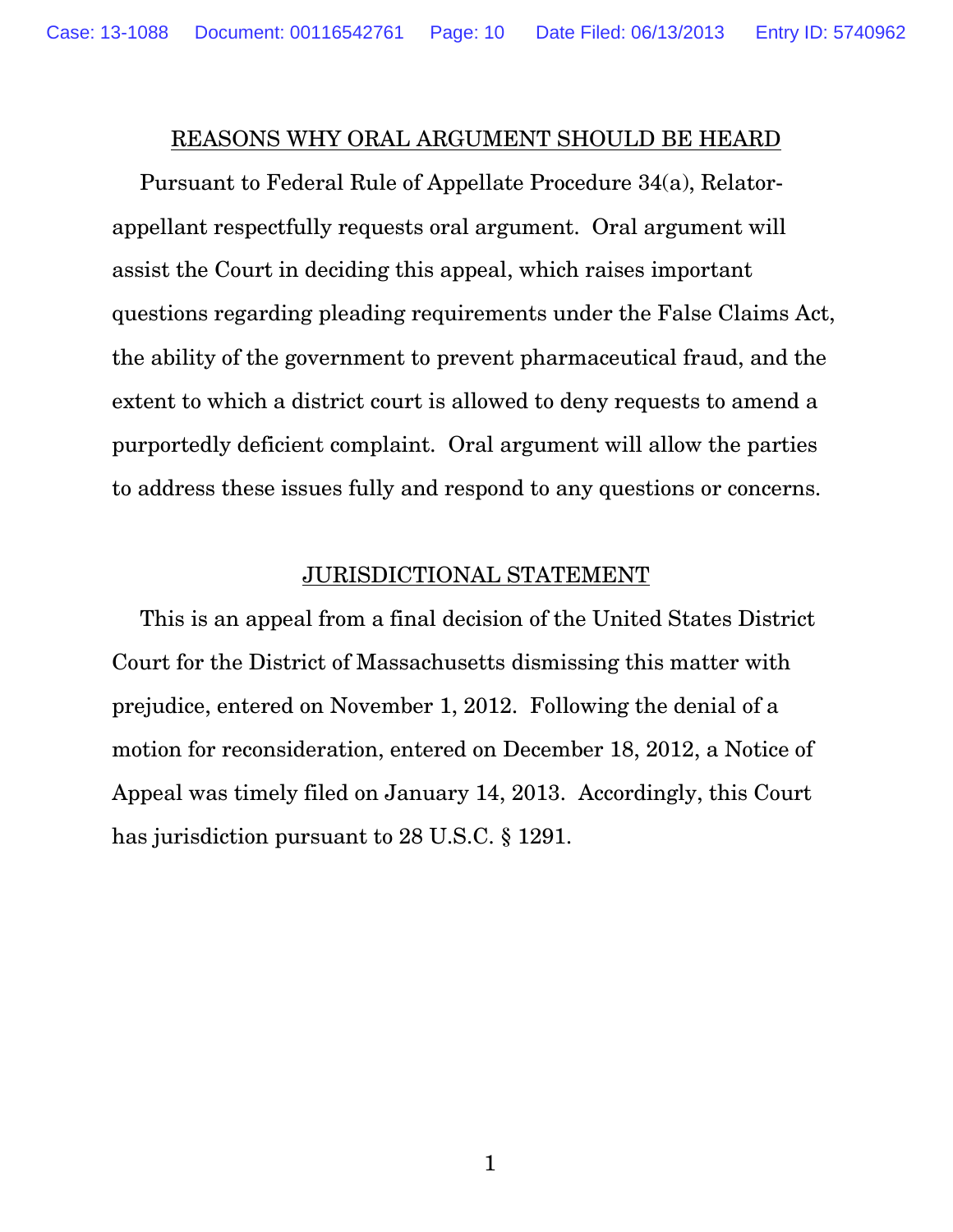#### PRELIMINARY STATEMENT

Doctors and patients, and the entities insuring them, rely on the Food and Drug Administration ("FDA") to regulate the safety of prescription drugs. The FDA, in turn, relies on the accurate reporting of safety risks from pharmaceutical companies. When pharmaceutical companies like Defendant-Appellees Takeda Pharmaceutical Company Limited and Takeda Pharmaceutical North America, Inc. (hereinafter "Takeda") abuse that trust, the system breaks down. A pharmaceutical company, using fraud, gains access to the prescription drug market, and uses the "FDA approved" label to promote its drugs as safe. Doctors and patients, in turn, are deceived into prescribing and taking a drug that is not as safe as they were led to believe. The rub, however, is that the entity paying for a substantial portion of those fraudulently induced prescriptions is the federal government. In this case, Takeda was able to mislead one hand of the government (the FDA) while getting paid handsomely for its deception by the other (federally-funded healthcare organizations). That is what this appeal is about—whether, pursuant to the False Claims Act ("FCA"), the government can recoup federal funds spent on drugs that Takeda *misbranded* and, thus, *fraudulently marketed*.

Here, the district court adopted an overly restrictive interpretation of the FCA and established a precedent that undermines the ability of the federal government to recoup money lost to pharmaceutical fraud. The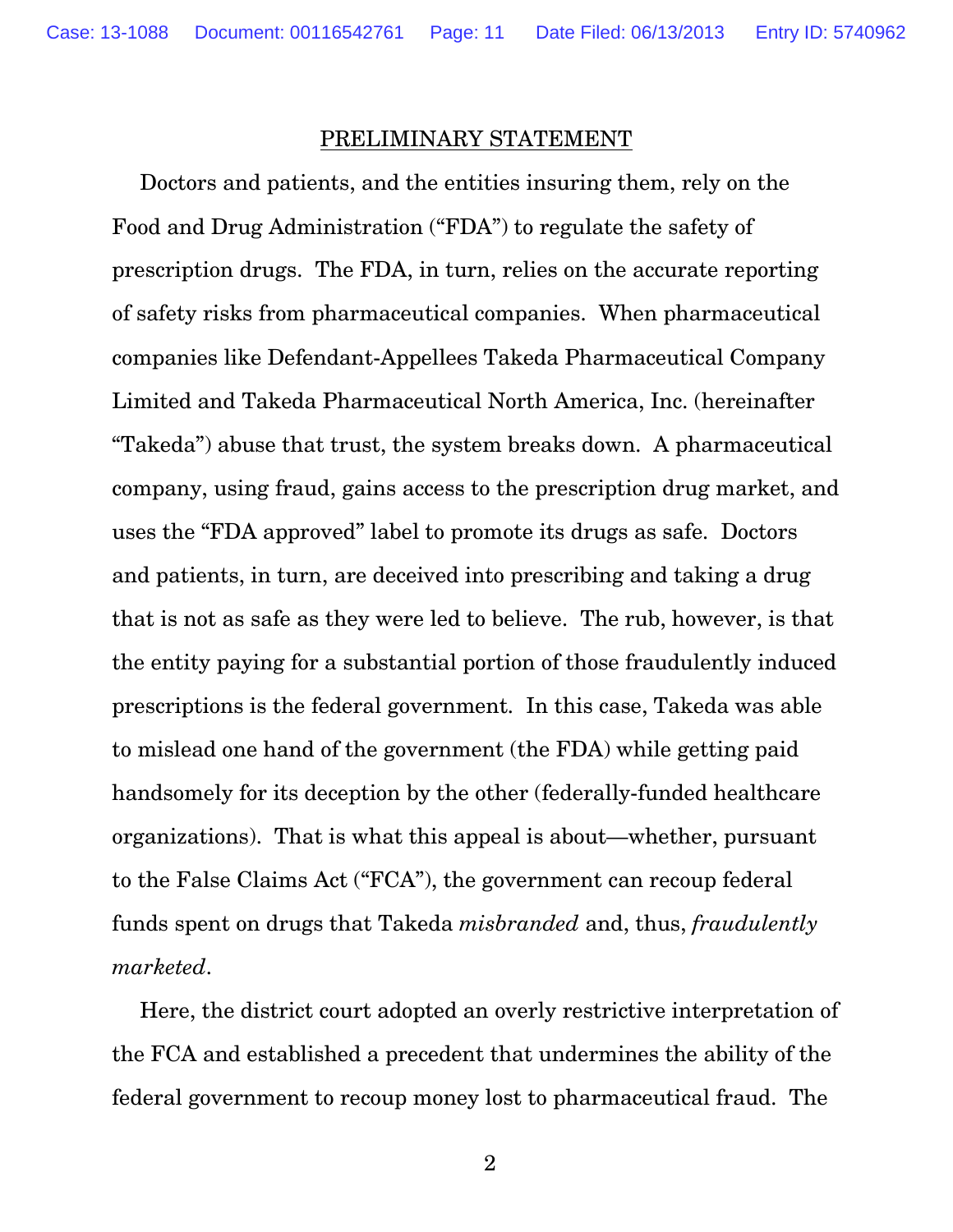district court's decision undercuts the key rationale underlying the FCA and federal pleading principles. As such, district court should be reversed.

## STATEMENT OF THE ISSUES

- (I) Whether the district court erred in dismissing Relator-Appellant's complaints pursuant to Federal Rules of Civil Procedure 12(b)(6) and 9(b). Specifically, whether:
	- (a) The complaints state a False Claims Act cause of action pursuant to Rule 12(b)(6) by alleging that a pharmaceutical company deliberately misled the government, the medical community, and patients about the risks associated with its drugs, which, in turn, caused doctors and patients to submit claims to federally-funded healthcare organizations.
	- (b) The complaints meet the particularity requirements of Rule 9(b) by providing statistical evidence and individual examples of how defendant's fraudulent conduct caused the submission of false claims to federally-funded healthcare organizations.
- (II) In the alternative, whether the district court abused its discretion when it denied Relator-Appellant an opportunity to amend her complaint after the district court's dismissal, when there was no reason given, and there was no indication or finding of bad faith, dilatory conduct, undue delay, or futility.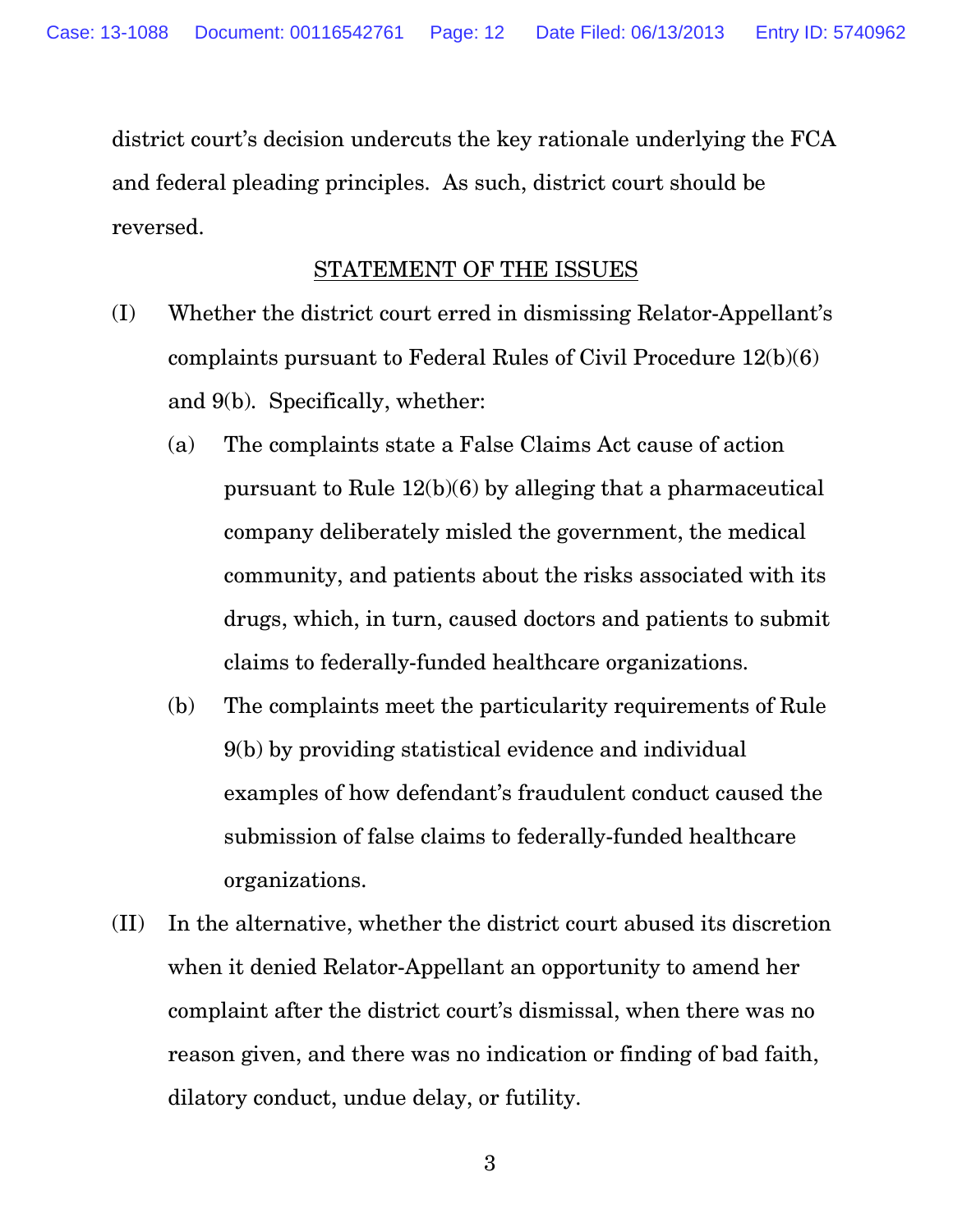### STATEMENT OF THE CASE

This matter is on appeal from the United States District Court for the District of Massachusetts, following the dismissal of two whistleblower actions filed by Relator-Appellant Helen Ge, M.D. ("Dr. Ge"), pursuant to the Civil False Claims Act, 31 U.S.C. §§ 3729, *et seq*. The District Court dismissed both actions in a single order pursuant to Federal Rules of Civil Procedure 9(b) and 12(b)(6). Dr. Ge, thereafter, moved the District Court to reconsider pursuant to Federal Rules of Civil Procedure 59(e) and 60(b), citing the procurement of new evidence and a manifest error of law. In addition, Dr. Ge requested leave to file an amended complaint. The District Court, however, summarily denied Dr. Ge's motion for reconsideration. This timely appeal followed.

### STATEMENT OF THE FACTS

### **I. The Relator: Dr. Helen Ge**

Relator-Appellant Helen Ge, M.D. ("Dr. Ge") received her medical degree from First Medical University of Shanghai. (Appendix 23, 136.) In the 1980s and 1990s, Dr. Ge was a Clinical Research Fellow at the University of Pittsburgh School of Medicine and Harvard Medical School, and later became an Associate Medical Director at the Harvard Medical Clinical Research Institute. (*Id.*) In 1998, Dr. Ge began consulting with various pharmaceutical companies to assist in preparing Food and Drug Administration ("FDA") mandated safety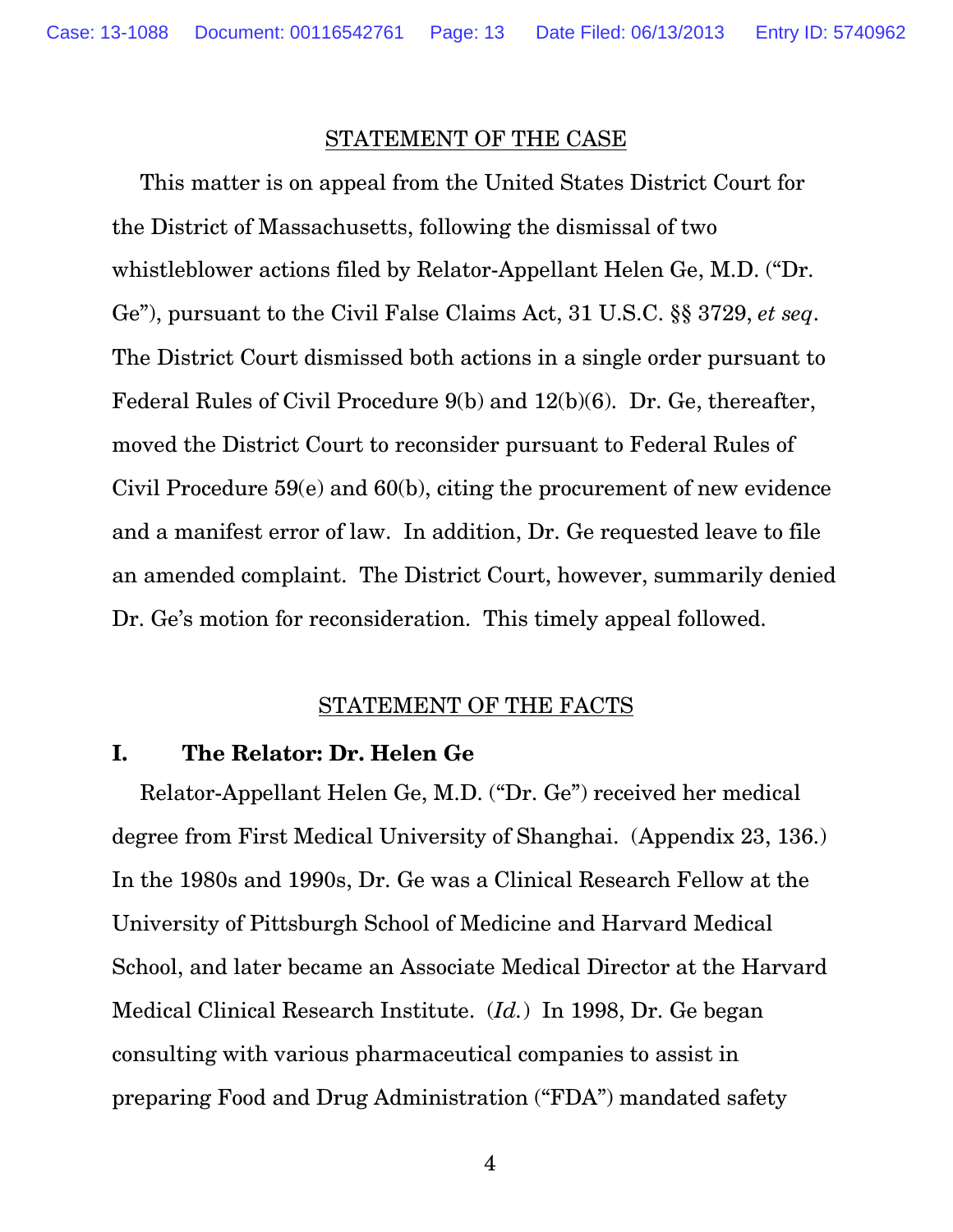reports. (*Id.*)

In September 2008, Dr. Ge accepted a position with Takeda as a Contract Physician of Drug Safety. (*Id.* at 24, 137.) She was contracted to perform medical reviews of adverse event reports and ascertain the seriousness of the event, determine causation, and determine if the event represented a safety signal, *i.e.*, whether the drug needed additional safety warnings. (*Id.*) Dr. Ge was responsible for medically reviewing adverse events associated with Actos, Uloric, Kapidex/Dexilant, and Prevacid. (*Id.*) Dr. Ge worked for Takeda until January 2010, when her contract was prematurely terminated. (*Id.*) Subsequently, Dr. Ge filed *United States ex rel. Helen Ge v. Takeda Pharmaceutical Co., et al*, 10-cv-11043-FDS ("Actos Complaint") and *United States ex rel. Helen Ge v. Takeda Pharmaceutical Co., et al*, 11 cv-10343-FDS ("Uloric Complaint").

### **II. Actos**

Actos (pioglitazone) is a thiazolidinedione ("TZD"), a type of insulin sensitizer designed to decrease a patient's insulin resistance and thereby reduce blood sugar levels. (*Id.* at 20.) Actos is used primarily to treat Type II diabetes. (*Id.*) The two primary TZDs marketed in the United States are Actos (manufactured by Takeda) and Avandia (rosiglitazone), which is manufactured and distributed by GlaxoSmithKline, LLC ("GSK"). (*Id.*)

Actos was first approved by the FDA in 1999. (*Id.*) By 2008, Actos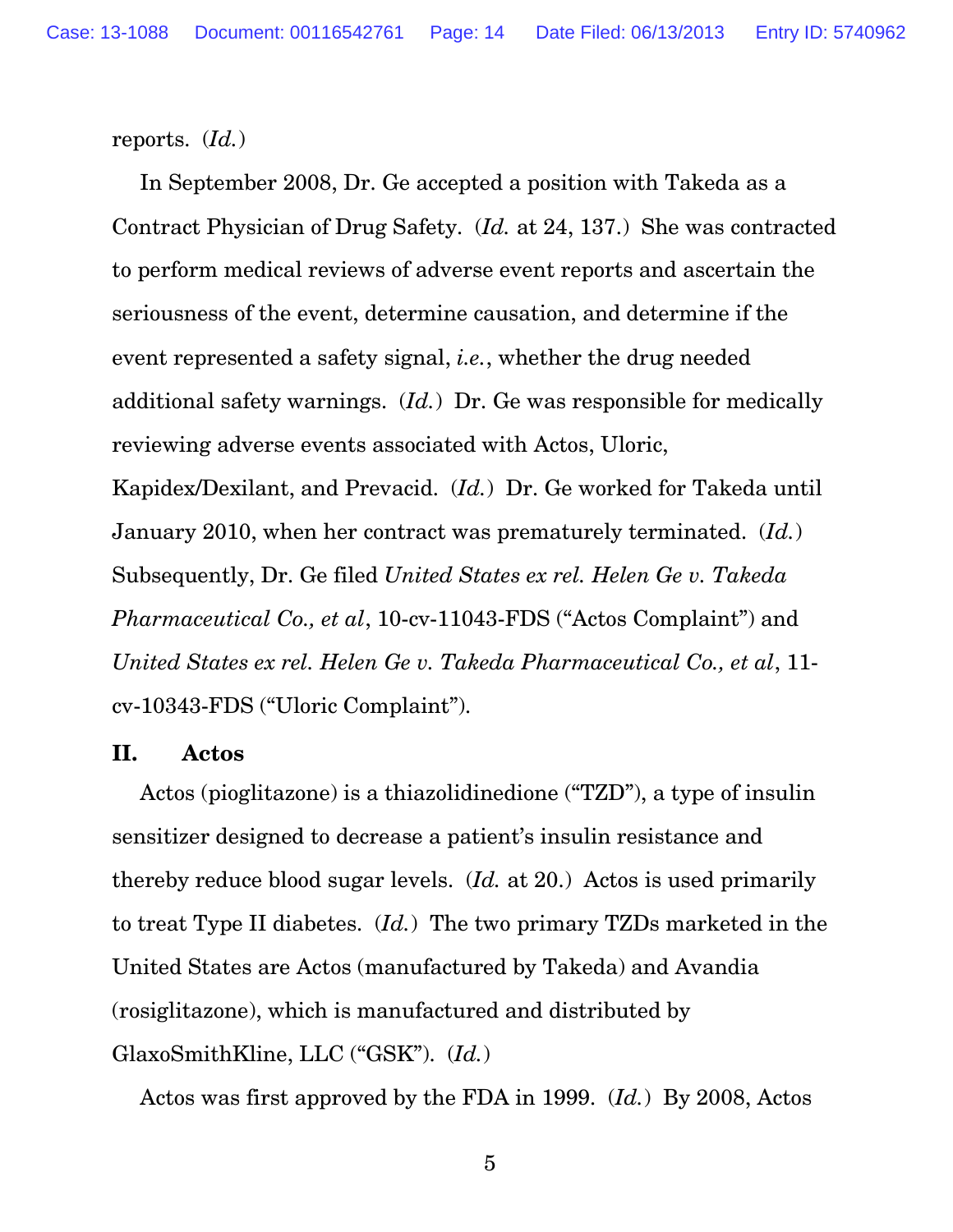developed into Takeda's most profitable drug with annual sales of \$3.4 billion in 2009. (*Id.*) It is estimated that over half of all Actos prescriptions are paid for by various federal-funded healthcare organizations. (*Id.* at 268-71.) Takeda was able to capture a majority of the diabetes drug market by portraying Actos as safer than it actually was, including that it was safer than Avandia. (*Id.* at 45-46.) Actos, however, is not as safe as Takeda has led the FDA, doctors, and the general public to believe.

While Dr. Ge was working at Takeda, she was responsible for reviewing adverse event reports associated with Actos. (*Id.* at 8.) These adverse events involved toxicities causing serious adverse reactions observed in patients taking Actos. (*Id.*) Dr. Ge would investigate each adverse event to determine whether Actos was causally related and ascertain the severity of the event. (*Id.*) These reports were then submitted to the FDA. (*Id.* at 29-33); *see* 21 C.F.R. §§ 314.80, 314.81. The FDA relies on post-marketing adverse event reporting to monitor the safety of approved drugs. (Appendix at 29-33); *see* 21 U.S.C. § 355(k); 21 C.F.R. §§ 314.80, 314.81. Using these reports, the FDA can take a variety of actions, such as adding additional safety warnings, restricting access, or completely removing the drug from the market. (Appendix at 29-33); *see* 21 C.F.R. §§ 314.80, 314.81. More importantly, physicians and patients rely upon the accuracy of the toxicities / adverse reactions and risk reporting in the label to make prescribing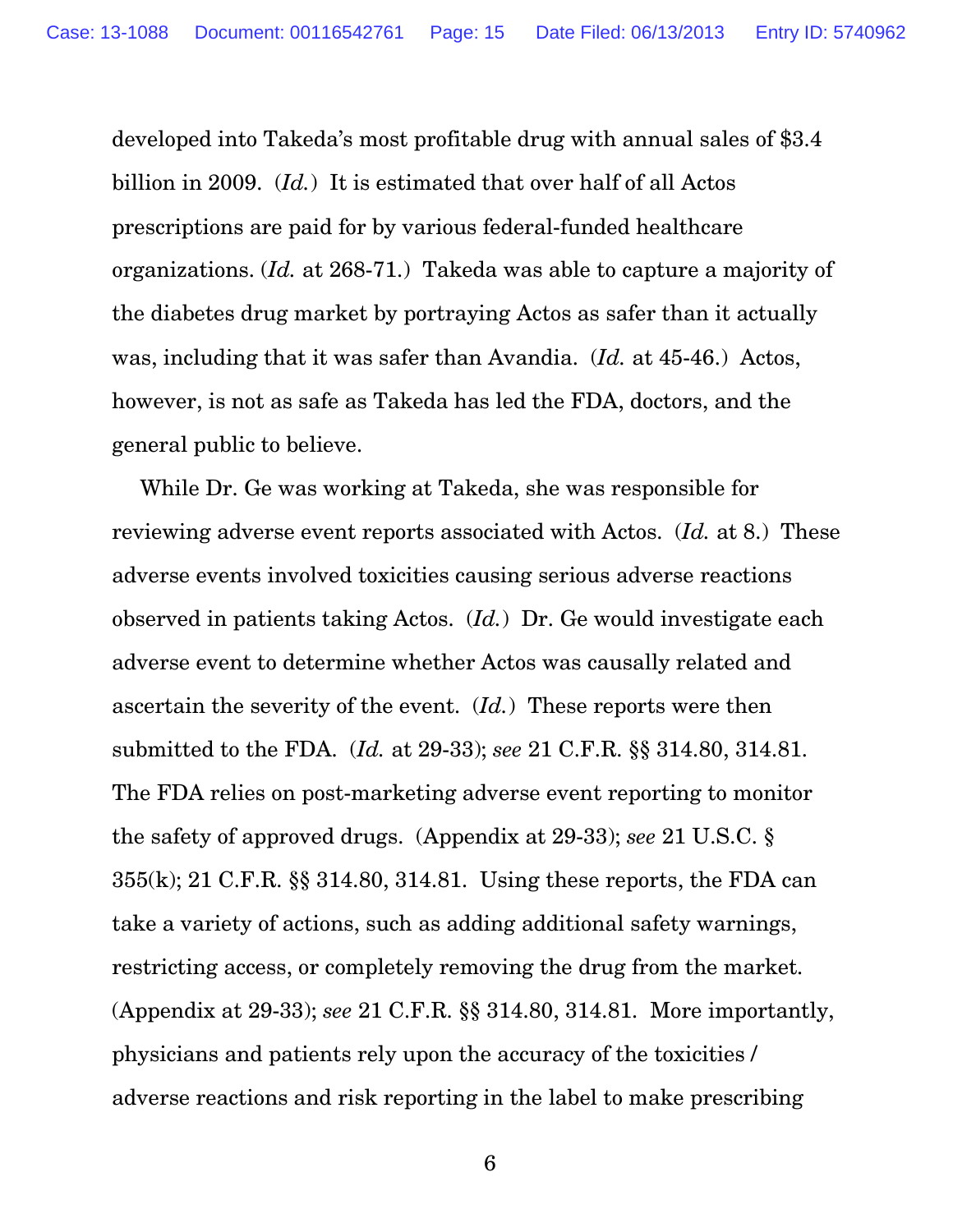decisions.

During her time at Takeda, Dr. Ge was continually asked to falsify, misclassify, or change her medical conclusions about adverse event reports for Actos. The Actos Complaint details numerous instances wherein Dr. Ge was directed to misreport adverse events, including incidences of congestive heart failure, renal failure, pancreatic cancer, cardiomyopathy, suicidal ideation and most notably, bladder cancer. (*See* Appendix at 39-44, 47-58.)Takeda's Vice President over its Pharmacovigilance Department, Maria Paris, told her staff that adverse event reporting is one thing, but Takeda's profitability comes first. (*Id.* at 21.)

While at Takeda, Dr. Ge reviewed multiple adverse event reports involving Actos and bladder cancer. (*Id.* at 47-48.) In each case, Dr. Ge concluded that Actos was causally related to the bladder cancer. In one such case, Dr. Ge reviewed an adverse event report involving a participant in an ongoing clinical trial. (*Id.*) Dr. Ge concluded that Actos was causally related to the cancer, but Takeda management pressured Dr. Ge to change her assessment and find, contrary to her medical opinion, that Actos was "unrelated." (*Id.*) Dr. Ge resisted the pressure to alter her report and investigated the correlation between Actos and bladder cancer. (*Id.*) Dr. Ge discovered that Takeda had been systematically underreporting the incidence of bladder cancer in adverse event reports. (*Id.* at 48-54.) Dr. Ge further learned that there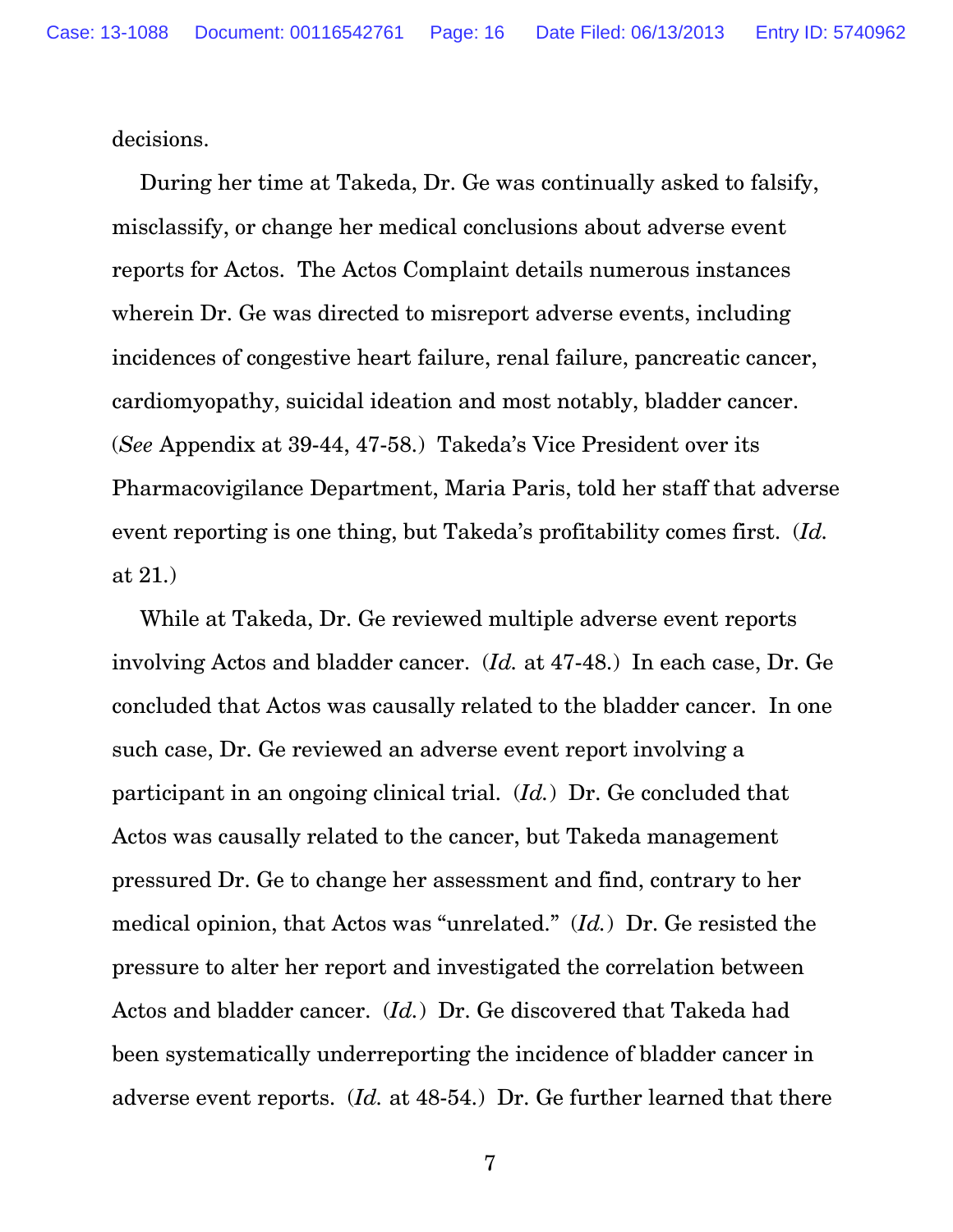were pre-clinical and clinical trials performed by Takeda indicating Actos caused bladder cancer. (*Id.*) Dr. Ge discovered that Takeda had suppressed this information by, among other things, fraudulently underreporting adverse events since 1999 and systematically resisting label changes. (*Id.*) Based on the information available to Takeda, Dr. Ge believes there was a clear safety signal that Actos substantially increased the risk of bladder cancer as early as 1999 based on the animal studies and in humans starting, at the latest, in 2005. (*Id.*) Nonetheless, between 2005 and 2011, Takeda denied a link between Actos and bladder cancer. (*Id.*)

Dr. Ge's contract with Takeda was prematurely terminated on January 15, 2010, after Dr. Ge refused "to play ball" with Takeda management. (*Id.* at 43.) Shortly thereafter, on June 18, 2010, Dr. Ge filed the Actos Complaint under seal in the district court. (*Id.* at 1.) On September 17, 2010, the FDA issued a Safety Alert indicating that it would begin a review "to evaluate the risk of bladder cancer associated with use of this drug." U.S. Food and Drug Administration, FDA reviewing preliminary safety information on Actos (pioglitazone) (Sept. 17, 2010) *available at*

http://www.fda.gov/NewsEvents/Newsroom/PressAnnouncements/2010/ ucm226244.htm. In June 2011, France and Germany pulled Actos from the market because of concerns over bladder cancer. *See* Ryan Jaslow, *Actos banned in Europe after diabetes drug tied to cancer*, CBS, June 10,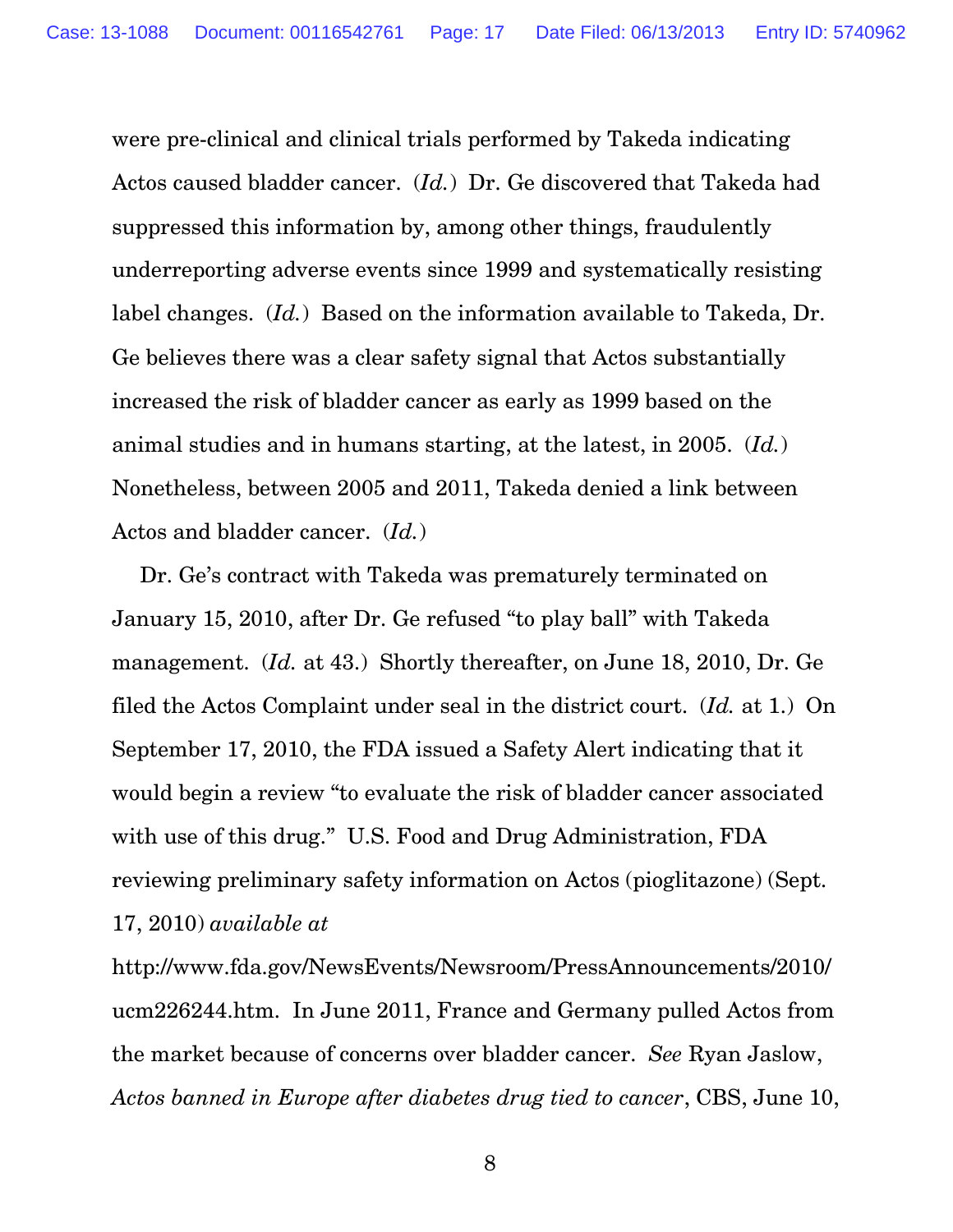2011. A week later, the FDA issued an official warning "that use of the diabetes medication Actos (pioglitazone) for more than one year may be associated with an increased risk of bladder cancer" and mandated a label change. *See* U.S. Food and Drug Administration, Update to ongoing safety review of Actos (pioglitazone) and increased risk of bladder cancer (June 15, 2011) *available at* http://www.fda.gov/Drugs/DrugSafety/ucm259150.htm.

From the time the risks associated with Actos and bladder cancer were made available to the public, starting with the FDA's initial announcement in September 2010 and culminating with the decision to mandate a label change in June 2011, Actos sales plummeted over 60%. (Appendix at 273.) By December 2011, six months after the label change, Actos sales plummeted an additional 56.5%. (*Id.*)

On December 29, 2011, a Multidistrict Litigation proceeding was created in the United States District Court for the Western District of Louisiana to address numerous personal injury claims involving Actos and bladder cancer. *In re: Actos Products Liab. Litig.*, 840 F. Supp. 2d 1356, 1356-57 (J.P.M.L. 2011). In addition, coordinated state proceedings are ongoing in California and Illinois. To date, several thousand personal injury and wrongful death claims have been filed relating to bladder cancer caused by Actos. (Appendix at 262.) Recently, one personal injury case went to a jury trial in *Cooper v. Takeda Pharmaceuticals America Inc.*, CGC-12-518535, in California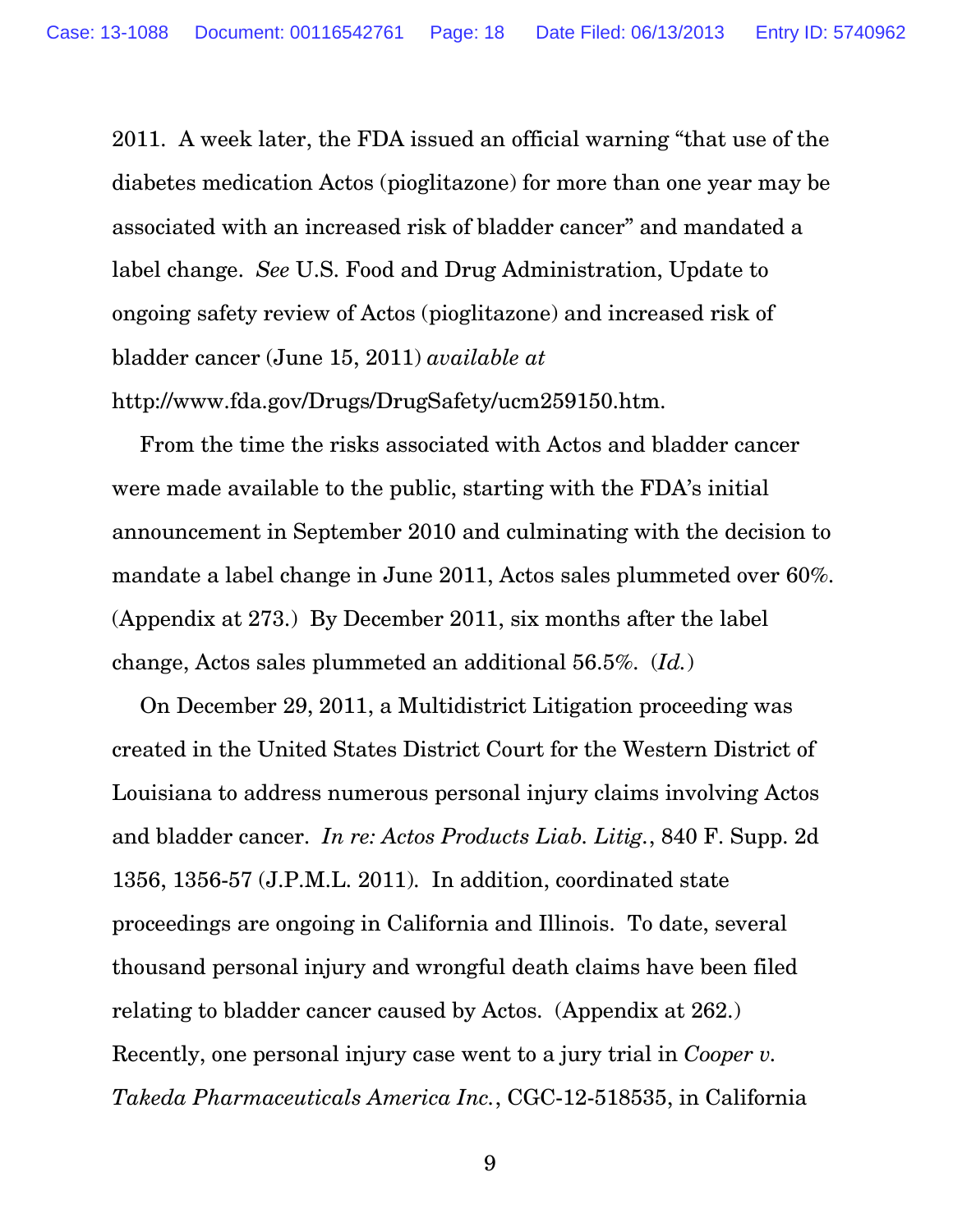Superior Court, Los Angeles. After a two month-long trial, the jury returned a \$6.5 million dollar verdict against Takeda.<sup>1</sup>

## **III. Uloric, Kapidex/Dexilant, and Prevacid**

Uloric (febuxostat) is a urate lowering prescription medication designed to treat gout by suppressing the excess production of uric acid, which was approved by the FDA in 2009. (Appendix at 133-34.) Prior to its approval, however, the gout-treatment market was dominated by allopurinol, an inexpensive generic medication that has been used to treat gout for over four decades. (*Id.*) On average, Uloric costs \$5.00 a day, whereas allopurinol only costs \$0.10 a day. (*Id.*) Thus, when Uloric entered the market in 2009, Takeda knew that, to be competitive with allopurinol, it needed to market Uloric as a superior drug. (*Id.*) To that end, Takeda marketed Uloric as having a superior safety profile to allopurinol because, according to Takeda, Uloric has fewer drug interactions and less incidences of the adverse effects associated with allopurinol. (*Id.*)

Kapidex/Dexilant (dexlansoprazole) and Prevacid (lansoprazole) are both proton-pump inhibitors sold by Takeda. (*Id.*) They are designed to inhibit the stomach's production of certain acids and are used to treat

 $\frac{1}{1}$  After the jury returned the \$6.5 million verdict, the trial judge vacated the judgment because it determined, post-trial, to exclude the testimony of one of the plaintiff's experts. These issues are the subject of post-trial motions scheduled to be heard on June 20, 2013.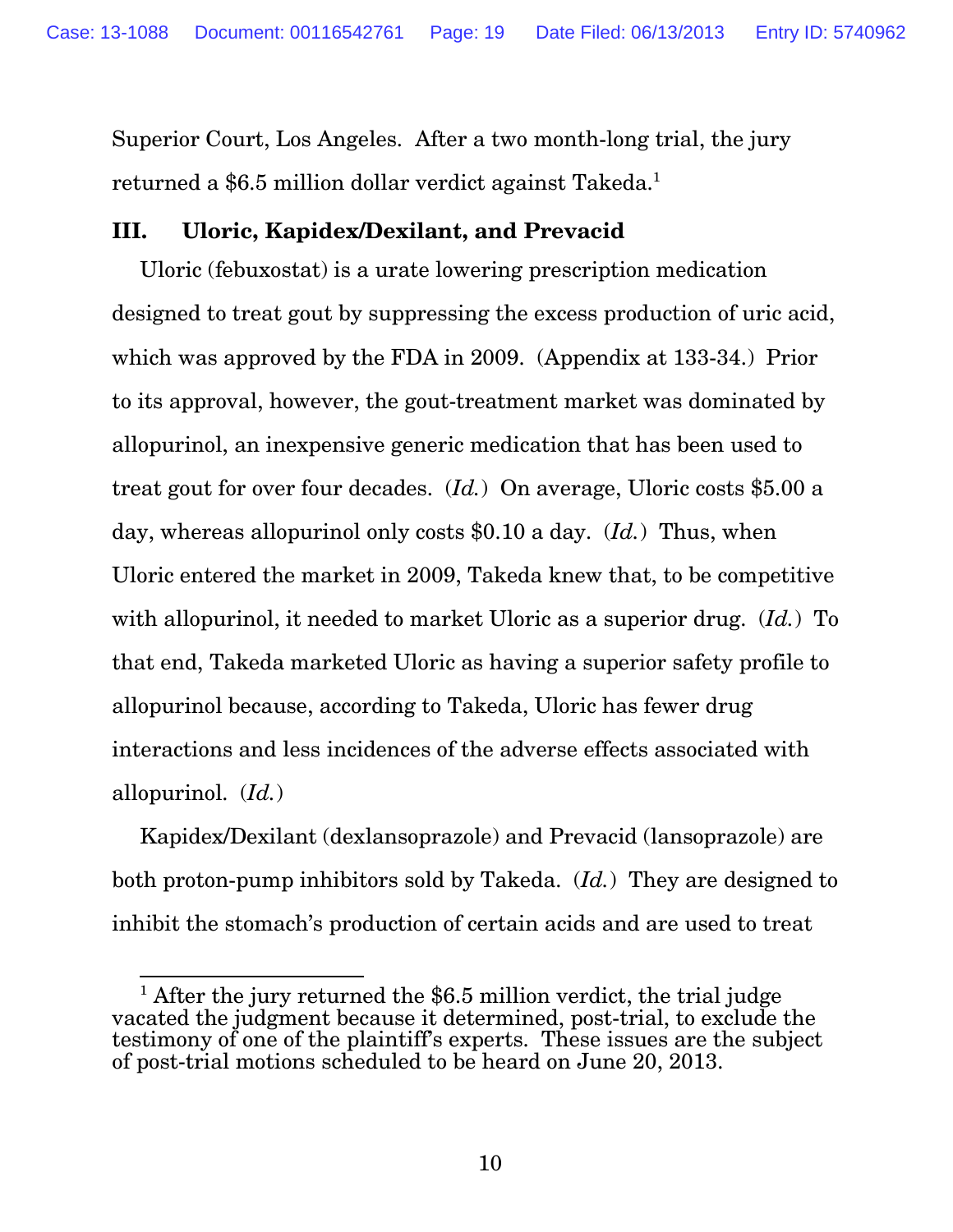gastroesophageal reflux disease. Prevacid was first put to market in 1995 and its patent expired in November 2009. (*Id.*) Kapidex/Dexilant was approved by the FDA in January 2009 and is closely related to Prevacid. (*Id.*)

As with Actos, Dr. Ge was responsible for reviewing adverse event reports associated with Uloric, Kapidex/Dexilant, and Prevacid. (*Id* at 137*.*) Her evaluations, like with Actos, were sent to the FDA pursuant to federal regulation and were made part of the FDA's adverse event database. As detailed in the Uloric Complaint, on numerous occasions, Dr. Ge was directed by Takeda management to falsify her medical conclusions by classifying events as "non-serious" or changing her causality assessments to "unrelated" in order to avoid 15-day reports required by the regulations. (*Id.* at 150-155, 158-167, 172-174, 175- 177.) Specifically, Dr. Ge observed in numerous adverse event reports that Uloric, Kapidex/Dexilant, and Prevacid had dangerous drug interactions with other medications that were likely to be taken by senior citizens. (*Id.*) These drug interactions involved serious adverse events such as internal bleeding, bone marrow failure, renal failure, fatal arrhythmia, and death. (*Id.*) However, Takeda management directed Dr. Ge to alter her analysis and to label these adverse events as non-serious and unrelated. (*Id.*)

When Dr. Ge investigated further, she learned that Takeda was systematically underreporting adverse events associated with Uloric,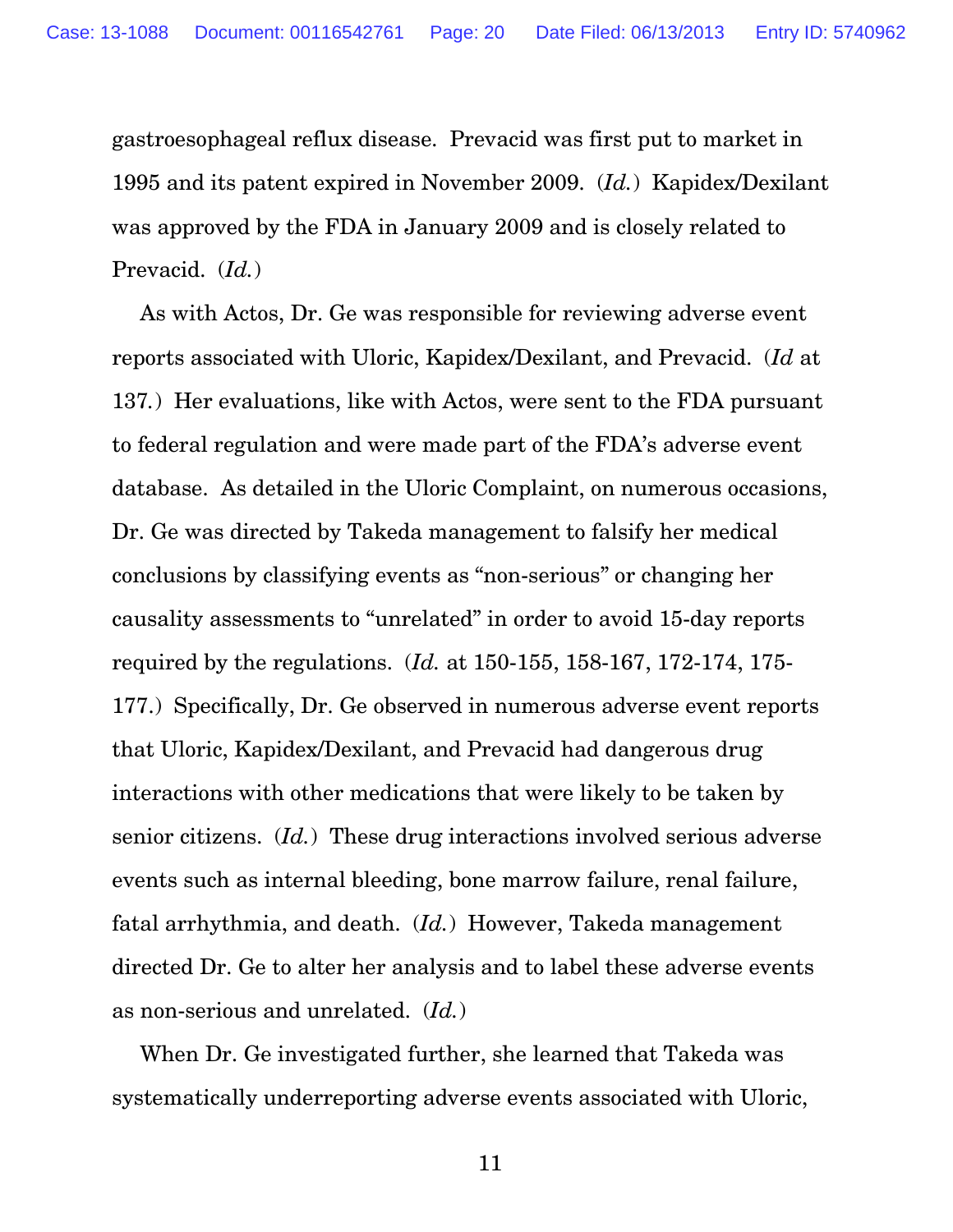Kapidex/Dexilant, and Prevacid in violation of federal law. (*Id.*) In addition, Dr. Ge determined that the drug labels for Uloric, Kapidex/Dexilant, and Prevacid were misleading because they failed to warn about serious and fatal drug interactions (*e.g.*, *id.* at 147-48, 178, 180). On March 1, 2011, Dr. Ge filed a *qui tam* action under seal exposing Takeda's misconduct associated with Uloric, Kapidex/Dexilant, and Prevacid. (*Id.* at 7.)

## **IV. The Dismissals**

 On November 1, 2012, the district court dismissed the Actos and Uloric Complaints pursuant to Federal Rules of Civil Procedure 12(b)(6) and 9(b). First, the district court held that Takeda's fraudulent conduct was not *material* as a matter of law, because compliance with FDA regulations was not a precondition for payment. (Addendum at 73-74.) Second, the district court held that the Actos and Uloric Complaints failed to meet the Rule 9(b) particularity requirement because the complaints failed to identify which claims submitted to the government were rendered false by Takeda's alleged misconduct. (*Id.* at 71-72.)

 Shortly after the district court entered its order, Dr. Ge filed a motion for reconsideration. (Appendix at 5, 10.) As part of the motion, Dr. Ge submitted additional evidence to support her allegations. (*Id.* at 251-701.) Specifically, Dr. Ge submitted the declaration of Joel E. Hay, Ph.D, a Professor and Founding Chair of Pharmaceutical Economics and Policy in the School of Pharmacy at the University of Southern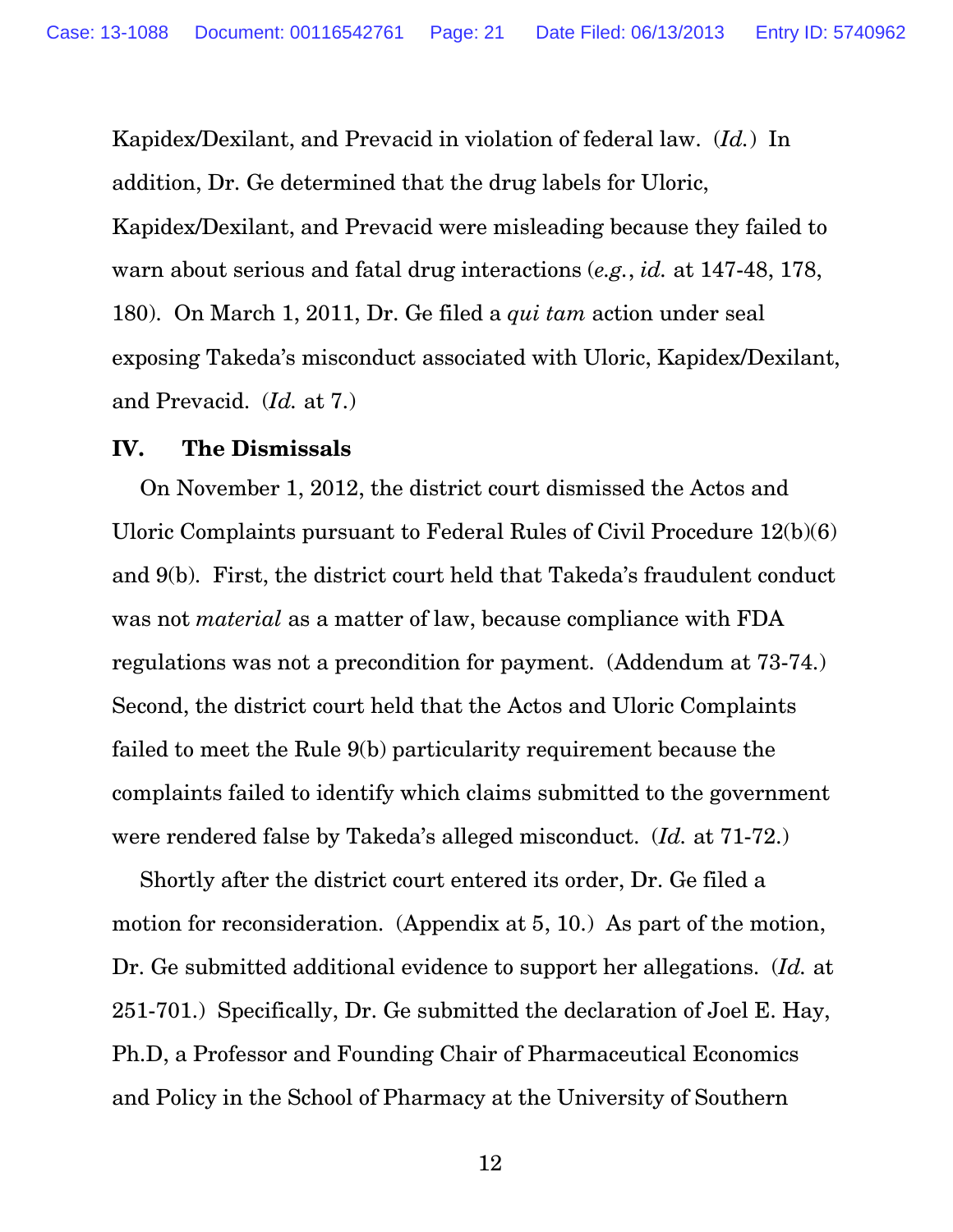California. (*See id.* at 263-84.) Dr. Hay ascertained the amount of Actos claims submitted to and paid by the government that would not have occurred had Takeda not falsified safety data concerning Actos and bladder cancer. (*Id.* at 274-75.) The motion for reconsideration also contained eight declarations from patients, with accompanying pharmacy records, who submitted claims to the government for Actos prescriptions that they would not have submitted if Takeda had properly warned them about the risks of bladder cancer. (*Id.* at 358- 454.) In addition, since the district court's order of dismissal did not indicate whether the dismissal was with prejudice, Dr. Ge's motion for reconsideration requested leave to file an amended complaint. (*See id.* at 5, 10.)

 The District Court summarily denied Dr. Ge's Motion for Reconsideration using an electronic docket entry. (*Id.* at 6, 11.) Since the motion for reconsideration requested leave to amend the Actos and Uloric Complaints, the District Court's denial indicates that the original dismissal was with prejudice. On January 15, 2013, Dr. Ge filed a notice of appeal. (*Id.* at 702-05.)

#### SUMMARY OF ARGUMENT

Dr. Ge maintains that the district court erred in (I) dismissing the Actos and Uloric Complaints pursuant to Rule 12(b)(6) and 9(b) and (II)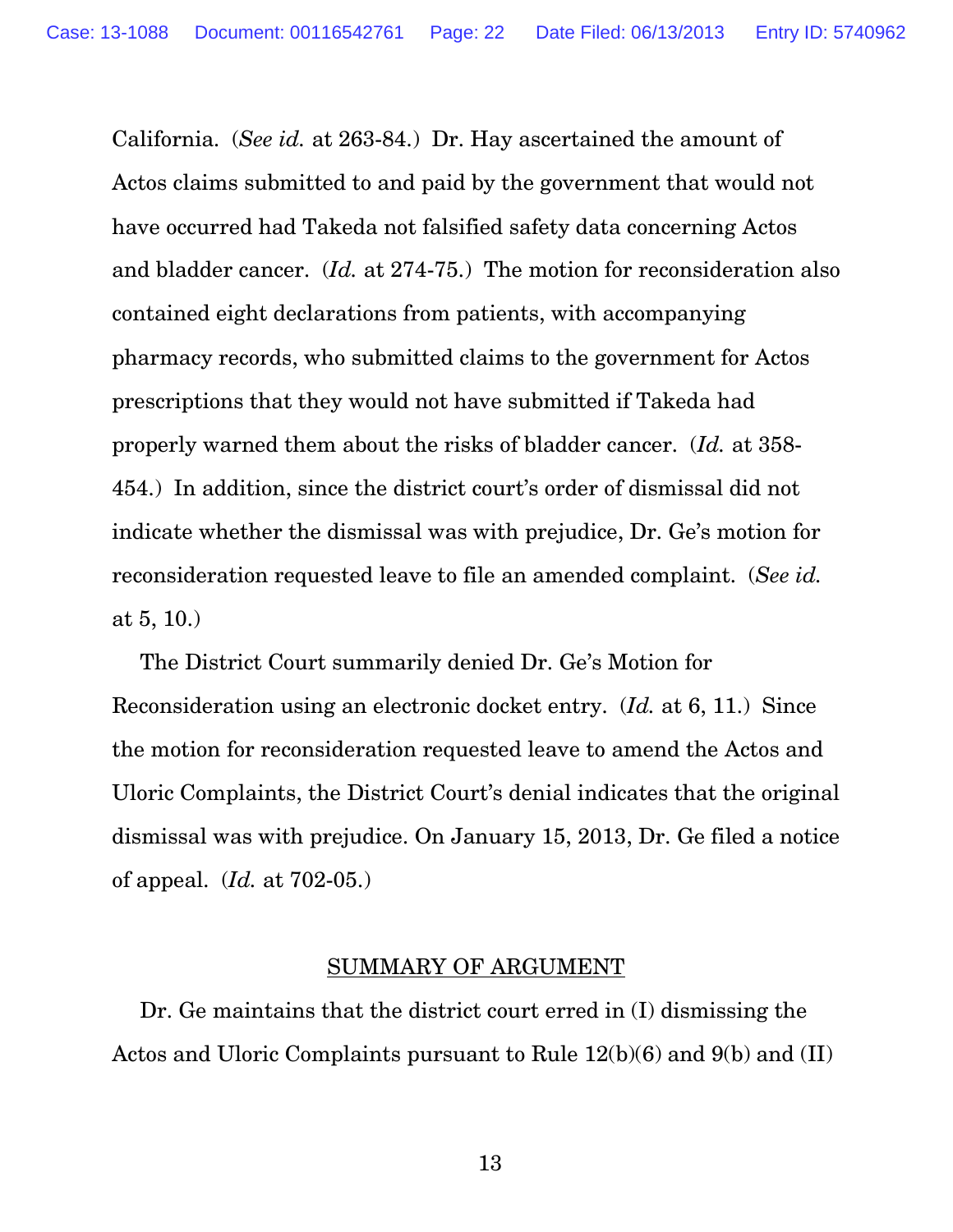disallowing Dr. Ge any opportunity to amend the complaints postruling.

With regard to Rule 12(b)(6), the district court erred by adopting an overly narrow definition of materiality and an overly restrictive interpretation of Dr. Ge's theories of liability. Dr. Ge alleges that Takeda is liable under the FCA for (1) misrepresenting the safety profile of the subject drugs which, in turn, induced the submission of claims to the government; (2) knowingly causing the submission of claims to the government that falsely certified the drug was "reasonable and necessary" for treatment when it was not, and (3) using fraud on the FDA to cause claims to be submitted to the government for ineligible and misbranded drugs.

With regard to Rule 9(b), the district court erred by using an improper Rule 9(b) standard that, inconsistent with this Court's flexible pleading standards, required Dr. Ge to plead the details of specific false claims submitted to the government. Dr. Ge's complaints, however, met Rule 9(b) requirements by exhaustively pleading Takeda's fraudulent conduct and how that conduct led to the submission of false claims. Notwithstanding, Dr. Ge met the district court's improper Rule 9(b) requirements by providing specific examples of false claims and expert statistical analysis to show, beyond "possibility," that Takeda caused the submission of false claims. The district court, however, rejected this new evidence without explanation.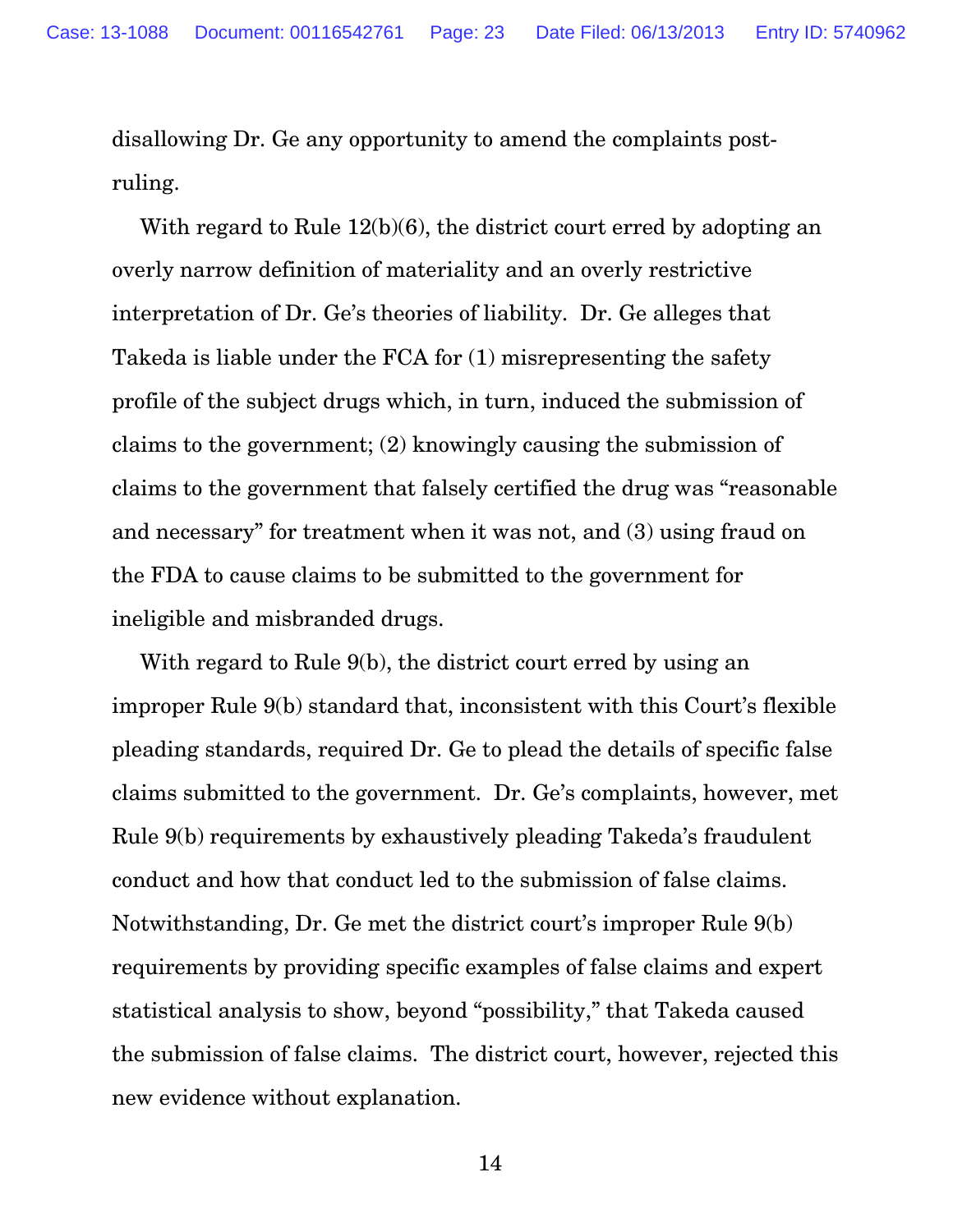Finally, although Dr. Ge believes the district court erred in dismissing her Actos and Uloric complaints, in addition, the district court erred in denying Dr. Ge an opportunity to amend the complaints without any justifying explanation. The district court summarily denied Dr. Ge's detailed request to amend the complaints, despite Dr. Ge's submission of the specific type of evidence demanded by the district court. Denying a request to amend a complaint without explanation is an abuse of discretion and mandates reversal, particularly when there has been no post-dismissal motion opportunity to amend Relator's complaints to address concerns raised by the district court.

## ARGUMENT

## **I. The District Court Erred in Dismissing the Actos and Uloric Complaints Under Rules 12(b)(6) and 9(b)**

A district court's dismissal of a case pursuant to Federal Rule of Civil Procedure 12(b)(6) or 9(b) is reviewed *de novo*. *Rodriguez-Reyes v. Molina-Rodriguez*, 711 F.3d 49, 52 (1st Cir. 2013); *United States ex rel. Duxbury v. Ortho Biotech Products, L.P.*, 579 F.3d 13, 20 (1st Cir. 2009). All factual allegations of the complaint should be accepted as true and all reasonable inferences should be drawn in favor of the relator. *See Rodriguez-Reyes*, 711 F.3d at 52. The Court should affirm the trial court's dismissal "only if, under the facts alleged, the plaintiff cannot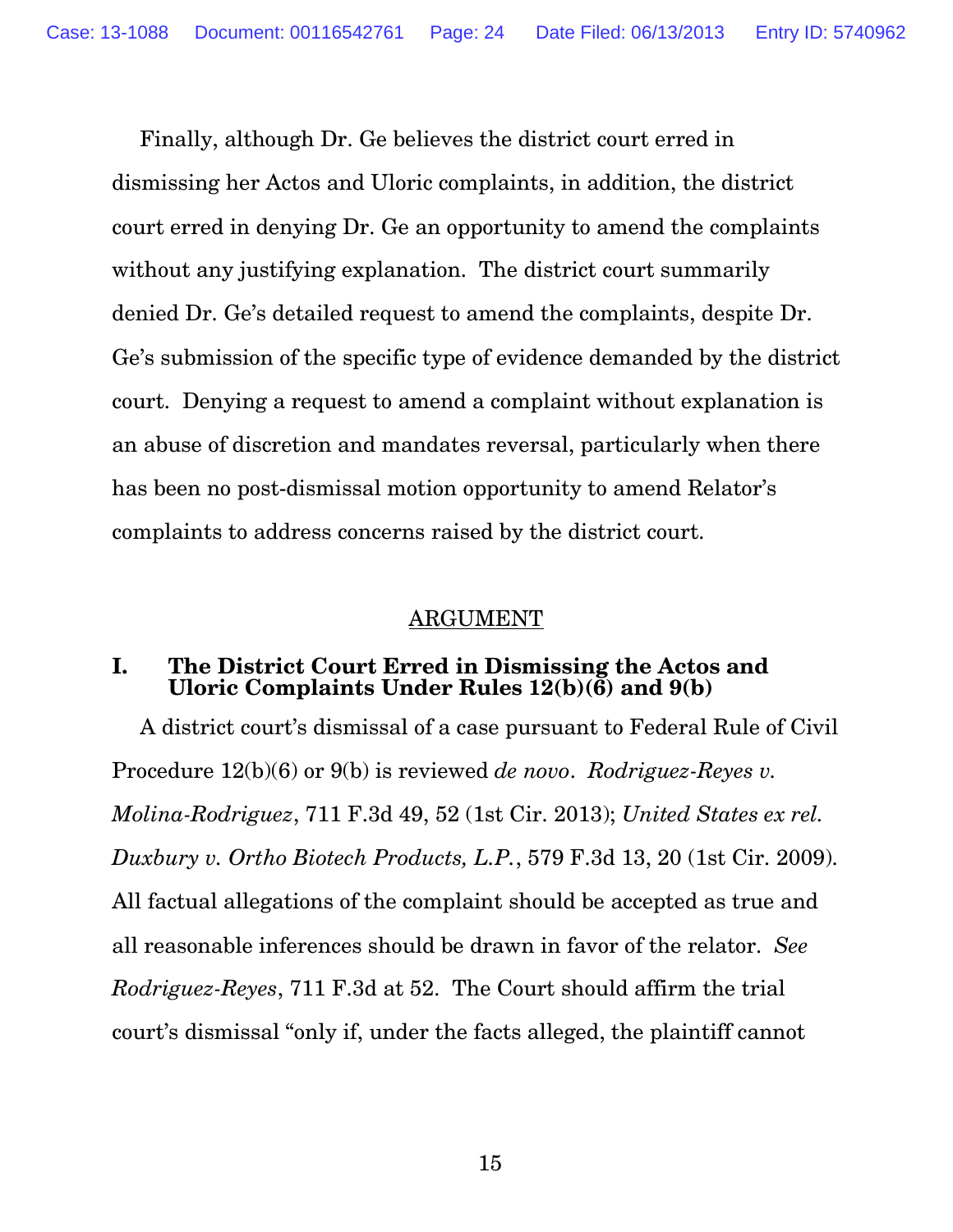recover on any viable theory." *IOM Corp. v. Brown Forman Corp.*, 627 F.3d 440, 446 (1st Cir. 2010).

 The Civil False Claims Act ("FCA"), 31 U.S.C. §§ 3729, *et seq*., is the primary tool of the United States to combat fraud on the government. *See* S. REP. NO. 99-345, at 2 (1986), *reprinted in* 1986 U.S.C.C.A.N. 5266, 5267. At its core, the FCA is a remedial statute that "reaches beyond 'claims' which might be legally enforced, to all fraudulent attempts to cause the Government to pay out sums of money." *United States v. Neifert-White Co.,* 390 U.S. 228, 233 (1968). Its purpose is to "provide protection against those who would cheat the United States" and liability was intended "to reach any person who knowingly assisted in causing the government to pay claims which were grounded in fraud, without regard to whether that person had direct contractual relations with the government." *United States ex rel. Marcus v. Hes*s, 317 U.S. 537, 544-45 (1943); *see also United States ex rel. Loughren v. Unum Group*, 613 F.3d 300, 305-06 (1st Cir. 2010) ("The FCA covers all fraudulent attempts to cause the government to pay out sums of money[.]"). Accordingly, a defendant may be liable for causing the submission of a false claim by pursuing a fraudulent scheme that ultimately results in the submission of a false claim, even if that defendant did not participate in the submission of the claim. *See United States v. Bornstein,* 423 U.S. 303, 309 (1976) (upholding FCA liability of a subcontractor who causes a contractor to submit a false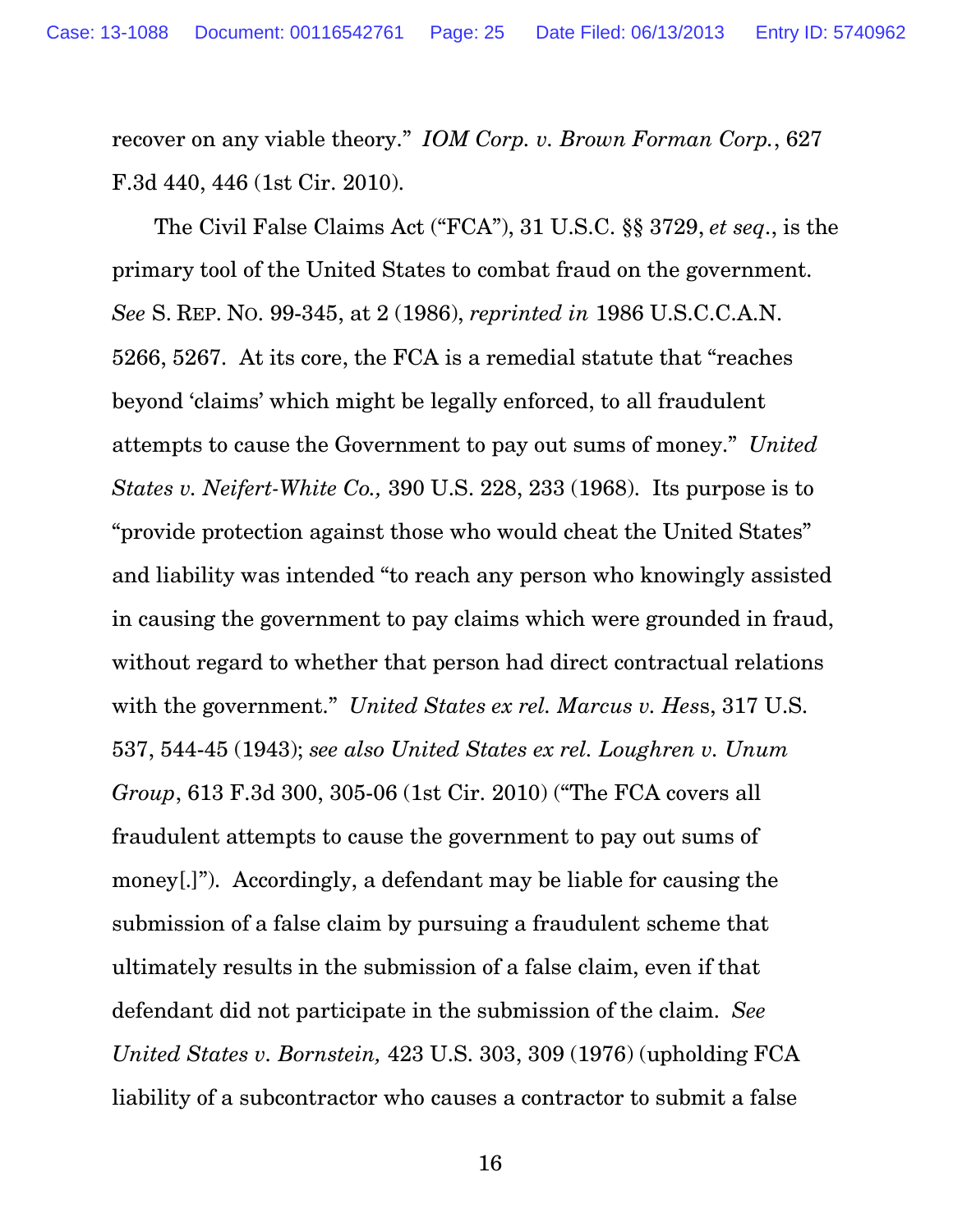claim); *United States ex rel. Hutcheson v. Blackstone Med., Inc.*, 647 F.3d 377, 390 (1st Cir. 2011) *cert. denied,* 132 S. Ct. 815 (2011) ("We have made clear that unlawful acts by non-submitting entities may give rise to a false or fraudulent claim even if the claim is submitted by an innocent party."); *United States v. Rivera*, 55 F.3d 703, 707 (1st Cir. 1995) ("[F]alse claim may be presented through an innocent third  $party[.]$ ").

 While defense contractors were the original target of the FCA, in the last decade, as healthcare costs have overtaken military spending, the government and *qui tam* relators<sup>2</sup> have successfully utilized the FCA to combat fraud perpetuated by the pharmaceutical industry. Today, the top FCA settlements are against pharmaceutical companies who have violated the Food Drug and Cosmetic Act ("FDCA"). A few include FCA civil settlements against GlaxoSmithKline (\$2 billion), Pfizer (\$1 billion), Merck (\$650 million), Serono (\$567 million), and Takeda (\$559 million).<sup>3</sup> There is good reason for these steep fines and settlements. In the same fashion that a defense contractor who mixes sawdust with gun powder overcharges the government and places

 2 To bolster enforcement of the FCA, the statute allows private citizens, known as relators, to bring *qui tam* actions against a defendant on behalf of the federal government. *Duxbury*, 579 F.3d at 16.

<sup>3</sup> *See* http://www.taf.org/general-resources/top-100-fca-cases (listing FCA settlement and fines paid by the defendants).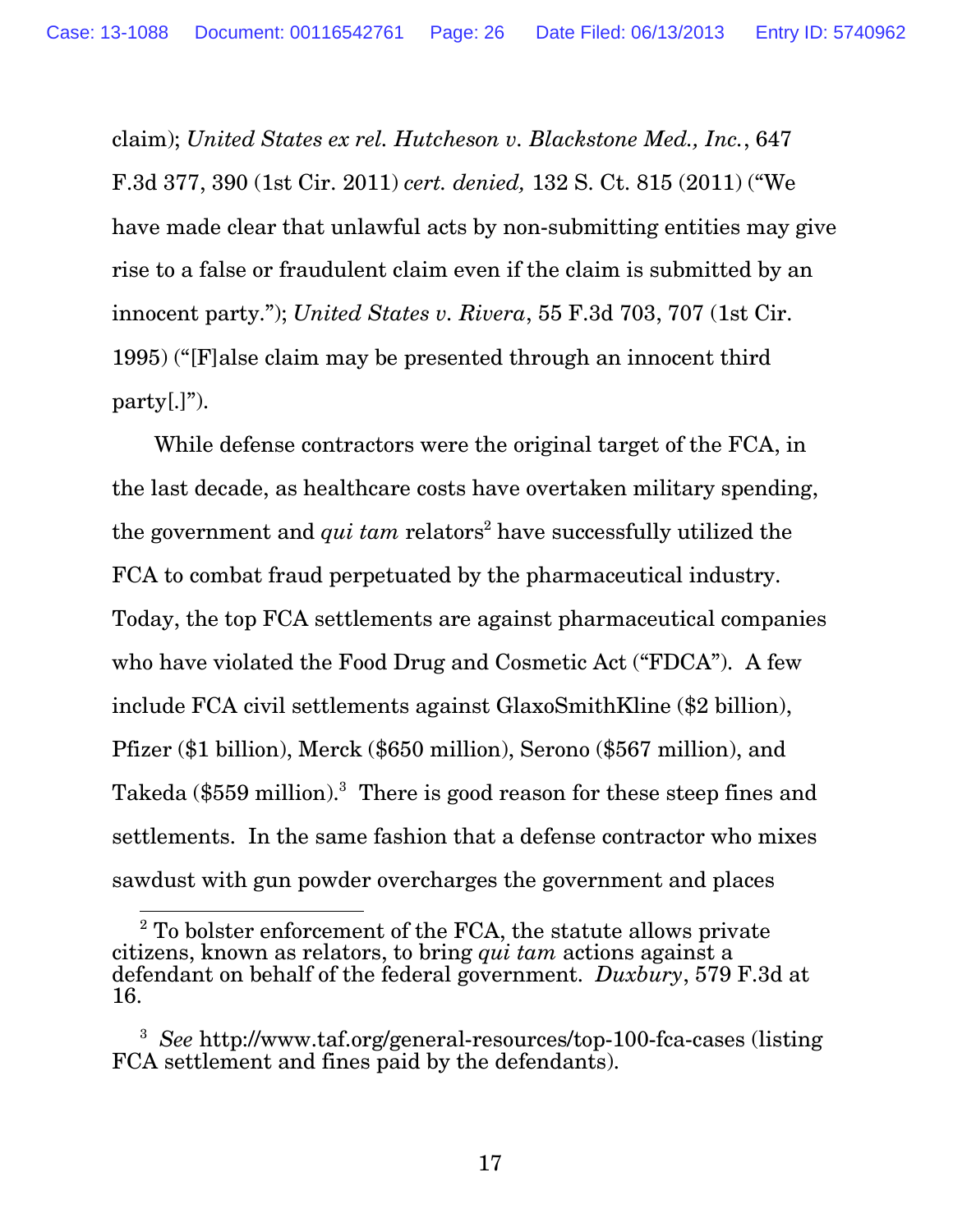soldiers' lives at risk, $4$  so too does a pharmaceutical company that conceals a drug's safety risks and sells expensive brand name drugs to people receiving government healthcare benefits. In both scenarios, the government pays for an overpriced and dangerous product because of fraud.

 The FCA specifies seven types of conduct that give rise to FCA liability. 31 U.S.C. § 3729(a). Here, Subsections  $3729(a)(1)(A)$ , (B) and (C) are relevant to Dr. Ge's claims. Subsection  $3729(a)(1)(A)$  creates FCA liability when a defendant "knowingly presents, or causes to be presented, a false or fraudulent claim for payment or approval." Thus, to establish a Subsection  $3729(a)(1)(A)$  cause of action, the government/relator must allege sufficient facts to establish that (1) the defendant acted knowingly; (2) the defendant presented or caused to be presented a claim for payment; and (3) the claim was materially<sup>5</sup> false or fraudulent. *See id.*; *Hutcheson*, 647 F.3d at 394; *United States ex rel. Karvelas v. Melrose-Wakefield Hosp.*, 360 F.3d 220, 225 (1st Cir. 2004). Subsection  $3729(a)(1)(A)$  specifically contemplates situations in which

 4 The original FCA was passed in response to rampant fraud against the Union Army during the Civil War. Reports of artillery shells filled with sawdust and soldier's boots made of cardboard prompted passage of the FCA. *See* Cong. Globe, 37th Cong., 3d Sess. 955 (1863); 132 Cong. Rec. 22,339 (1986) (remarks of Rep. Berman)*.*

<sup>&</sup>lt;sup>5</sup> Although materiality is not specifically stated in Subsection  $3729(a)(1)(\overline{A})$ , courts require the false or fraudulent nature of a claim be material to the transaction. *Hutcheson*, 647 F.3d at 394.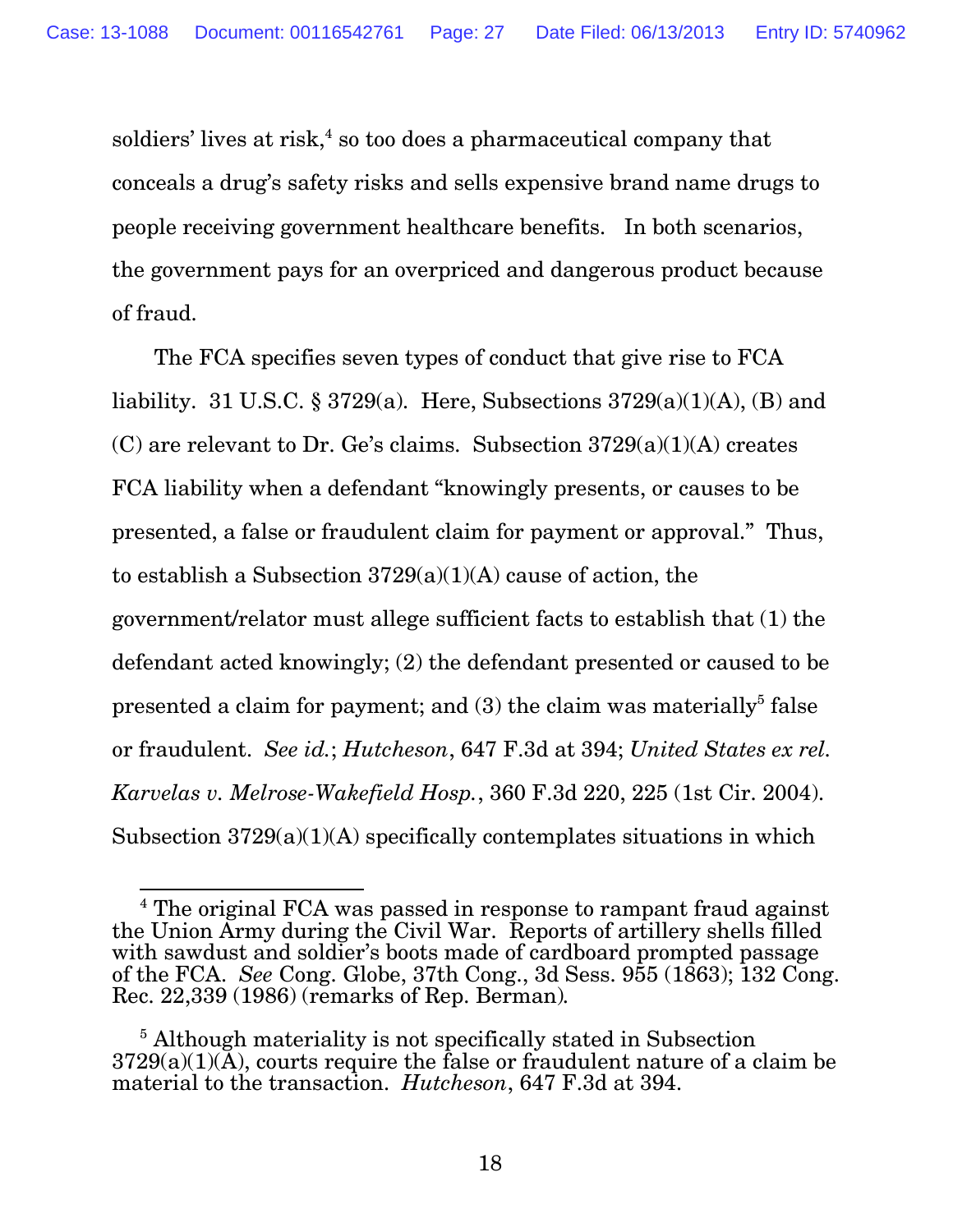the defendant's fraudulent conduct causes another to submit a claim. *See Duxbury*, 579 F.3d at 29 (citing *United States ex rel. Rost v. Pfizer, Inc.*, 507 F.3d 720, 732 (1st Cir. 2007)). This Court explained that "allegedly intervening persons who actually submitted the claims does not itself necessarily break the causal connection when the claims are foreseeable." *Rost*, 507 F.3d at 733 n. 9. Thus, if a defendant engages in fraudulent conduct that causes the submission of materially false claims to the government, liability attaches.

Subsection  $3729(a)(1)(B)$  provides for FCA liability when a defendant "knowingly makes, uses, or causes to be made or used, a false record or statement material to a false or fraudulent claim[.]" 31 U.S.C. § 3729(a)(1)(B); *United States ex rel. Jones v. Brigham & Women's Hosp.*, 678 F.3d 72, 82 (1st Cir. 2012). To establish a Subsection  $3729(a)(1)(B)$  cause of action, the government/relator must allege that (1) the defendant acted knowingly; (2) the defendant made, used, or caused to be made a record or statement; (3) the record or statement was false; (4) the record or statement was material to a claim; and (5) the claim was false or fraudulent. 31 U.S.C. § 3729(a)(1)(B); *see Allison Engine Co., Inc. v. United States ex rel. Sanders*, 553 U.S. 662, 672 (2008).

Subsection  $3729(a)(1)(C)$  allows for FCA liability when a defendant conspires to commit a FCA violation. Thus, to establish liability under Subsection 3729(a)(1)(C), the government/relator must allege facts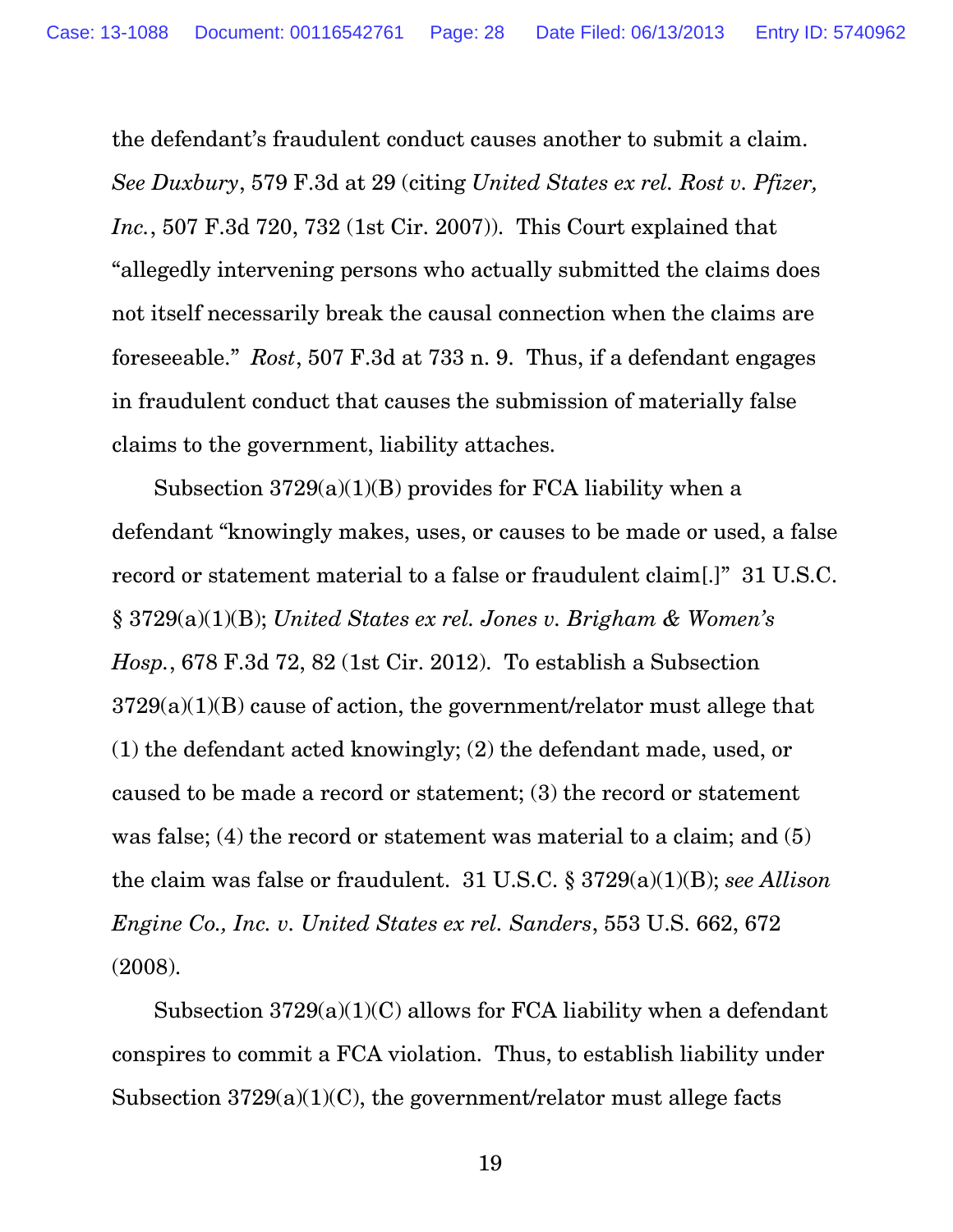showing that "(1) the defendant conspired with one or more persons to get a false or fraudulent claim allowed or paid by the United States; and (2) one or more conspirators performed any act to effect the object of the conspiracy." *United States v. President & Fellows of Harvard Coll.*, 323 F. Supp. 2d 151, 196 (D. Mass. 2004). Moreover, "[g]eneral civil conspiracy principles apply." *Id.* (citations omitted).

 Dr. Ge alleges that Takeda violated Subsections 3729(a)(1)(A), (B), and (C) of the FCA and the respective *qui tam* statutes in various states. (*See* Appendix at 12, 28 (listing states).) At the core of the Actos and Uloric Complaints is an allegation that Takeda misrepresented the safety profile of Actos, Uloric, Kapidex/Dexilant, and Prevacid by falsifying and manipulating the submission of adverse event reports to FDA and evading needed label changes. This fraud on the FDA, physicians, and patients resulted in the publication and dissemination of fraudulent drug labels and allowed Takeda to market these drugs without properly disclosing safety information and risks. Takeda, capitalizing on the fraud, marketed its drugs as possessing a superior safety profile than its competitors.<sup>6</sup> This, in turn, caused doctors and

 6 Takeda's business plan was tremendously successful. In 2005, Actos and Avandia sales were nearly equal. In 2007, however, the FDA released information about the increased risk of Avandia and congestive heart failure ("CHF"). Avandia sales plummeted 65%. Actos, the only remaining TZD competitor on the market, having evaded adding proper warnings to its label, gobbled up market share. (*See* Appendix at 45- 46.) In fact, in 2010, the FDA specifically restricted access to Avandia but not Actos because Actos supposedly possessed a superior CHF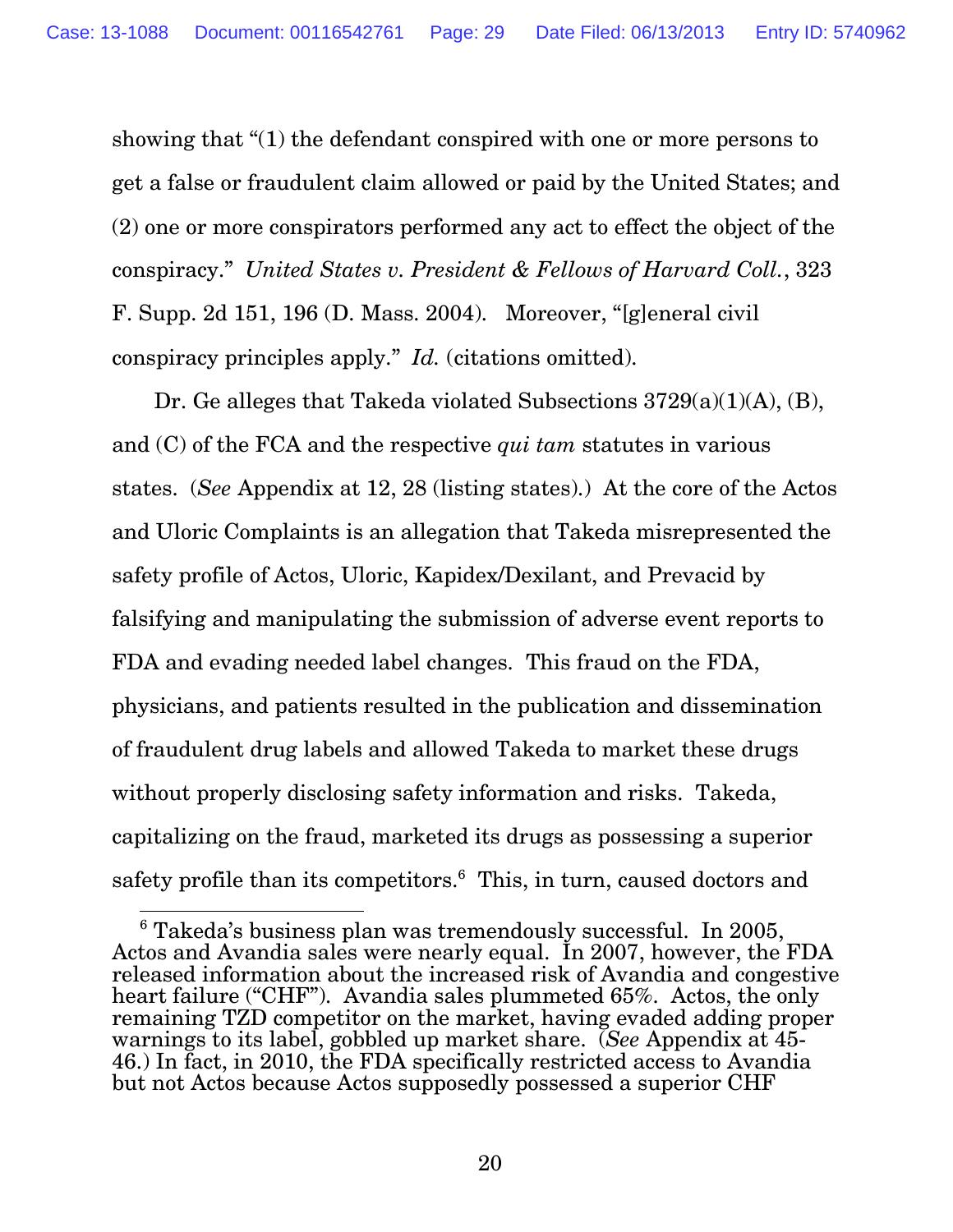patients to be misled about the true safety of these drugs and submit claims to various government healthcare organizations. Thus, Takeda's fraudulent conduct, which included the publication of false statements and a conspiracy among numerous consultants and intermediaries, caused the submission of false claims to the government.

 The district court, however, did not believe that Dr. Ge sufficiently alleged a cause of action under the FCA. The District Court dismissed the Actos and Uloric Complaints because (A) the complaints failed to allege how the claims submitted to the government were false or fraudulent, that is, how Takeda's misconduct was material to the submission of a false or fraudulent claim; and (B) the complaints failed to plead with sufficient particularity which claims were rendered false or fraudulent as a result of Takeda's misconduct. Both of these holdings were in error and should be reversed.

### **A. Dr. Ge's Section 3729(a)(1)(A), (B), and (C) Causes of Action Sufficiently Allege the Claims Were Materially False or Fraudulent**

For years, courts evaluated whether a claim was "false or

safety profile. *See* Memorandum, Janet Woodcock, U.S. Food and Drug Administration, Decision on continued marketing of rosiglitazone (Avandia, Avandamet, Avandaryl), at 2 (September 22, 2010) *available at* http://www.fda.gov/downloads/Drugs/DrugSafety/ PostmarketDrugSafetyInformationforPatientsandProviders/UCM22695 9.pdf. As outlined in the Actos Complaint, Actos possesses serious CHF risks that have been concealed from the FDA.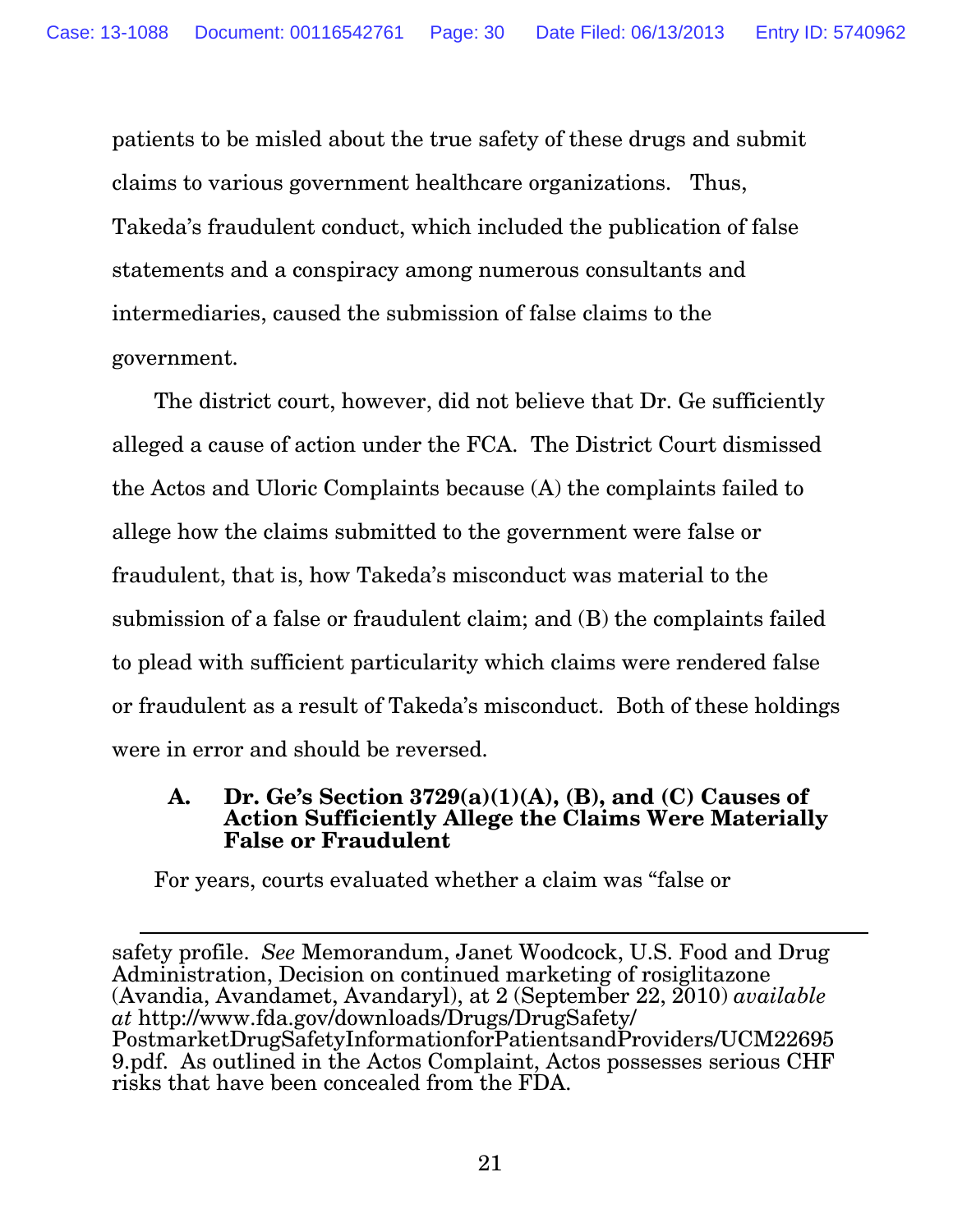fraudulent" under the FCA within the rubric of three theories of falsity: (1) factual falsity; (2) legal falsity under an express certification theory; and (3) legal falsity under an implied certification theory. In *Hutcheson*, however, this Court abolished the rigid divisions between factual and legal falsity, and express and implied certification, noting that the text of the FCA does not make such distinctions. 647 F.3d at 387. Instead, this Court adopted a broad view of what constitutes a false or fraudulent statement to avoid "foreclos[ing] FCA liability in situations that Congress intended to fall within the Act's scope." *Id.* (quoting *United States v. Sci. Applications Int'l Corp*., 626 F.3d 1257, 1268 (D.C. Cir. 2010)); *see Neifert–White,* 390 U.S. at 232-33 (The False Claims Act is "intended to reach all types of fraud, without qualification, that might result in financial loss to the Government ... [T]he Court has consistently refused to accept a rigid, restrictive reading[.]"). This Court held that "[s]o long as the statement in question is knowingly false when made, it matters not whether it is a certification, assertion, statement, or secret handshake; False Claims liability can attach." *Hutcheson*, 647 F.3d at 390 (*quoting United States ex rel. Hendow v. Univ. of Phoenix*, 461 F.3d 1166, 1172 (9th Cir. 2006), *cert. denied*, 550 U.S. 903 (2007)).

 A claim is false or fraudulent when it misrepresents compliance, either directly or impliedly, with a precondition for payment. *Hutcheson*, 647 F.3d at 392. What qualifies as a precondition for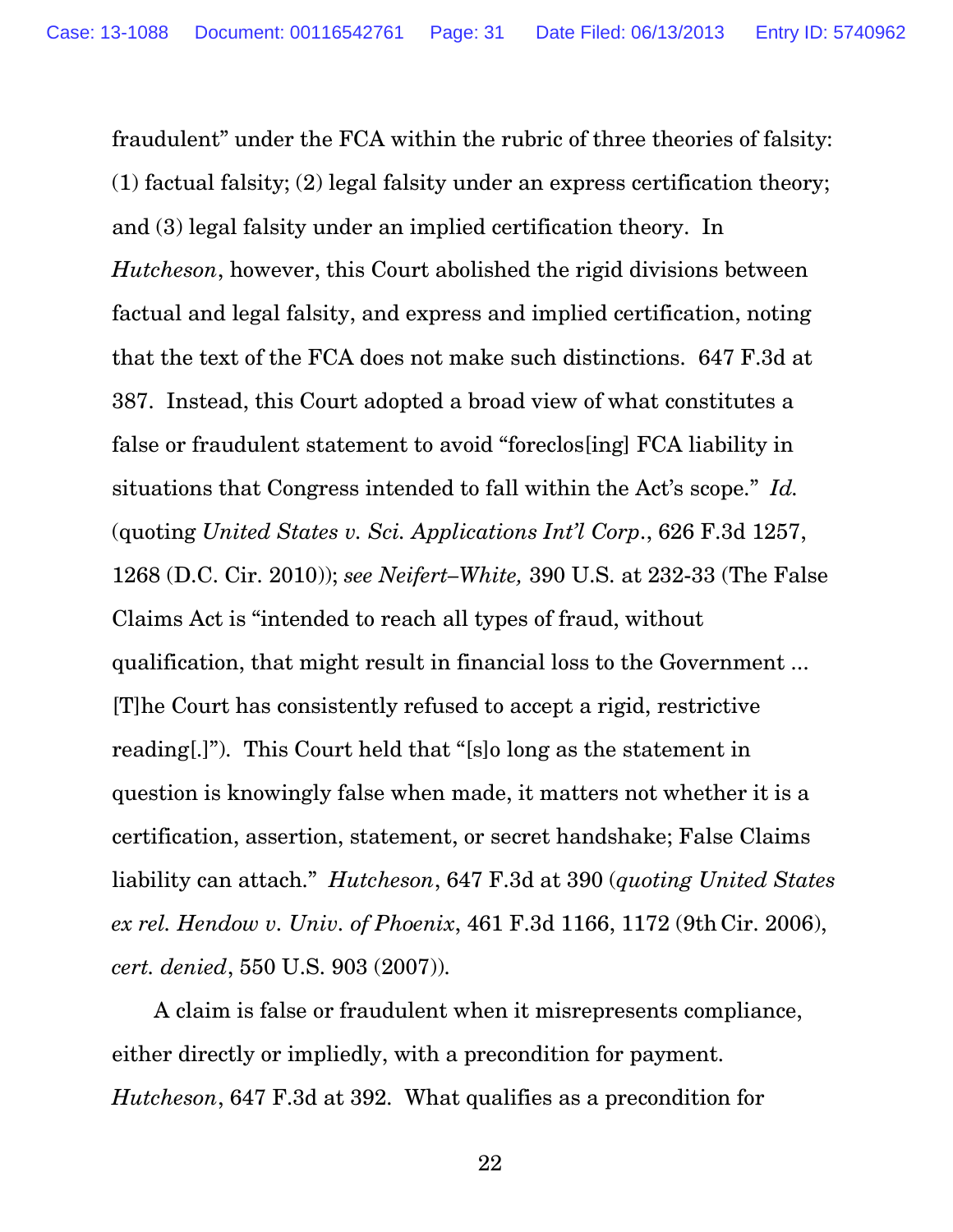payment is typically found in an underlying contract, a statute or regulation, or is implied in the transaction itself. *Id.* at 394. There are, however, exceptions. For instance, in bid rigging cases, when a defendant invoices the government for work actually performed at prices set forth in a contract, the claims submitted to the government are technically not-false as they are pursuant to the contract's terms. But, the claims are nonetheless rendered false or fraudulent because the underlying contract, upon which the claims are based, is fraudulent. *See Hutcheson*, 647 F.3d at 390 ("[W]e held that the defendant has caused the submission of false or fraudulent claims because the government contract bids it relayed to a submitting entity had been secretly inflated in response to tips about the government's willingness to pay.") (citing *Murray & Sorenson v. United States*, 207 F.2d 119, 123- 24 (1st Cir. 1953); *Hess*, 317 U.S. at 542-43; *see Harrison v. Westinghouse Savannah River Co.*, 176 F.3d 776, 787 (4th Cir. 1999). Indeed, courts recognize that, when a defendant knowingly engages in a fraudulent course of conduct, which, in turn, causes a third party to submit claims, the claims can be rendered false or fraudulent. *See, e.g.*, *Hendow*, 461 F.3d at 1173; *United States ex rel. Main v. Oakland City Univ.*, 426 F.3d 914, 916-17 (7th Cir. 2005).

 The question of *materiality*, however, is distinct from falsity. *See Hutcheson*, 647 F.3d at 392. For FCA liability to attach to a claim, in addition to being false or fraudulent, the underlying false statement or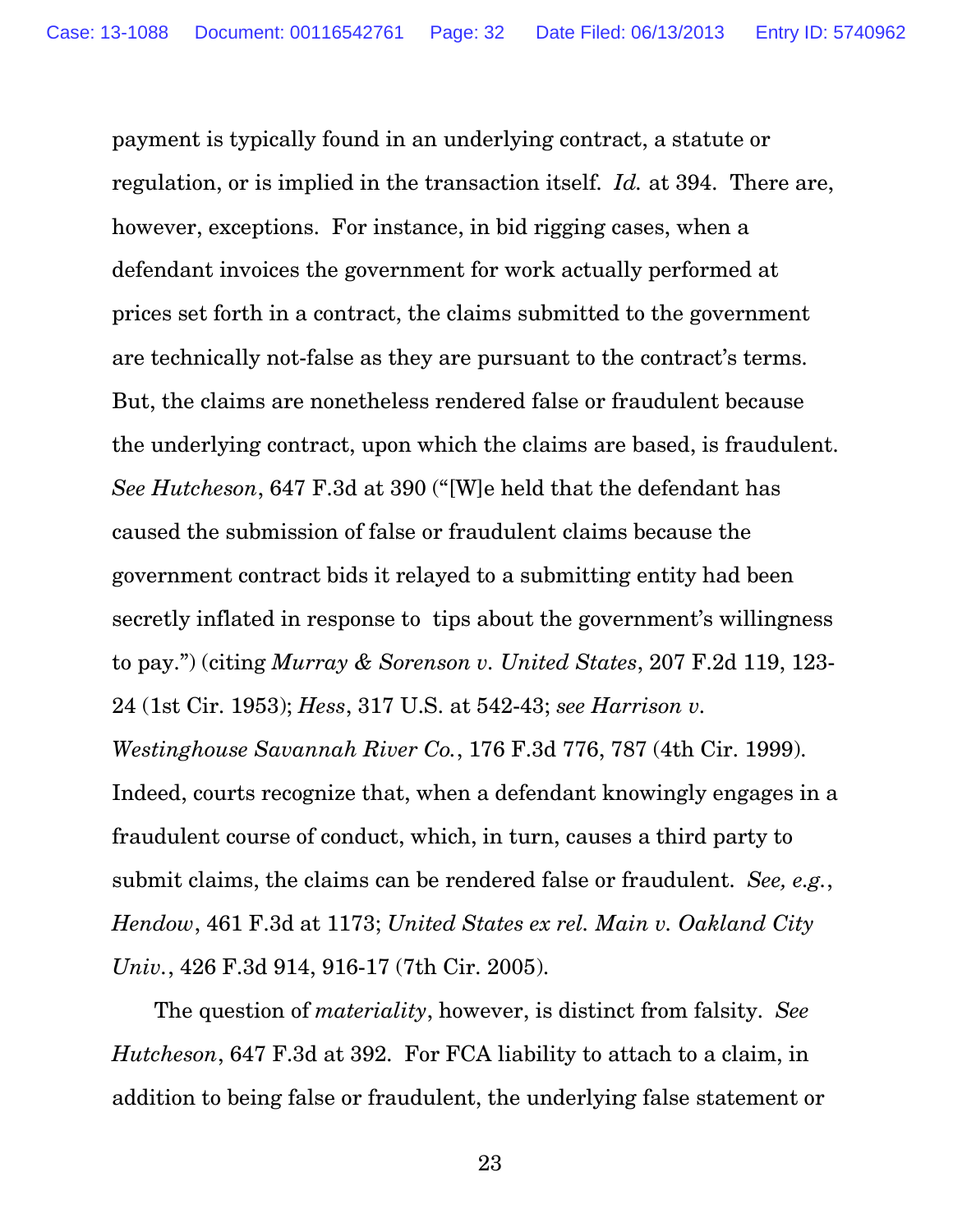conduct must be material to the payment of the claim. *Id.* at 384. Determination of whether a claim is materially false or fraudulent "is a fact-intensive and context-specific inquiry." *New York v. Amgen Inc.*, 652 F.3d 103, 111 (1st Cir. 2011) *cert. denied*, 132 S. Ct. 993 (2011). A false statement is material if it has "a natural tendency to influence, or is capable of influencing, the decision of the decision-making body to which it was addressed." *Loughren*, 613 F.3d at 307 (quoting *Neder v. United States*, 527 U.S. 1, 16 (1999)). Thus, in evaluating whether the claims at issue were false or fraudulent, there is a two-step inquiry: "We first address whether the claims at issue here misrepresented a precondition of payment so as to be false or fraudulent" pursuant to the broad view espoused in *Hutcheson*, and "then address whether those misrepresentations were material." 647 F.3d at 392.

 The district court conceded in its order dismissing the Actos and Uloric Complaints that the "complaints adequately allege that defendants knowingly caused the claims at issue to be submitted." (Addendum at 73.) In addition, the district court acknowledged that the Actos and Uloric Complaints "alleged facts that would demonstrate 'fraud-on-the-FDA' with respect to intentional underreporting of adverse events[.]" (*Id.* at 71.) The district court, however, determined that Dr. Ge failed to sufficiently allege that the claims at issue were false or fraudulent. (*Id.* at 73.) Specifically, the district court reasoned that, for the claims to be "false" or "fraudulent," the underlying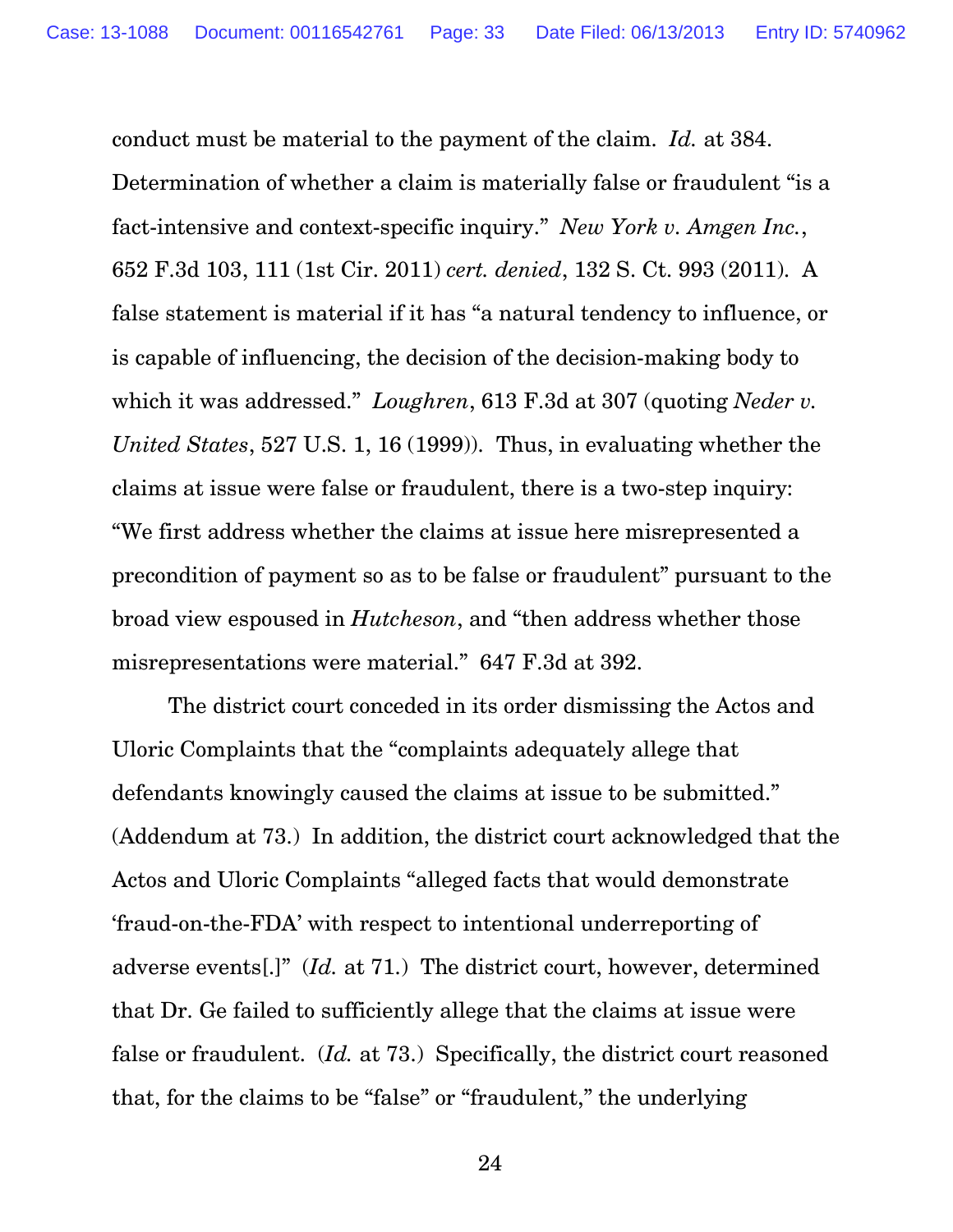fraudulent conduct or statement must be a material precondition for payment. (*Id.*) The district court held that "[b]ecause relator has not adequately established that compliance with adverse-event reporting procedures was a material precondition of payment of the claims at issue, the complaints do not state a claim upon which relief can be granted under Rule 12(b)(6)." (*Id.* at 74.)

 Respectfully, the district court's analysis was flawed. First, the district court established a definition for materiality that is not supported by FCA case law. The district court improperly reasoned that, since the FDA had *discretion* to remove the drug from the market for violations of reporting requirements, the conduct was, as a matter of law, not *material*. Second, the district court misapprehended the theories of liability espoused in the Actos and Uloric Complaints, and in so doing, failed to see how FCA liability would attach outside of the restrictive "fraud-on-the-FDA" claim addressed by the district court. Dr. Ge alleges that Takeda systemically underreported serious adverse events for Actos, Uloric, Kapidex/Dexilant, and Prevacid to avoid changing the drugs' labels, which created an unfair marketing advantage over its competitors and rendered the drugs misbranded and fraudulently on the market. *See* 21 U.S.C. § 352(a) (a drug is misbranded if "its labeling is false or misleading in any particular."); 21 U.S.C. § 331(a). This conduct was specifically designed to induce doctors and patients to submit claims for these drugs that they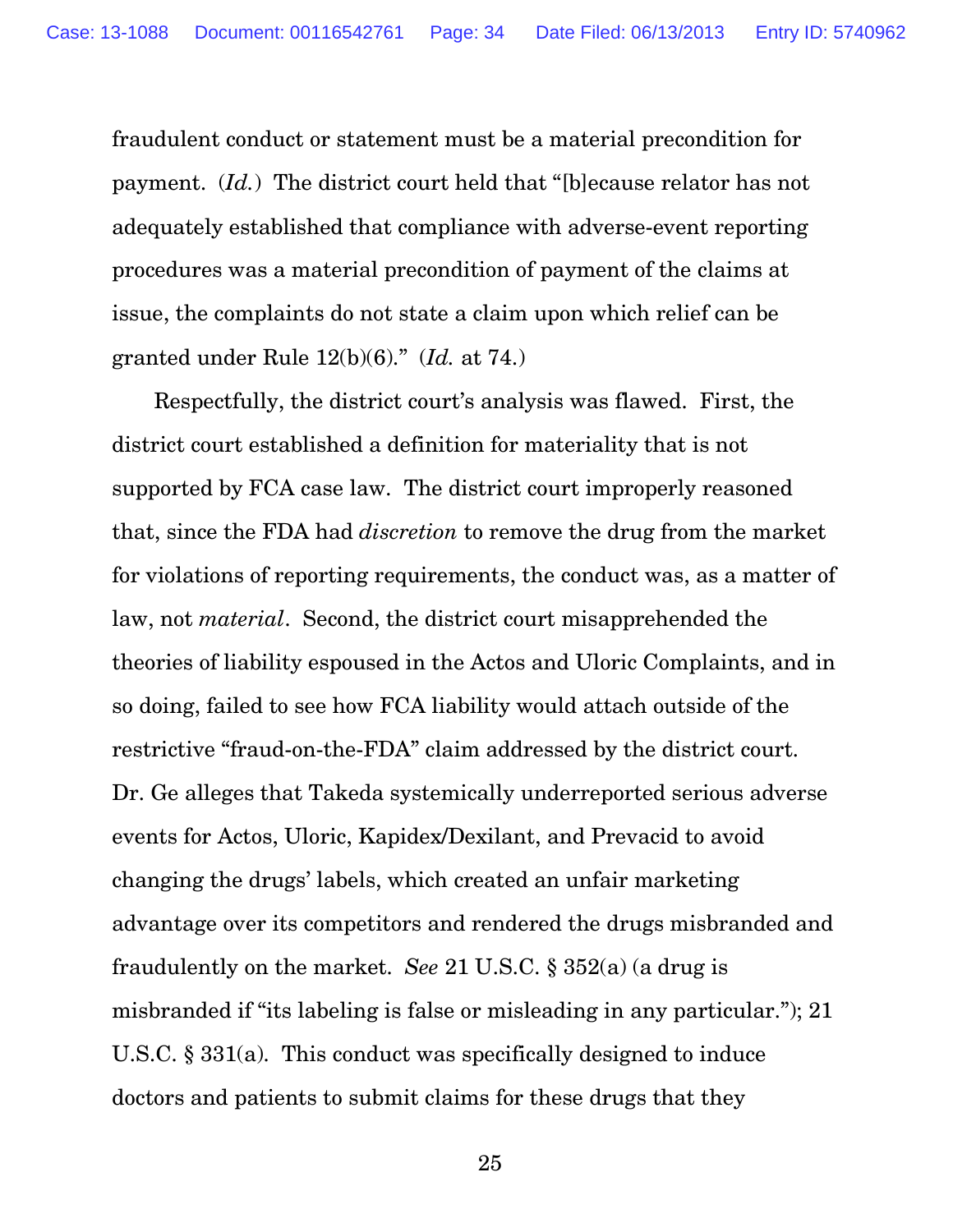otherwise would not. By illegally marketing these misbranded prescription drugs, Takeda violated the FDCA and caused the government to pay fraudulent claims. Accordingly, the allegations in the Actos and Uloric Complaints raise three theories of liability, each of which was material to the government's willingness to pay.

## **(1) The district court used an improper definition of materiality**

The district court used a definition for materiality that simply is not supported by FCA case law. Specifically, the district court reasoned that, since the FDA had discretion to remove the drug from the market for violations of reporting requirements, the conduct was, as a matter of law, not material. However, this reasoning is backwards. It is precisely because the FDA has discretion to enforce a regulation and remove the drug from the market that the fraudulent conduct was material. The act of using fraud to rob the government of its ability to exercise its discretion is what creates FCA liability in the first place. What is important is not what particular agency staff do when presented with evidence of fraud, *but what they are entitled to do under the governing law*. As the Seventh Circuit explains:

[T]he laws against fraud protect the gullible and the careless -- perhaps especially the gullible and the careless -- and could not serve that function if proof of materiality depended on establishing that the recipient of the information would have protected his own interests. The United States is entitled to guard the public fisc against schemes designed to take advantage of overworked, harried, or inattentive disbursing officers; the False Claims Act does this by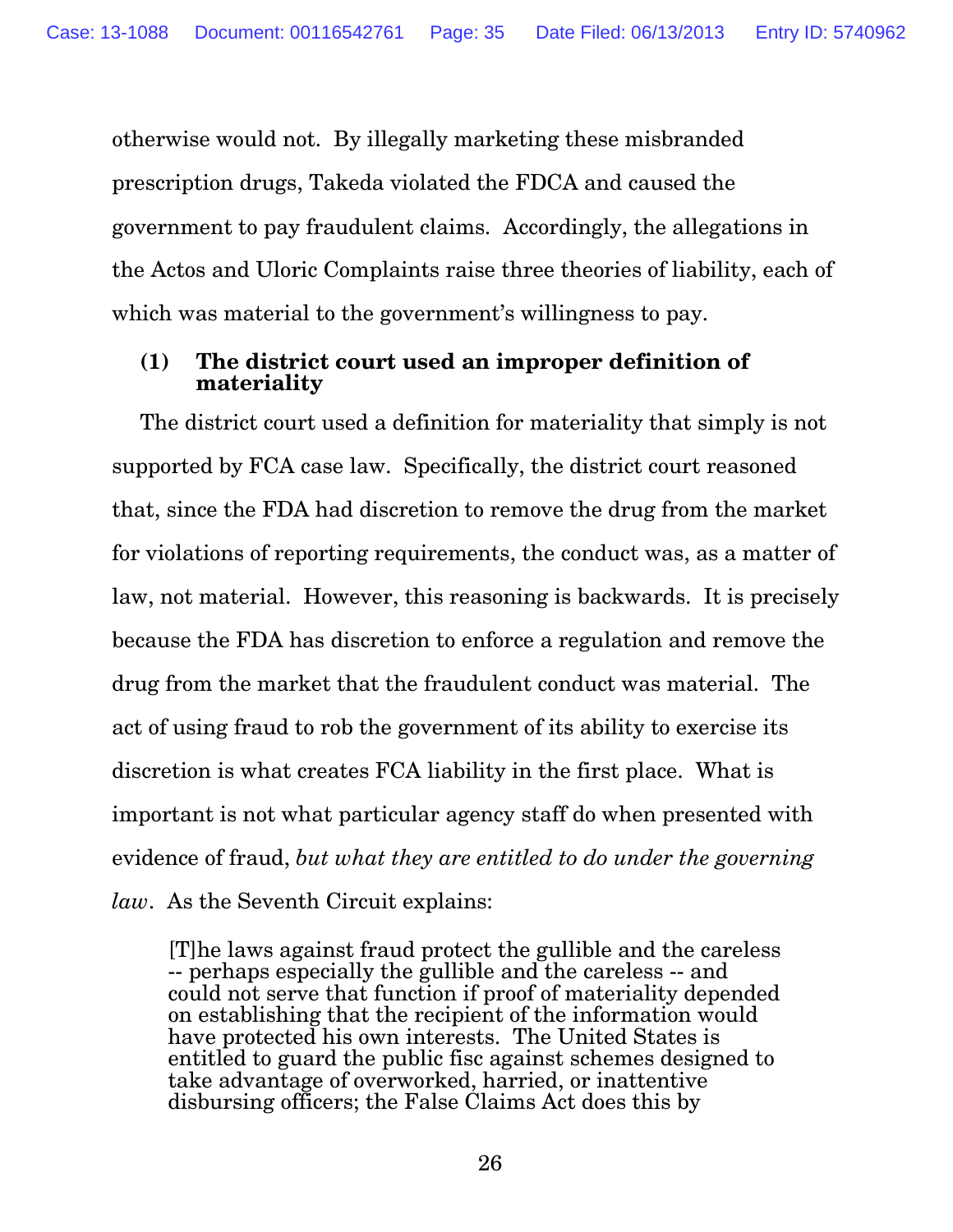insisting that persons who send bills to the Treasury tell the truth.

*United States v. Rogan*, 517 F.3d 449, 452 (7th Cir. 2008) (internal citations omitted); *see also United States ex rel. Feldman v. van Gorp*, 697 F.3d 78, 95 (2d Cir. 2012) (same). As Judge Douglas P. Woodlock explains in *United States v. President & Fellows of Harvard College*, 323 F. Supp. 2d 151, 186 (D. Mass. 2004):

Evidence of the government's actual *conduct* is less useful for FCA purposes than evidence of the government's legal *rights.* I decline to adopt rules of law that would enable the government to determine materiality by its reaction to either a violation of the [regulations], or a failure to submit properly signed financial forms. Materiality must turn on how [the government] was *authorized* to respond to such failures, or else violation of identical provisions in separate cases could have different materiality results based on the predilections of particular program or accounting staff.

What the Seventh Circuit, Second Circuit, and Judge Woodlock

recognize is that the question of materiality does not require a showing

that the government *would* not have paid, but that they *could* not have

paid. By depriving the government of its right to exercise its judgment

in determining whether the product is still subject to payment is what

creates FCA liability. Thus, the district court analysis, which hinges on

the fact that "the FDA exercises discretion in its enforcement

procedures," is in error. (Addendum at 74.)

**(2) The district court misunderstood the three theories of FCA liability espoused in the Actos and Uloric Complaints**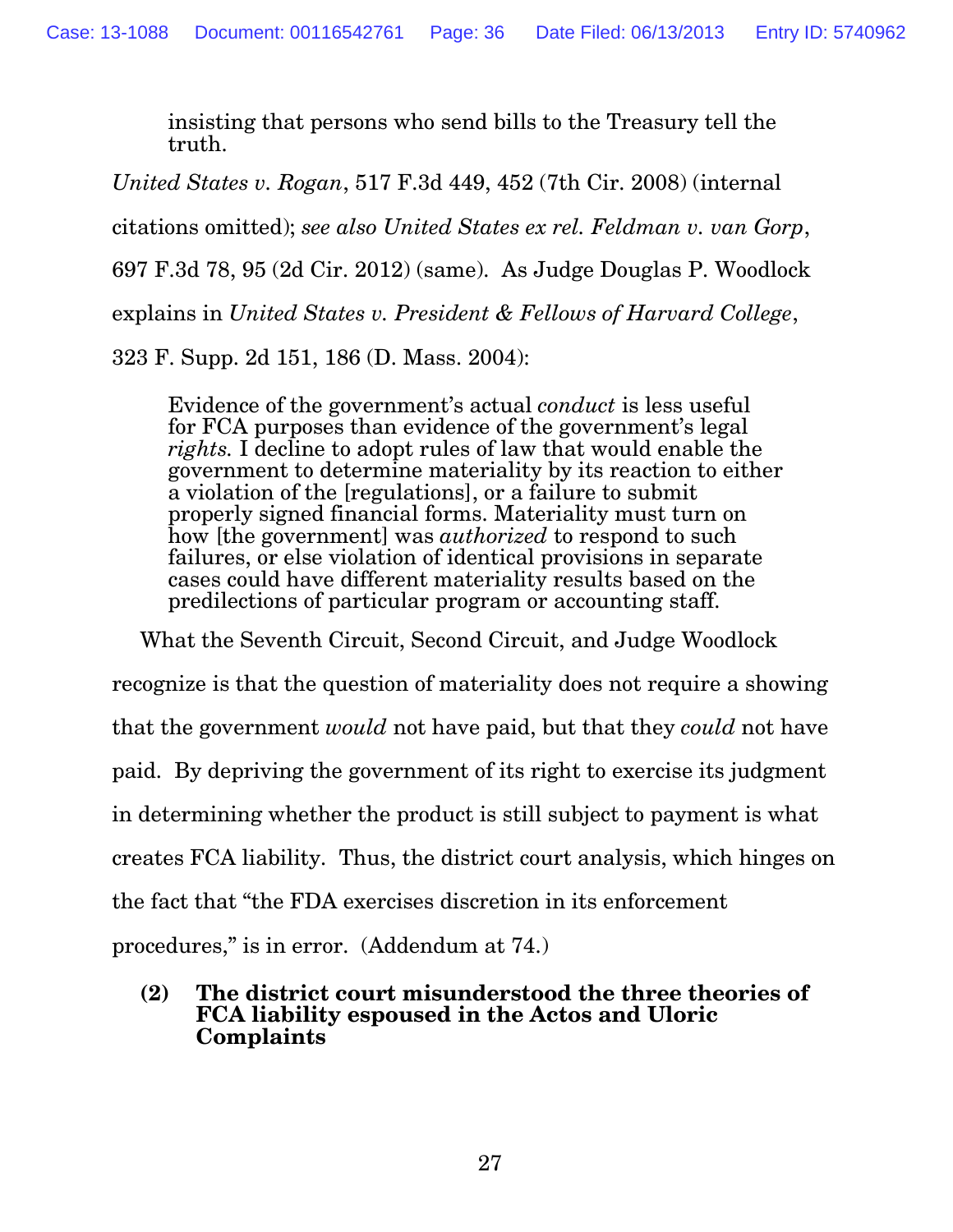Dr. Ge does not allege that the claims submitted to the government were false only because compliance with FDA's adverse event regulations was a precondition for payment. Such a narrow view of what constitutes a false claim is precisely the type of rigid analysis eschewed by this Court in *Hutcheson*. Rather, Dr. Ge maintains that Takeda's fraudulent conduct, which includes not only fraud on the FDA in misreporting adverse events but also publication of fraudulent drug labels, caused the submission of claims to various governmental healthcare organizations. This fraudulent conduct gives rise to three theories of liability.

- *(a) Takeda violated the FCA by misrepresenting the safety profile of Actos, Uloric, Kapidex/Dexilant, and Prevacid, which induced the submission of claims to the government* 
	- i. *Falsity: The claims were false or fraudulent because the drugs at issue were not as safe as Takeda purported them to be*

 A defendant can be liable under the FCA for causing the submission of a claim to the government for a product that is not to the quality or standard it purports to be. *E.g.*, *Bornstein*, 423 U.S. at 307 (subcontractor liable for causing lead contractor to submit claims for electron tubes that were falsely marked as meeting a quality they did not meet); *Mann v. Heckler & Koch Def., Inc*., 630 F.3d 338, 346 (4th Cir. 2010) (a claim may be fraudulent where the defendant "misrepresents the quality of a product in an effort to achieve an unwarranted payment for inferior goods."); *United States v. Aerodex,*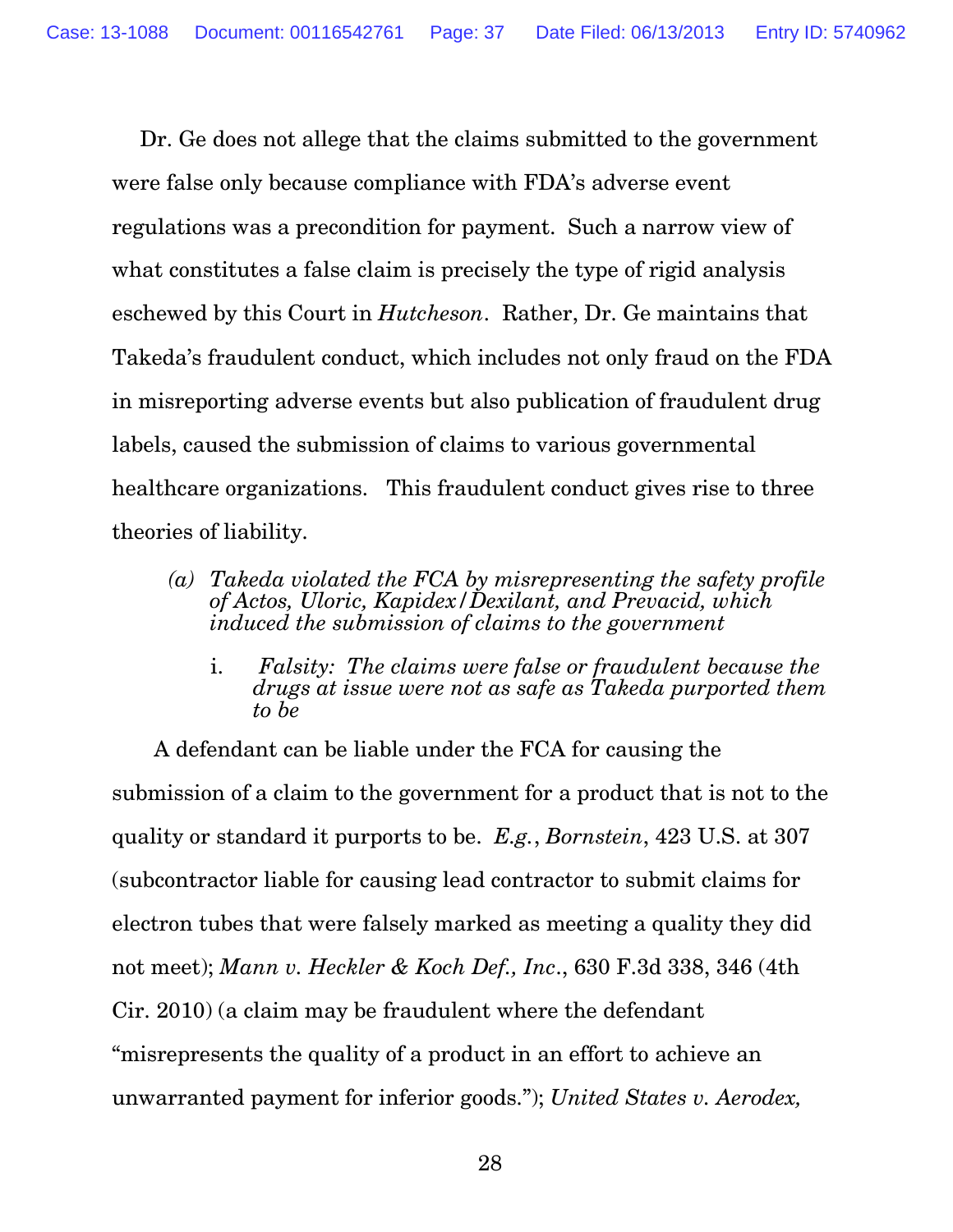*Inc.*, 469 F.2d 1003, 1007 (5th Cir. 1972) (attaching FCA liability to claims submitted for substandard airplane parts). In fact, the FCA was specifically designed to prevent suppliers from providing substandard products at the government's expense. *See* Cong. Globe, 37th Cong., 3d Sess. 955 (1863) (expressing concerns over reports of artillery shells filled with sawdust and soldiers' boots made of cardboard). Just as a subcontractor is liable under the FCA for delivering a subpar product to a government contractor, so too are drug companies for providing a subpar drug to the beneficiaries of federally-funded healthcare programs. If a defendant fraudulently induces the submission of a claim to the government for a product that is not to the standard it purports to be, the claim is rendered false. *See Bornstein,* 423 U.S. at 309.

 In the context of prescription drugs, fraudulent representations about safety and efficacy that, in turn, cause the submission of claims to the government for that drug, render the claims false. *See United States ex rel. Franklin v. Parke-Davis, Div. of Warner-Lambert Co.*, 147 F. Supp. 2d 39, 45 (D. Mass. 2001) (finding FCA liability for claims submitted as a result of fraudulent representations about a drug's safety and efficacy); *Strom ex rel. United States v. Scios, Inc.*, 676 F. Supp. 2d 884, 885 (N.D. Cal. 2009) (same). Here, Dr. Ge alleges that Takeda misrepresented the safety risks associated with Actos, Uloric, Kapidex/Dexilant, and Prevacid by falsifying and underreporting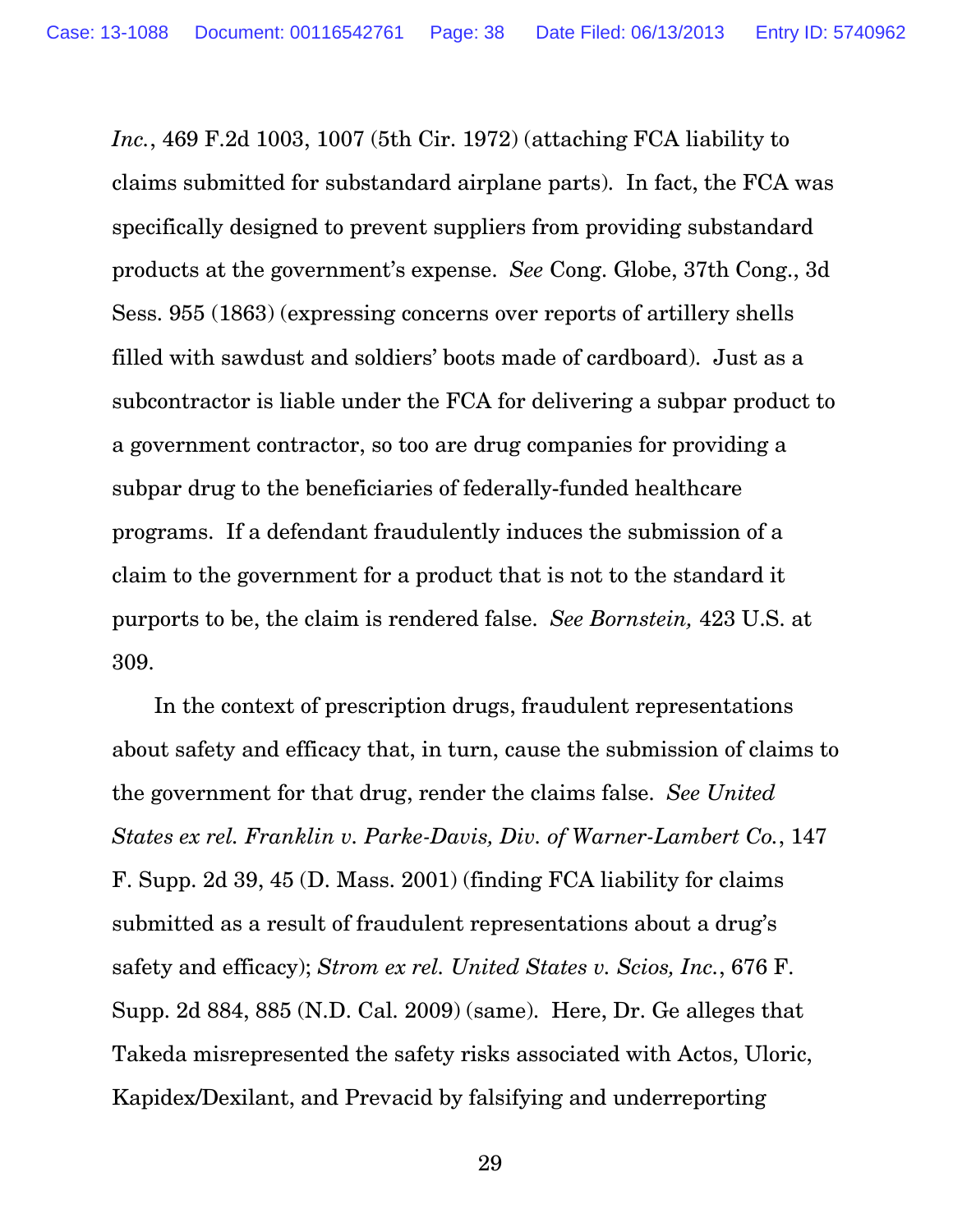adverse events and by failing to update the drugs' warning labels.<sup>7</sup> Doctors and patients, in reliance on this fraudulent safety profile, submitted claims to various federally-funded healthcare organizations. These claims, however, were false and fraudulent because they sought payment for a product that was not as safe as Takeda purported it to be. In other words, doctors and patients submitted claims for a substandard product because they were misled and the government paid these claims.

 The case of *United States ex rel. Westrick v. Second Chance Body Armor, Inc.* 685 F. Supp. 2d 129 (D.D.C. 2010) is instructive. In *Westrick*, a relator brought a *qui tam* lawsuit involving the sale of defective bullet-proof vests made of Zylon, a material that was purportedly the "world's strongest fiber." *Id.* at 132. Although Kevlar had been used for decades, Zylon purported to be lighter, more durable, and heat resistant. *Id.* In 1996, Defendants Toyobo, Ltd. / Toyobo America, Inc. ("Toyobo") contracted with Defendant Second Chance Body Armor, Inc., ("Second Chance") to supply Zylon for bullet-proof

<sup>-</sup>7 Takeda, as a drug manufacturer, owes a duty to physicians and patients to ensure its drug labels are truthful and accurate. *Wyeth v. Levine*, 555 U.S. 555, 570-71 (2009). When a drug label is misleading, it is deemed misbranded and cannot be sold in interstate commerce. 21 U.S.C. §  $352(a)$ ; 21 U.S.C. §  $331(a)$ , (b). This issue of misbranding, and how the ineligibility for sale was a precondition of payment, is discussed in Section I  $\overline{C}(2)(c)$ , pg. 40. Here, at issue is whether the fraudulent conduct, which is reflected in a misleading label, caused the submission of false claims.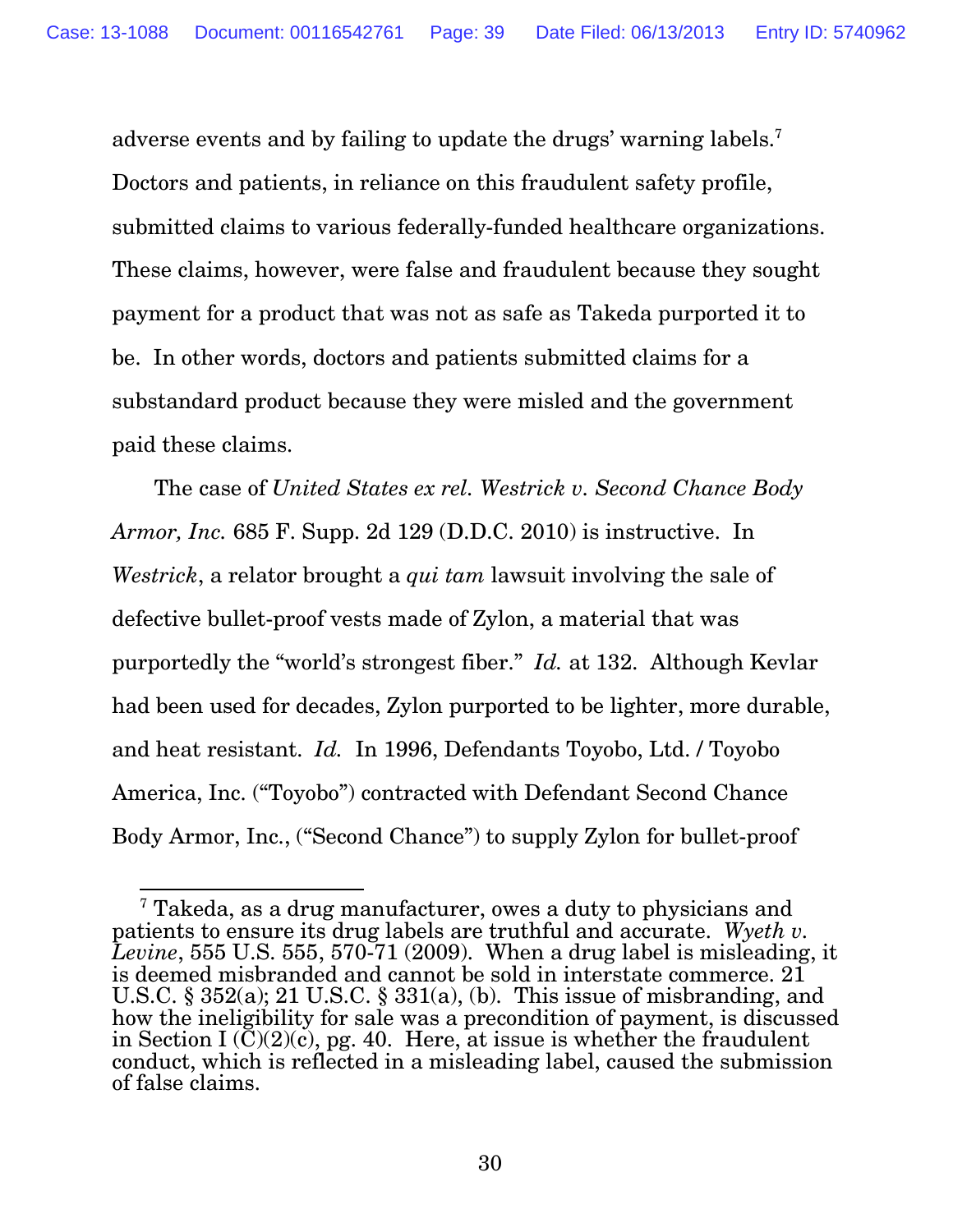vests. *Id.* Between 1998 and 2004, over 40,000 vests were sold to the United States government and local law enforcement agencies using federal grant money. *Id.* In 1998, Toyobo and Second Chance learned that Zylon's strength degraded when exposed to light, heat, and humidity, resulting in reduced protection. *Id.* Despite learning these new risks, Toyobo continued to supply Zylon to Second Chance, who in turn sold the vests to the United States and local law enforcement. *Id.* In 2003, two police officers were killed in the same month when bullets passed through their Zylon bullet-proof vests. *Id.* By 2004, in the midst of a media wildfire, the vests were recalled. *Id.*

 The relator, a former employee, alleged that Toyobo and Second Chance engaged in a deliberate scheme to suppress the safety data about Zylon's deterioration. *Id.* Just as Takeda has done here, Toyobo moved to dismiss the case for failure to state a claim under Rule 12(b)(6) and Rule 9(b). *Id.* at 133. The *Westrick* court, however, rejected Toyobo's motion. *Id.* at 142. The court held that the government/relator sufficiently alleged a FCA claim by giving specifics of how Toyobo fraudulently concealed information about Zylon's safety and how that fraudulent scheme induced the government to pay. *Id.* at 136-39. The court explained that "[a]t the Rule 12(b)(6) stage, the government is required merely to allege with factual specificity that defendants duplicitously induced the government to pay for a product[.]" *Id.* at 137. The court's reasoning and holding reflect an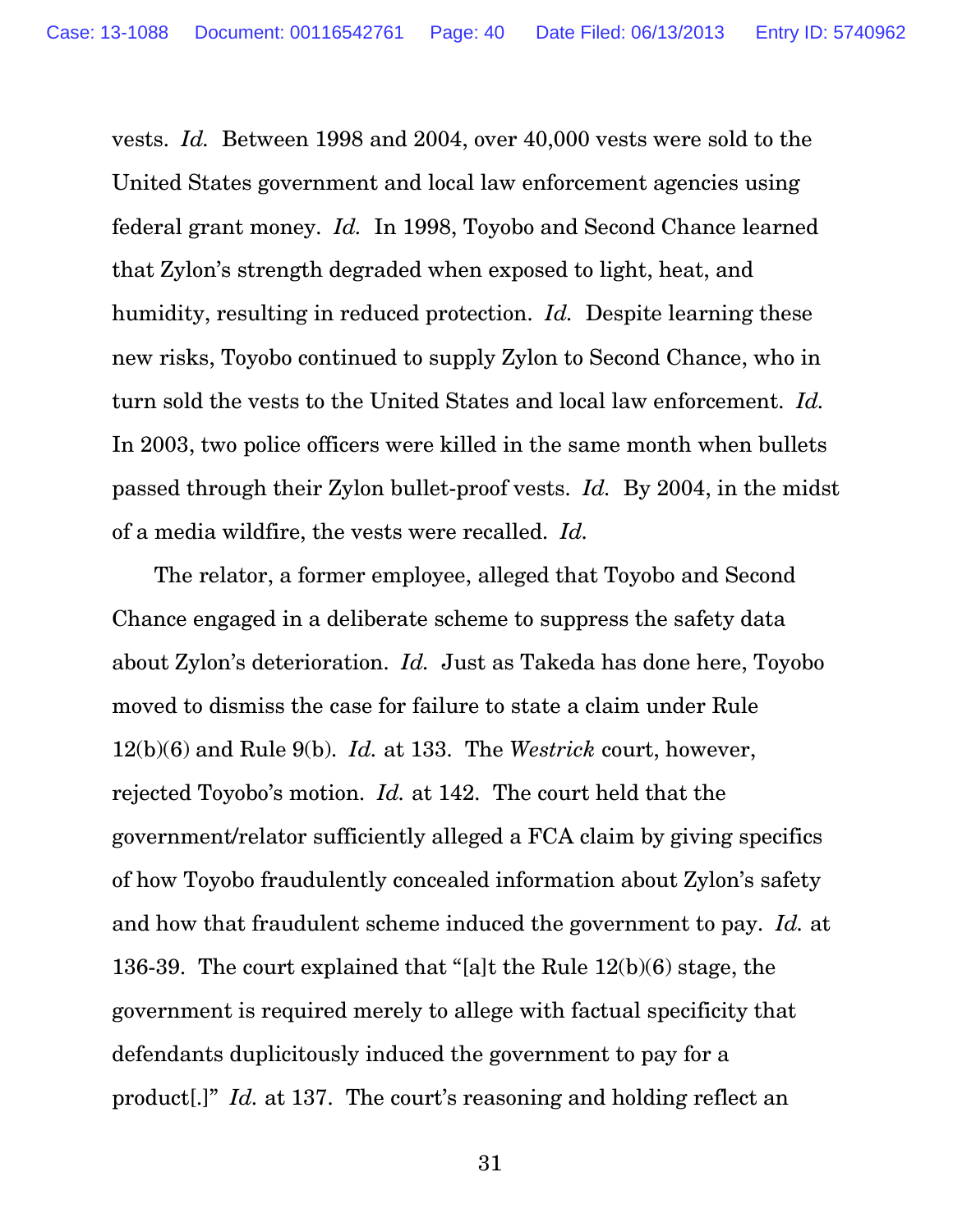intuitive and deeply rooted precept in FCA jurisprudence—that the FCA is supposed "to reach any person who knowingly assisted in causing the government to pay claims which were grounded in fraud[.]" *Hess,* 317 U.S. at 544-45. Since Toyobo deliberately suppressed safety information about a product, its fraudulent scheme and conduct caused the submission of false claims. *Westrick*, 685 F. Supp. 2d at 138.

 In this case, just as Toyobo marketed Zylon as superior to Kevlar, Takeda marketed Actos, Uloric, Kapidex/Dexilant, and Prevacid as being superior to generic and brand name alternatives. Moreover, just as Toyobo learned about Zylon's deterioration, Takeda learned that its drugs possessed safety risks that had not been previously disclosed. However, instead of disclosing these risks in the form of adverse event reports and label changes, Takeda falsified and concealed adverse event reports and did not amend its drug labels, just as Toyobo withheld information about Zylon's deterioration. The result was, sadly, the same—people were hurt by an inferior product paid for with government funds. Instead of bullets, however, the injuries in this case came in the form of cancer and other traumatic adverse events.

 The district court fundamentally misunderstood how the allegations in the Actos and Uloric Complaints stated a claim under the FCA. The district court mistakenly concluded that the Actos and UIoric Complaints hinged on Takeda's failure to comply with adverse event reporting requirements. This limited view, however, ignores the more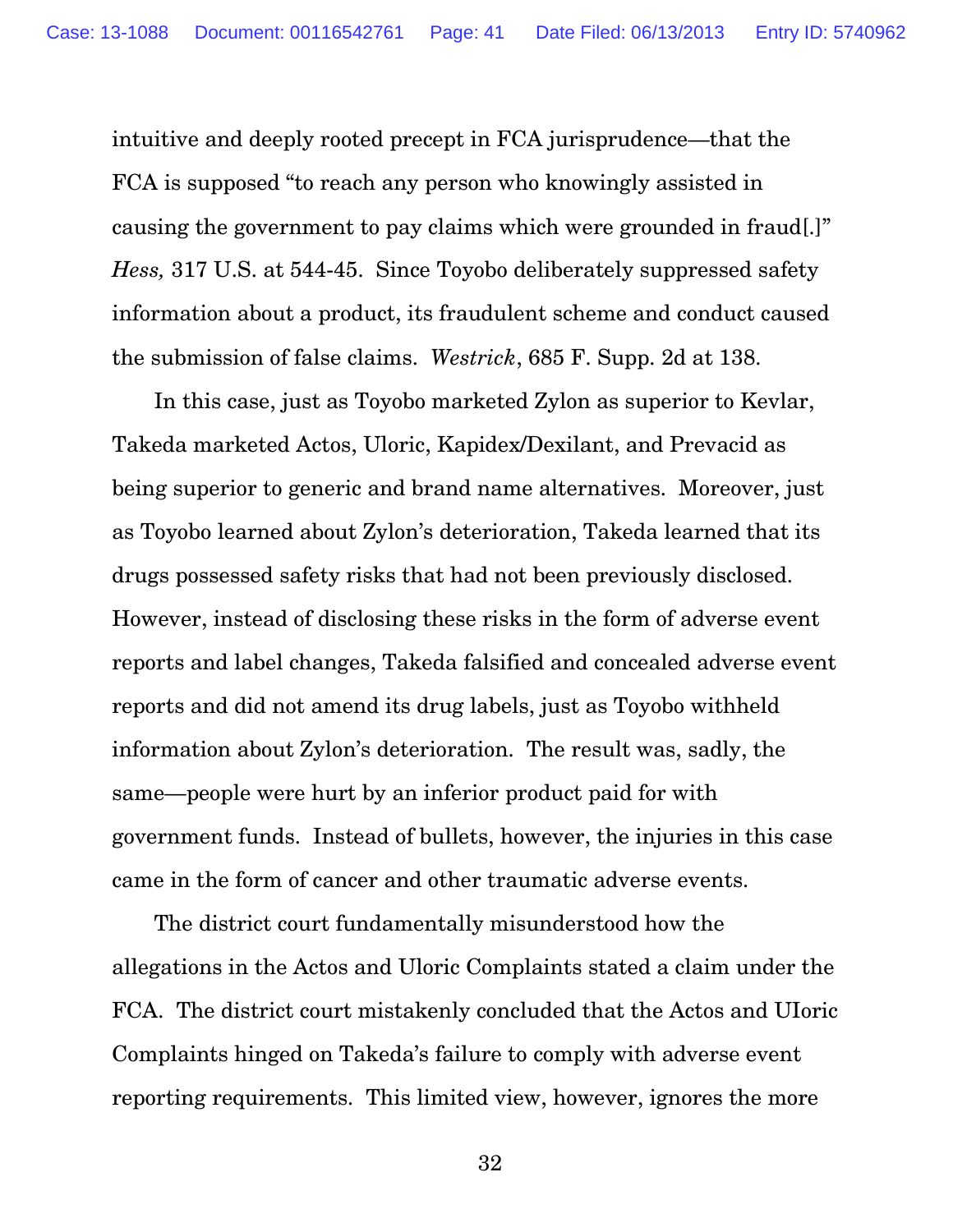basic allegation that, regardless of Takeda's fraud on the FDA,<sup>8</sup> Takeda defrauded the medical community and patients about the safety of Actos, Uloric, Kapidex/Dexilant, and Prevacid knowing that a substantial percentage of the prescriptions would be paid for with government funds.

> ii. *Materiality: Representing the drugs as being safer than they actually were was material to the submission and payment of claims*

 In addressing materiality, the district court focused only on the conduct of the FDA and whether compliance with adverse event reporting was material to the government's willingness to pay. This focus on "what the FDA might do" was in error because it misapprehends how the claims submitted to Medicare and Medicaid were false. In the context of Medicare and Medicaid, the government does not make an individual determination of whether to reimburse a claim submitted for a drug. Instead, the government relies on doctors to make a determination about whether a drug is appropriate for a particular treatment. Only then will Medicare and Medicaid (not the FDA) pay for the treatment. Thus, the question of materiality, in the prescription drug context, turns on whether the fraudulent conduct, *i.e.*,

 8 Arguably, even if Takeda sufficiently complied with FDA regulations, a fact to which Dr. Ge refutes, FCA liability still attaches since the duty to properly label a drug is not discharged by getting FDA approval. *Levine*, 555 U.S. at 570-71. Takeda's duty runs to the doctor and patient, particularly when the drug label misrepresents serious, and sometimes fatal, health concerns.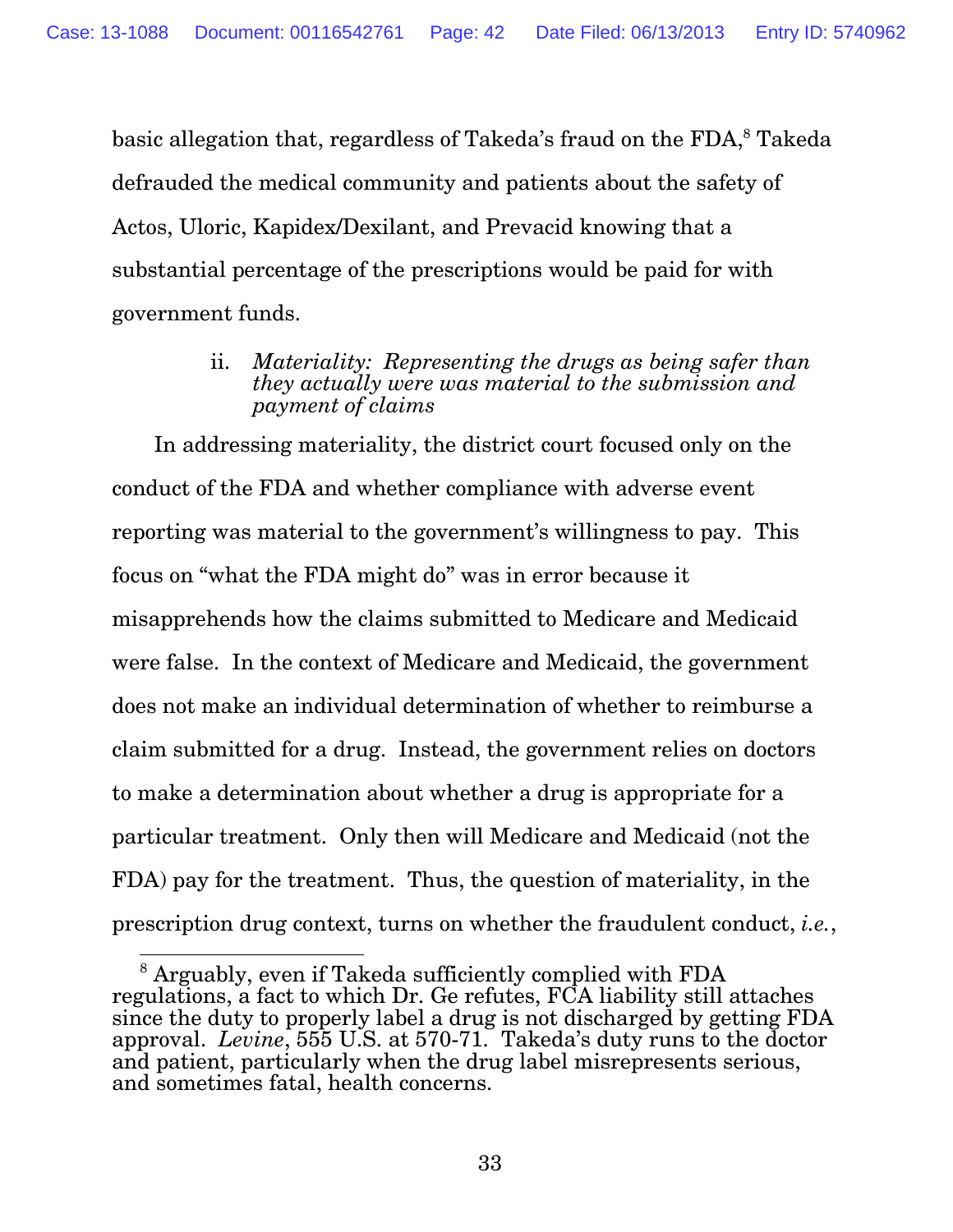representing these drugs as being safer than they actually are, had a tendency to influence *doctors* and *patients* to submit claims to the government. *See Franklin*, 147 F. Supp. 2d at 52-53.

 At the outset, Dr. Ge submits that this determination was not suitable for disposition at the pleading stage. The issue of materiality is "fact-intensive and context-specific" and this Court has been reluctant to make materiality determinations absent any discovery. *Amgen*, 652 F.3d at 111; *Hutcheson*, 647 F.3d at 394. Determining whether honest disclosures of safety risks to the FDA and medical community would have had a tendency to influence a doctor's decision to prescribe a drug cannot be resolved without an evaluation of the facts of the case—an activity circumscribed in a motion to dismiss.

 Moreover, central to the Actos and Uloric Complaints is the allegation that Takeda's fraudulent conduct resulted in the publication of misleading and insufficient drug labels. The representations on a drug label are material to the decision of physicians to prescribe a drug. *See Kwikset Corp. v. Superior Court*, 51 Cal. 4th 310, 328 (Cal. 2011) ("Simply stated: labels matter."). Indeed, there is a *presumption* "that a physician would have heeded an adequate warning" in deciding whether to prescribe a drug. *Garside v. Osco Drug, Inc.,* 976 F.2d 77, 80-81 (1st Cir. 1992); *Knowlton v. Dessert Medical, Inc*., 930 F.2d 116, 123 (1st Cir. 1991) ("The presumption is accepted in most jurisdictions, including Massachusetts, that if a warning is given, it will be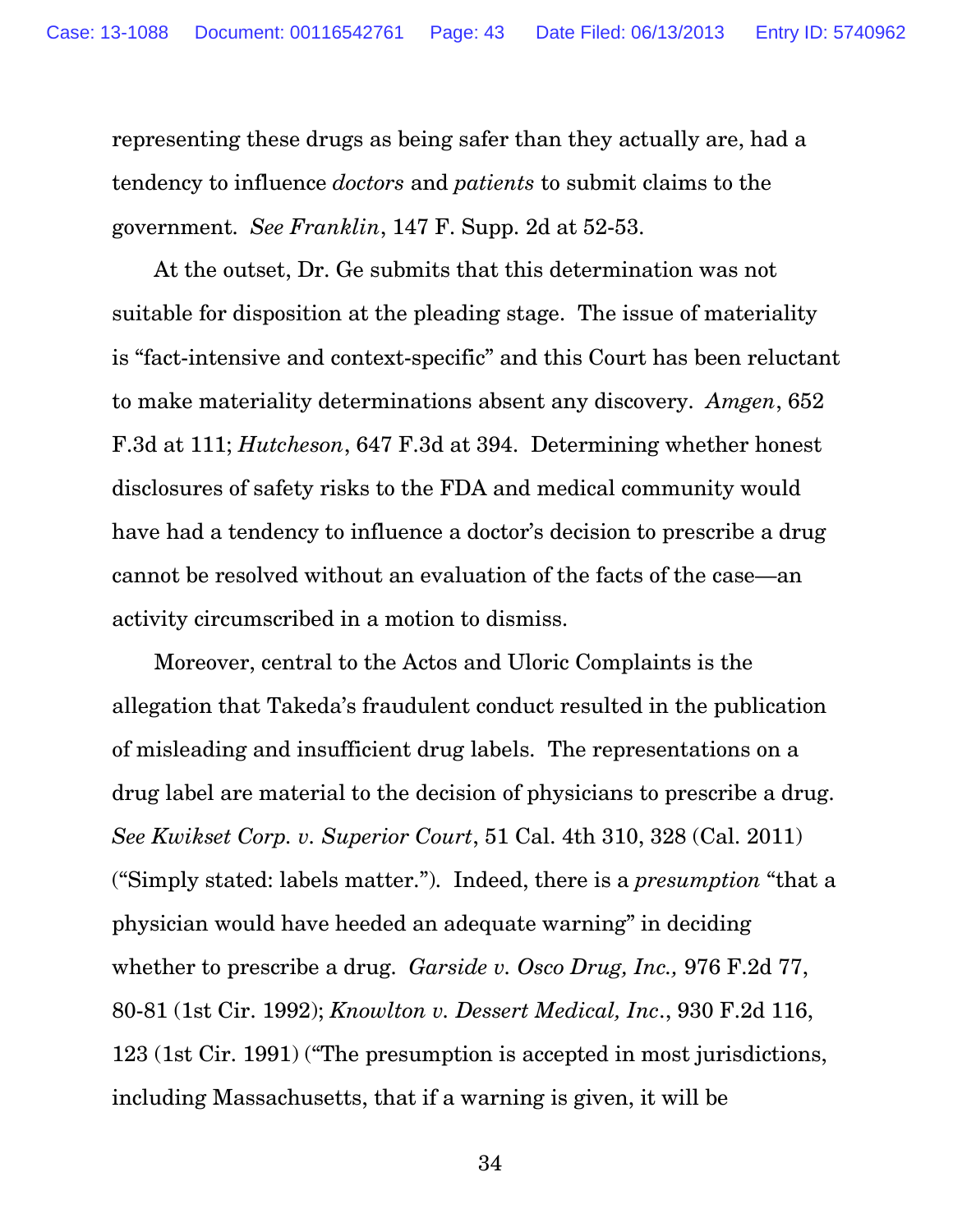followed."). Thus, by alleging that the drug labels were false and misleading, Dr. Ge has sufficiently alleged that Takeda's fraudulent conduct had a tendency to influence the decision of prescribing physicians.

 Moreover, even if one ignores Takeda's fraudulent publication of drug labels, as the district court did, Takeda's conduct in misreporting adverse events, by itself, is material. In a recent Supreme Court decision, *Matrixx Initiatives, Inc. v. Siracusano*, 131 S. Ct. 1309, 1321 (2011), a plaintiff successfully pleaded a securities fraud case alleging that a pharmaceutical company's concealment of adverse events in clinical trials caused an inflation of stock prices. *Id.* at 1323. The Court held that a failure to report adverse events in clinical trials was material to whether an investor would buy a company's stock. *Id.* If failure to report a small number of adverse events is material to investors who are deciding whether to risk their money, *see id.* at 1323, it follows that a company's failure to report *hundreds* of serious adverse events is material to doctors who are deciding whether to risk their patient's life.

 Furthermore, in addition to alleging how Takeda's fraudulent conduct was material, in Dr. Ge's motion for reconsideration, Dr. Ge provided the court with the expert testimony of Joel E. Hay, PhD, to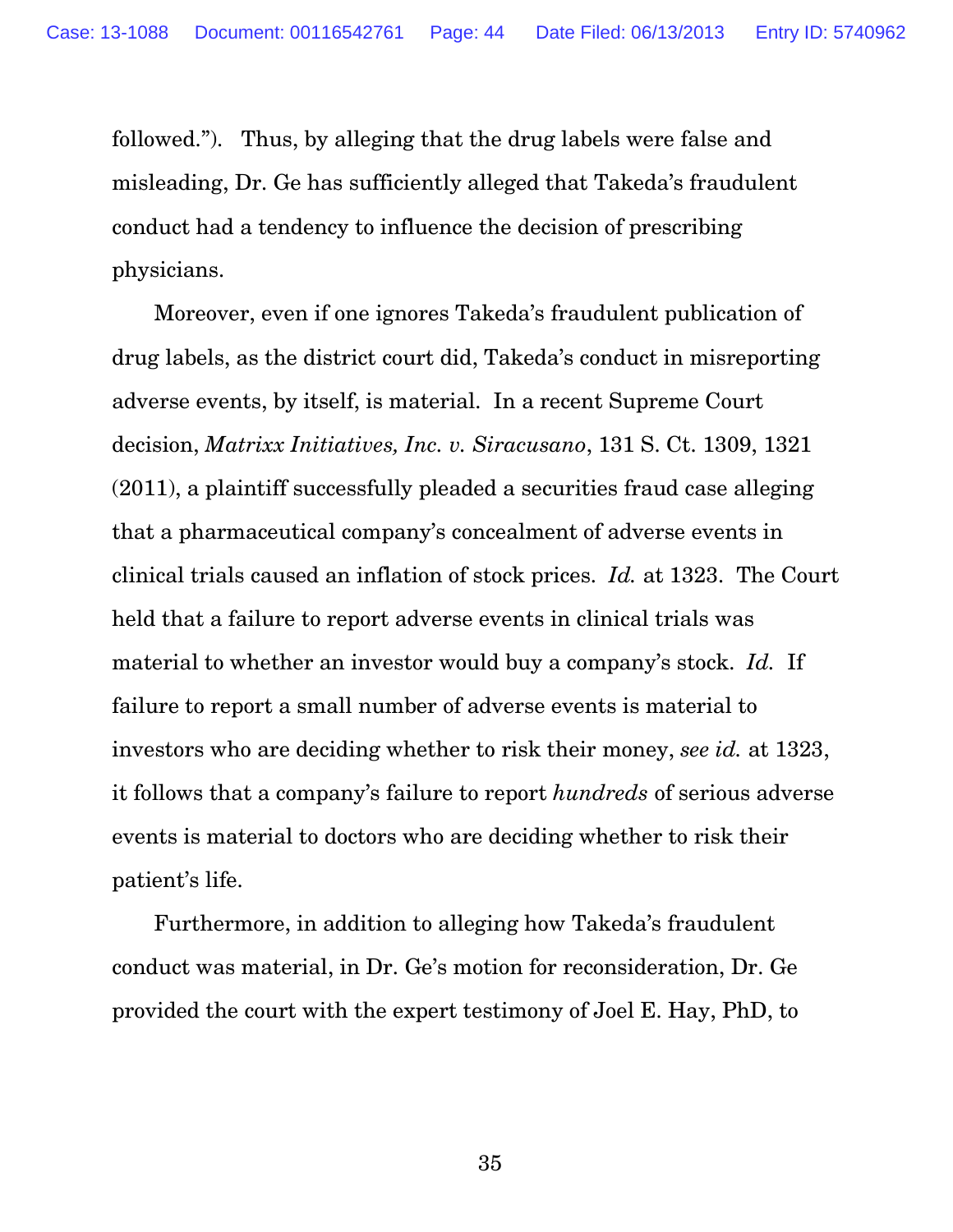support the fact that Takeda's fraudulent marketing was material.<sup>9</sup> (Appendix at 263-84.) Dr. Hay evaluated whether claims were submitted as a result of Takeda's fraudulent representations to the FDA and medical community that Actos did not cause bladder cancer. (*Id.* at 267.) His testimony showed that, shortly after the risks of Actos causing bladder cancer were signaled in 2010, Actos sales plummeted approximately 65%. (*Id.* at 273-75.) This precipitous drop in sales indicates that nearly two-thirds of all Actos prescriptions were materially influenced by Takeda's false representations about Actos. Dr. Hay opines that, had the bladder cancer warnings been issued in 2005<sup>10</sup> when Takeda had a clear safety signal that Actos caused bladder cancer in humans, sales to patients receiving government healthcare benefits would have been reduced by approximately \$6.24 billion. (*Id.* at 275.) Dr. Hay's testimony provides clear evidence, at least in the

 9 Use of aggregate statistical evidence was endorsed by this Court in ascertaining whether fraudulent promotion prompted third-party payors (here the federal government) to pay for pharmaceutical products. *In re Neurontin Mktg. & Sales Practices Litig.*, 712 F.3d 21, 45-48 (1st Cir. 2013). In *Neurontin*, this Court explained that "[t]he existence of some doctors who purportedly were not influenced by Pfizer's misinformation would not defeat the inference that this misinformation had a significant influence on prescribing decisions which injured Kaiser." *Id.*

 $10$  While Dr. Ge worked at Takeda between 2008 and 2010, she observed not only Takeda's underreporting and misbranding violations that occurred during her tenure, but through her investigation and review of internal records, she learned that these types of violations had preceded her.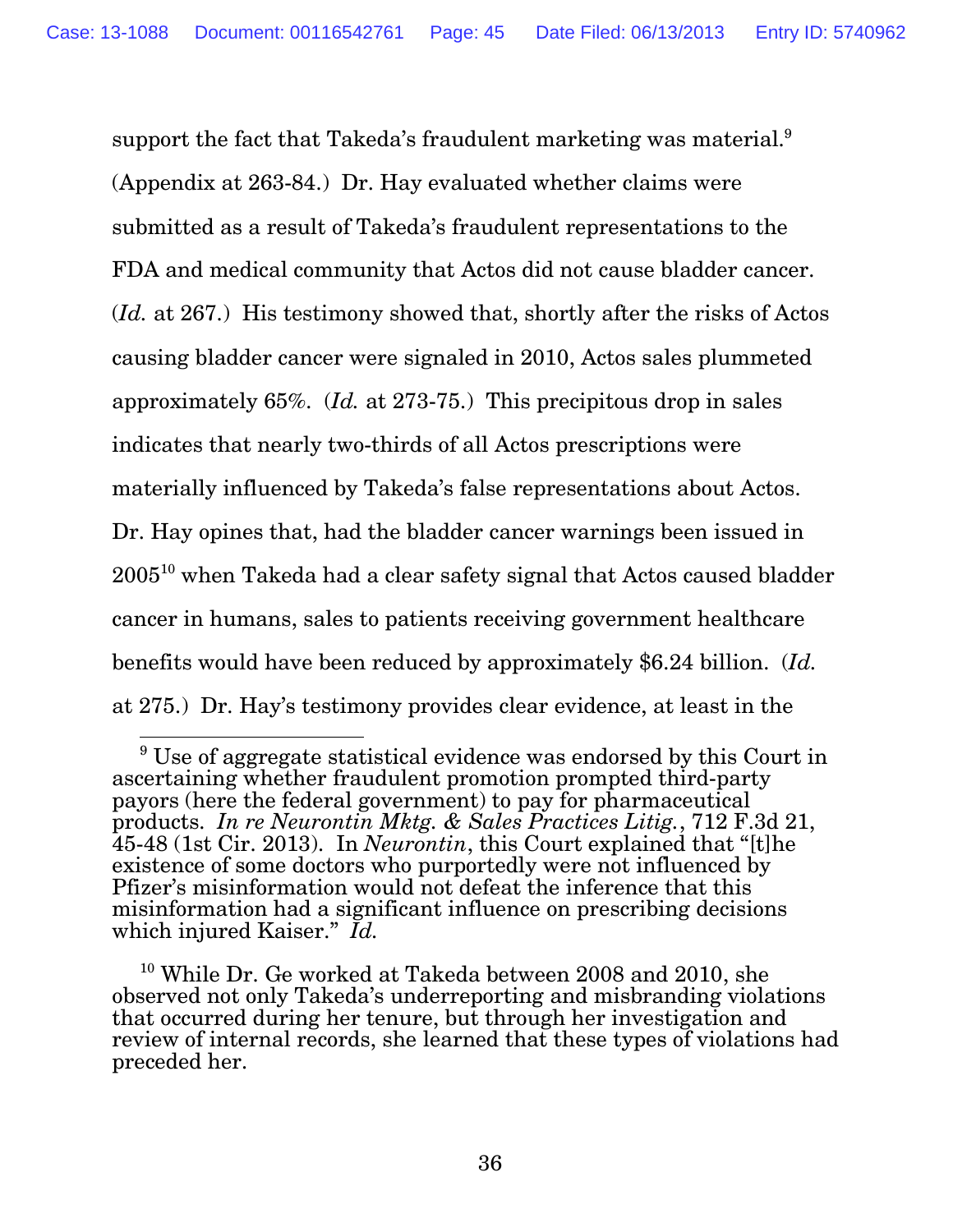case of Actos, that Takeda's fraudulent representations about Actos' safety profile materially influenced the submission of claims to the government.

- *(b) Takeda violated the FCA by inducing doctors and patients to submit false claims that wrongly certified the drug was "reasonable and necessary" for treatment* 
	- i. *Falsity: The claims were false or fraudulent because they falsely implied compliance with a precondition of payment*

 A claim is false or fraudulent when it is submitted to the government and fails to comply with a precondition for payment. *See Hutcheson*, 647 F.3d at 392. Under Medicare or Medicaid,<sup>11</sup> "no payment may be made ... for items or services ... which ... are not reasonable and necessary for the diagnosis or treatment of illness or injury[.]"  $42 \text{ U.S.C. }$  \$ 1395y(a)(1)(A). If a drug or procedure is not medically necessary or reasonable, then Medicare and Medicaid will not pay for the claim. *Heckler v. Ringer*, 466 U.S. 602, 605 (1984) (citing 42 U.S.C. § 1395 $y(a)(1)$ . Thus, implied in any claim submitted to Medicare or Medicaid for a prescription medication is a certification that the drug is reasonable and necessary. *See Strom*, 676 F. Supp. 2d at 891-92. Typically, the prescribing doctor determines whether a drug is reasonable and necessary. That determination is made, however, by

 $\overline{a}$ <sup>11</sup> The Medicaid regulations for the various states at issue in the Actos and Uloric Complaints also contain similar preconditions for payment under their respective Medicaid programs. *See, e.g.*, 130 Mass. Code Regs. 450.204; N.Y. Comp. Codes R. & Regs. tit. 18, §  $515.2(b)(1)(i)$ .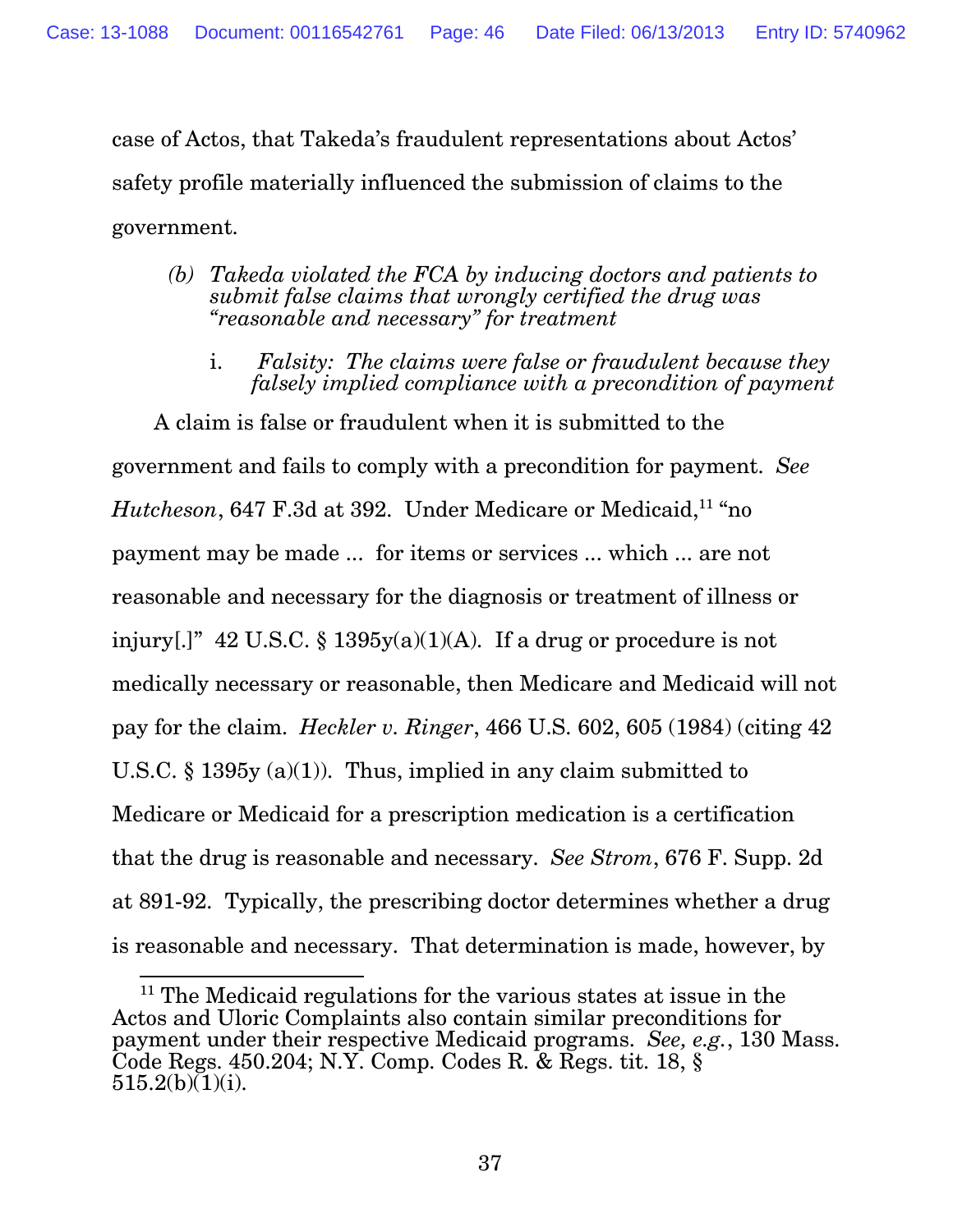evaluating the risks associated with a drug and weighing those risks against potential benefits, which is dependent on an accurate description of the risks in the drug's label.

 When a drug company fraudulently promotes the safety and efficacy of a drug, and doctors and patients are induced to submit claims to Medicare and Medicaid as a result, the claims are false and fraudulent because they falsely represent that the drug is suitable for payment, that is, that the drug is "reasonable and necessary." *See, e.g.*, *Strom*, 676 F. Supp. 2d at 891-92. In *Strom*, a district court recognized that fraudulent promotion to doctors about a prescription drug's safety and efficacy could give rise to FCA liability if the fraud prompted the submission of claims. *Id.* In *Strom*, the United States brought FCA claims against a pharmaceutical company for promoting the off-label use of a prescription drug. *Id.* at 885-87. The United States alleged that the defendant misrepresented the safety and efficacy of the drug to doctors, which in turn caused prescriptions to be written and claims to be submitted to Medicare. *Id.* The court held that the claims were false and fraudulent because each claim presented to Medicare falsely represented that the drugs were "reasonable and necessary" for treatment. *Id.* at 891-94. The court stated:

Plaintiff alleges that the drug was not, in fact, effective when used for the off-label purpose. Because the statute permits reimbursement only for "reasonable and necessary" treatments, 42 U.S.C. § 1395y, a prescription of Natrecor in a context where it is not "reasonable" or "necessary" would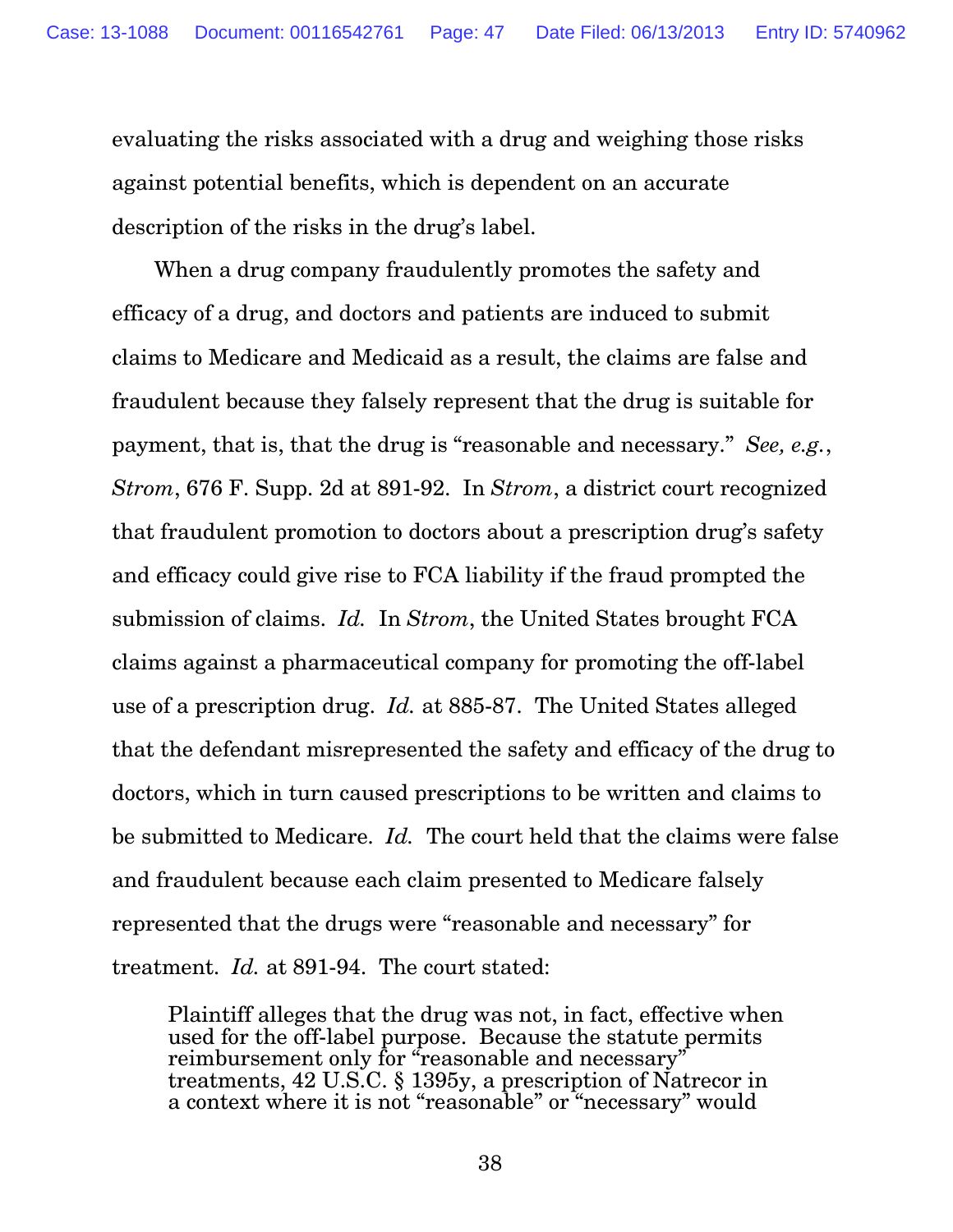be statutorily ineligible for reimbursement. This satisfies the FCA's requirement of a "false" statement.

*Id.* at 891. The court further explained that:

This is not to say, as Defendants suggest, that this Court is "second-guess[ing] doctors' considered medical opinions." [docket citation omitted] Rather, this Court acknowledges that the Complaint alleges that doctors did not, in fact, make considered medical judgments. Instead, the Complaint alleges that doctors prescribed Natrecor for outpatient use *only because* they were induced to do so by Defendants' misrepresentations.

Id. at 891 n.2. Each claim submitted for off-label use was false and fraudulent because, even though off-label use of a drug is permitted, doctors were induced to prescribe the drug as a result of the defendant's fraud. *Id.* The claims submitted to Medicare could not accurately represent that the drug was "necessary and reasonable" because any determination to that effect was predicated on that fraud. *See also Franklin*, 147 F. Supp. 2d at 51 (finding FCA cause of action when drug manufacturer "caused the submission of numerous off-label prescription for Neurontin to the Medicaid program through both its fraudulent statements about the safety and efficacy of Neurontin[.]").

 Here, the Actos and Uloric Complaints allege that Takeda misrepresented the safety profile of Actos, Uloric, Kapidex/Dexilant, and Prevacid by falsifying and withholding adverse event reports and publishing misleading drug labels. By concealing safety risks and using fraudulent drug labels, Takeda made it impossible for doctors to properly weigh the risks associated with these drugs. Just as in *Strom*,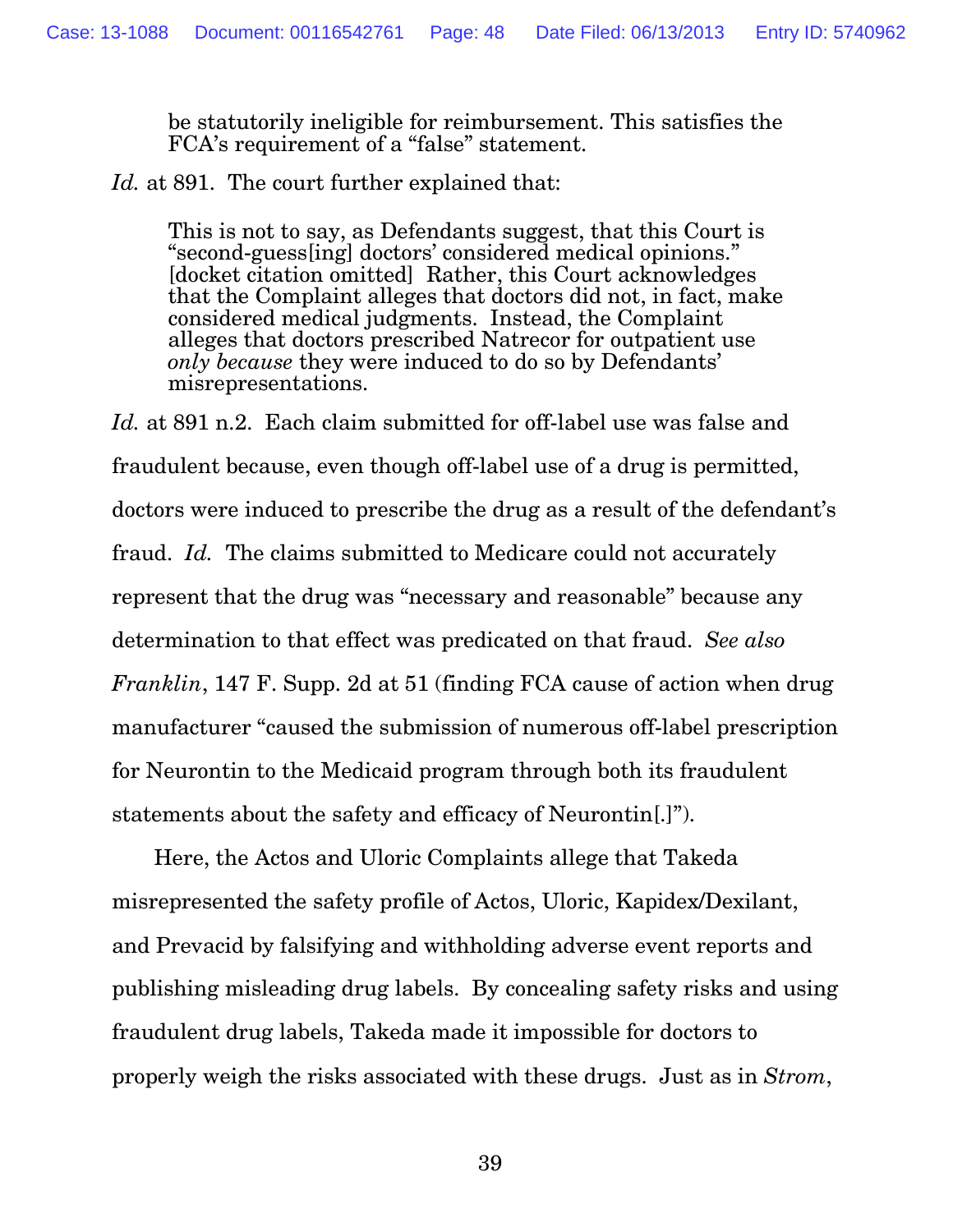this fraudulent conduct rendered all claims to Medicare and Medicaid false and fraudulent because every claim submitted to Medicare and Medicaid falsely asserted that the prescription was "reasonable and necessary" to treat the patient—a determination that was not possible without knowing the safety risks that Takeda deliberately concealed. In other words, by misleading doctors and patients about the risks of these drugs, Takeda induced the submission of claims for these drugs to Medicare and Medicaid that falsely certified that the drug was "reasonable and necessary" for treatment.

> ii. *Materiality: The false claims were material because, absent the false certification, the government would not pay the claim*

 The Medicare statute contains an express condition of payment – "no payment may be made" – and thus explicitly links each Medicare payment to the requirement that the particular item or service be "reasonable and necessary."  $42 \text{ U.S.C.}$  §  $1395y(a)(1)(A)$ . This is a bright-line condition of payment and, thus, falsely certifying compliance with this condition is material to the government's decision to pay the claim.

- *(c) Takeda violated the FCA by using fraud to maintain access to and eligibility in the prescription drug market* 
	- i. *Falsity: The claims were false and fraudulent because the drugs were fraudulently on the market*

 A new prescription drug cannot be distributed in interstate commerce unless the sponsor of the drug demonstrates that the drug is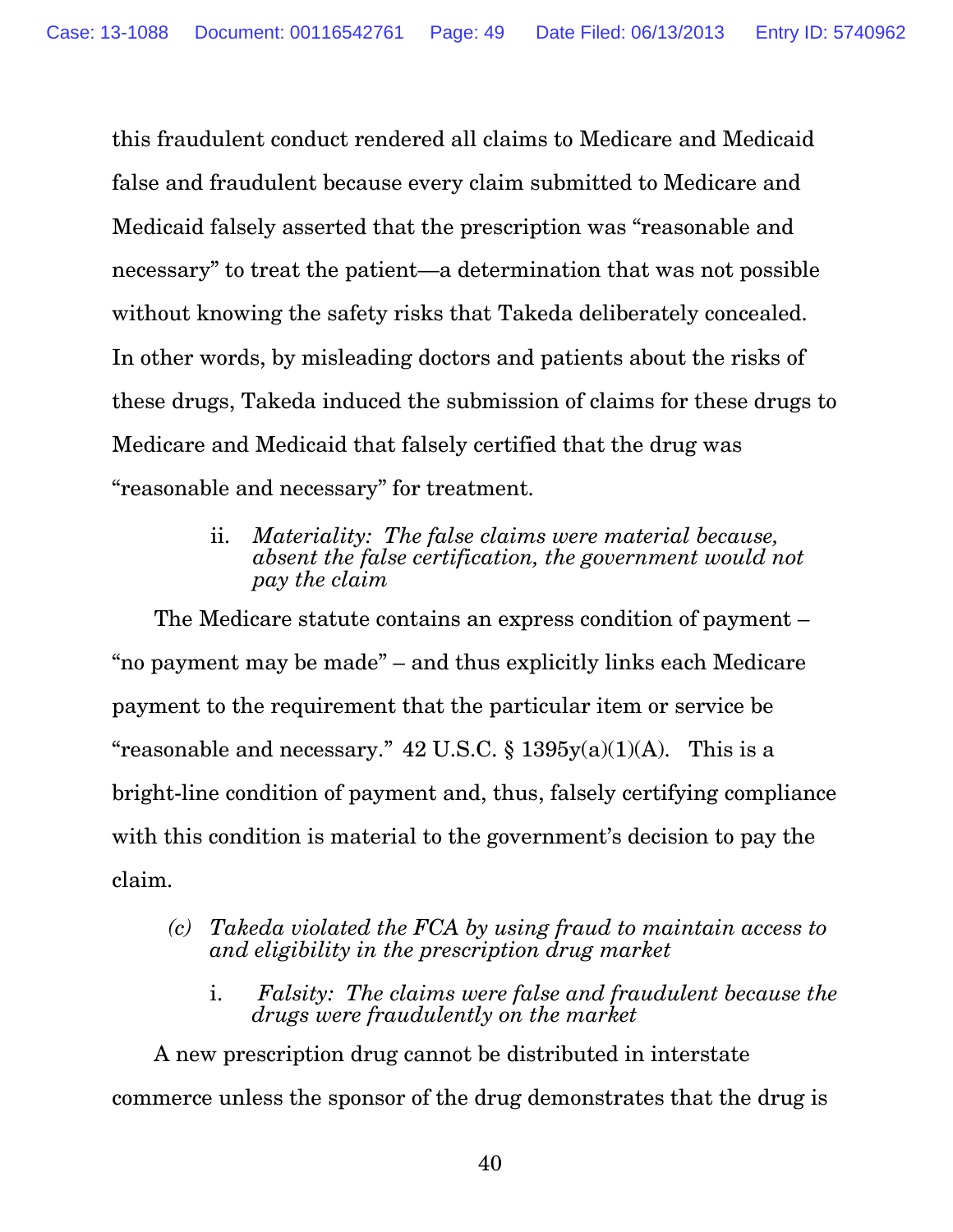safe and effective for each of its intended uses. *See* 21 U.S.C. § 355(a) & (d). Once a drug is approved for a specific indication, the FDA continues to monitor the drug to ensure that new risks are discovered, evaluated, and addressed. *See* 21 U.S.C. § 355(e) & (k). An integral component of the FDA's post-market surveillance of drug safety is the monitoring of adverse event reports. *See* 21 U.S.C. § 355(k); 21 U.S.C. § 355b; 21 C.F.R. §§ 314.80 and 314.81; *see also* 21 U.S.C. § 356b (governing the submission of the results of clinical trial data). Every drug manufacturer is required to catalogue, evaluate, and promptly report adverse events to the FDA. 21 C.F.R. § 314.80. Failure to comply with these reporting requirements can lead the FDA to "withdraw approval of the application and, thus, prohibit continued marketing of the drug[.]"  $21$  C.F.R. § 314.80(j).

 In addition to adverse event reporting requirements, a drug manufacturer is also responsible for ensuring its drug label is truthful, accurate and up-to-date. *See Wyeth v. Levine*, 555 U.S. 555, 570-71 (2009). "[I]t has remained a central premise of federal drug regulation that the manufacturer bears responsibility for the content of its label at all times. It is charged both with crafting an adequate label and with ensuring that its warnings remain adequate as long as the drug is on the market." *Id.* A drug manufacturer must revise its label "to include a warning as soon as there is reasonable evidence of an association of a serious hazard with a drug[.]" 21 C.F.R. § 201.80(e); *see also* 21 C.F.R. §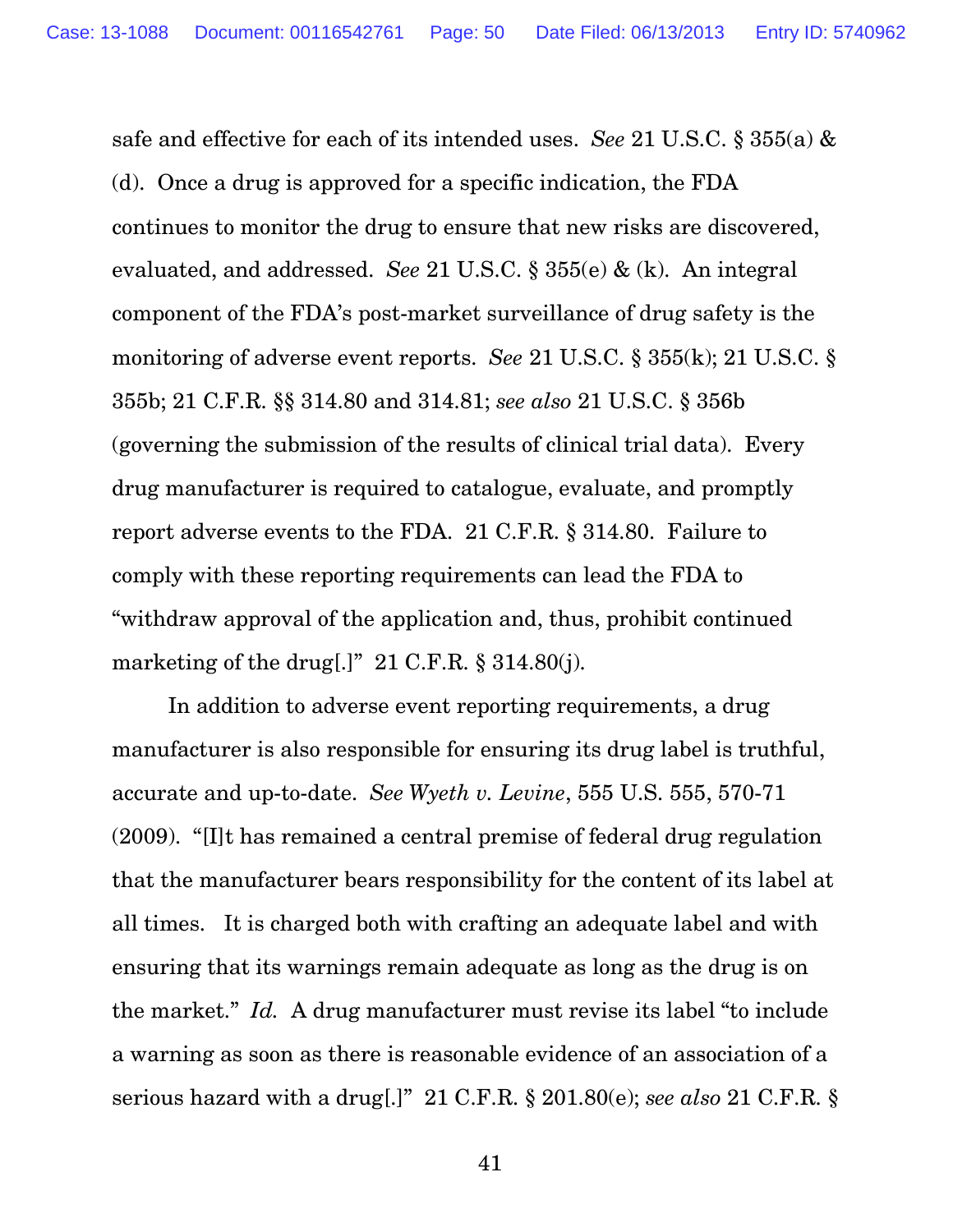$201.56(a)(1)$  (discussing labeling requirements). Failure of a drug manufacturer to update a drug label to provide truthful safety information renders the drug "misbranded" under federal law. *See* 21 U.S.C. § 352 (a). Any drug that is misbranded is prohibited from being introduced into interstate commerce. 21 U.S.C. § 331(a), (b).

In the context of the FCA, when compliance with a federal law or regulation is a material condition for participation in a federal program, failure to comply with those laws and regulations serves as a basis for FCA liability. *Hendow*, 461 F.3d at 1176; *Main*, 426 F.3d at 916; *Westinghouse*, 352 F.3d at 916-17; *United States ex rel. Bierman v. Orthofix Int'l, N.V.*, 748 F. Supp. 2d 123, 128-29 (D. Mass. 2010) (failure to comply with Medicare regulation rendered claims false). The reasoning underlying this theory of FCA liability is that the "FCA is intended to reach all fraudulent attempts to cause the Government to pay out sums of money or to deliver property or services. Accordingly, a false claim may take many forms[.]" S. Rep. No. 99–345, at 9 (1986), *as reprinted* in 1986 U.S.C.C.A.N. 5266, 5274. Congress contemplated that "claims may be false even though the services are provided as claimed if, for example, *the claimant is ineligible to participate in the program*[.]" *Id.* (emphasis added). Thus, when a defendant uses fraud and deceit to gain or maintain access to a market or government benefit program, the claims submitted to the government by virtue of that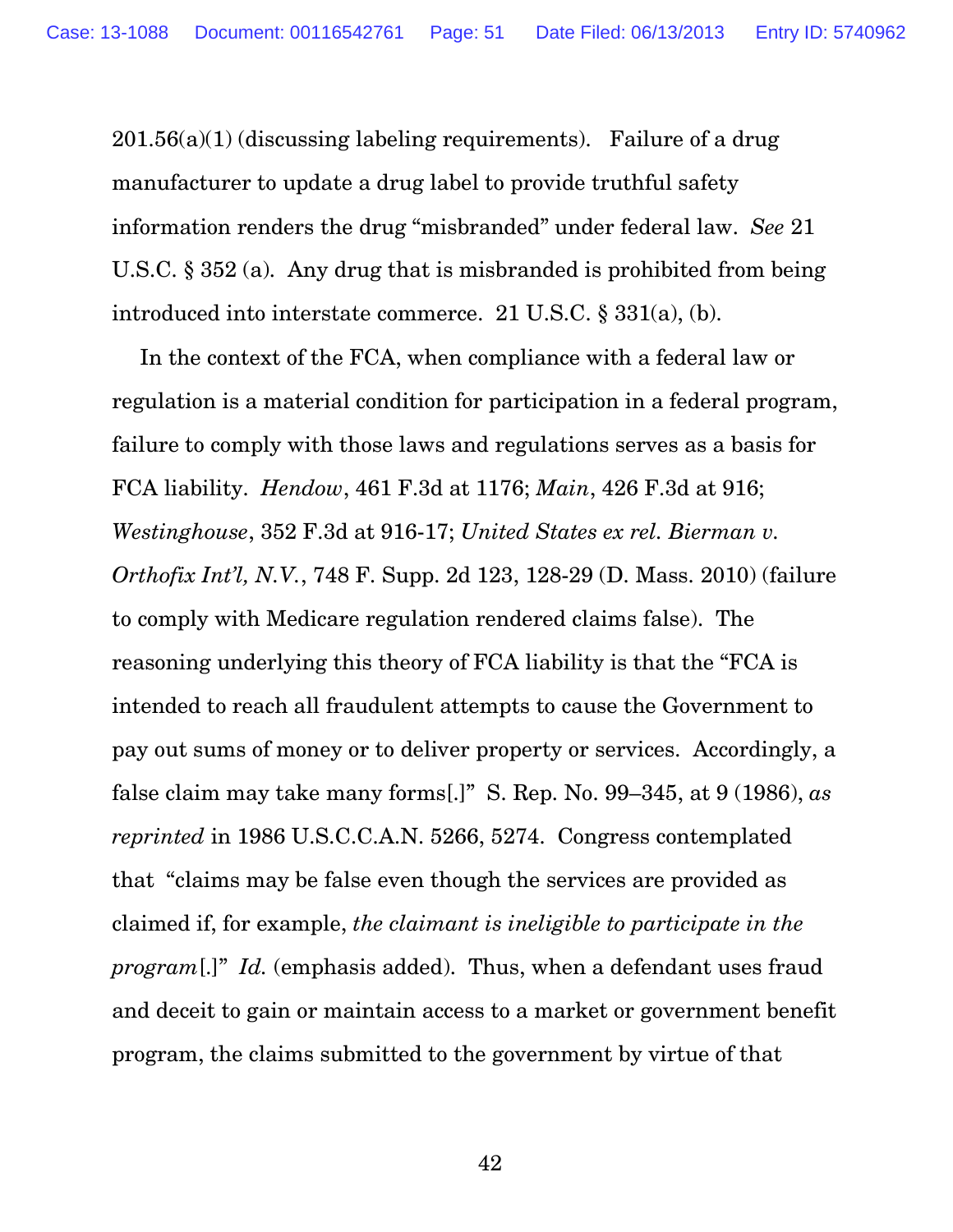access are inherently false and fraudulent because they are predicated on a fraudulent course of conduct.

In *Hendow*, a university agreed to "abide by a panoply of statutory, regulatory, and contractual requirements" so that it could receive government funds under "Title IV and the Higher Education Act." 461 F.3d at 1169. As part of these regulations, the university agreed to follow federal laws that forbid paying incentives to recruiters. *Id.* In return, students seeking to attend the university would be eligible to apply for low-interest student loans. *Id.* at 1169-70. A relator brought a FCA case against the university alleging that the university violated federal law by paying recruiters incentives to enroll students. *Id.* The district court dismissed the case reasoning that the relator had failed to allege how compliance with the federal law was a precondition to payment. *Id.*

The Ninth Circuit reversed and held that the relator had sufficiently stated a claim under the FCA. *Hendow*, 461 F.3d at 1175-76. Specifically, the Ninth Circuit stated that, to state a claim, the relator needed to allege "(1) a false statement or fraudulent course of conduct, (2) made with scienter, (3) that was material, causing (4) the government to pay out money or forfeit moneys due." *Id.* at 1174. The panel examined the relator's claims and reasoned that, since compliance with the federal law prohibiting the use of incentives in recruiting was required to participate in the federal loan program, any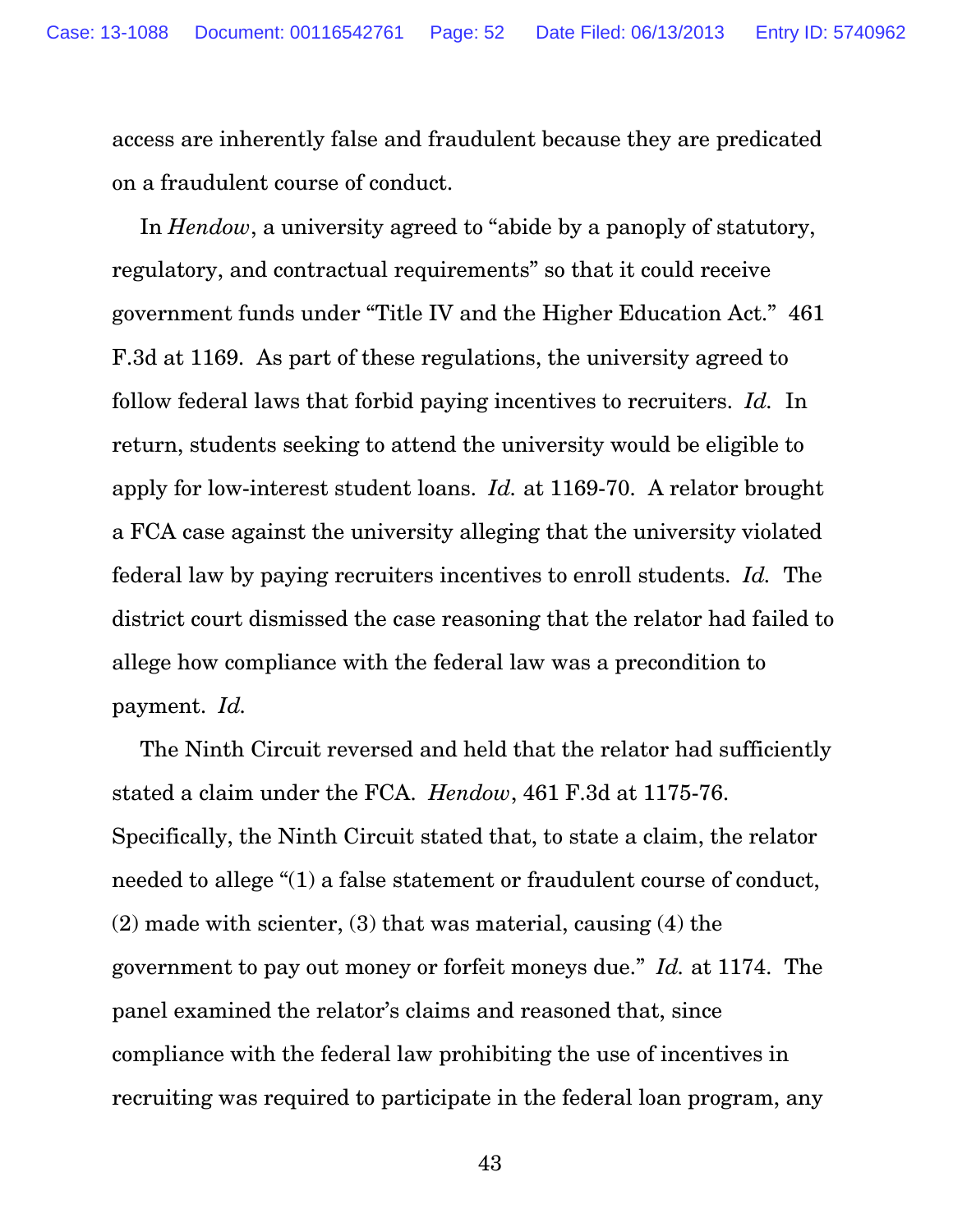claims submitted to the government as a result of the university's fraudulent enrollment in the program were false claims. *Id.* at 1175-78.

 As in *Hendow*, Takeda used fraud to maintain access to the prescription drug market to sell the drugs at issue. The Actos and Uloric Complaints allege that Takeda failed to comply with adverse event reporting regulations and published fraudulent labels concealing various safety risks associated with Actos, Uloric, Kapidex/Dexilant, and Prevacid. Accordingly, Takeda was not in compliance with federal law and the drugs, as labeled, were misbranded. Any claim submitted for these drugs was inherently false and fraudulent because the drugs were not eligible to be part of the Medicare and Medicaid programs, or *any* program for that matter. Just as compliance with the federal law prohibiting the payment of incentives to recruiters was a precondition for eligibility in the loan program in *Hendlow*, so here compliance with federal reporting and labeling laws was a precondition for putting these drugs into interstate commerce. However, because Takeda was able to conceal the safety risks associated with the drugs using false reports, it was able to maintain access to the pharmaceutical market and promote its drugs to doctors and patients, many of whom were beneficiaries of federally-funded healthcare programs. Any claims submitted to Medicare or Medicaid were, therefore, false and fraudulent since they were predicated on fraudulent conduct.

ii. *Materiality: The failure to comply with federal reporting*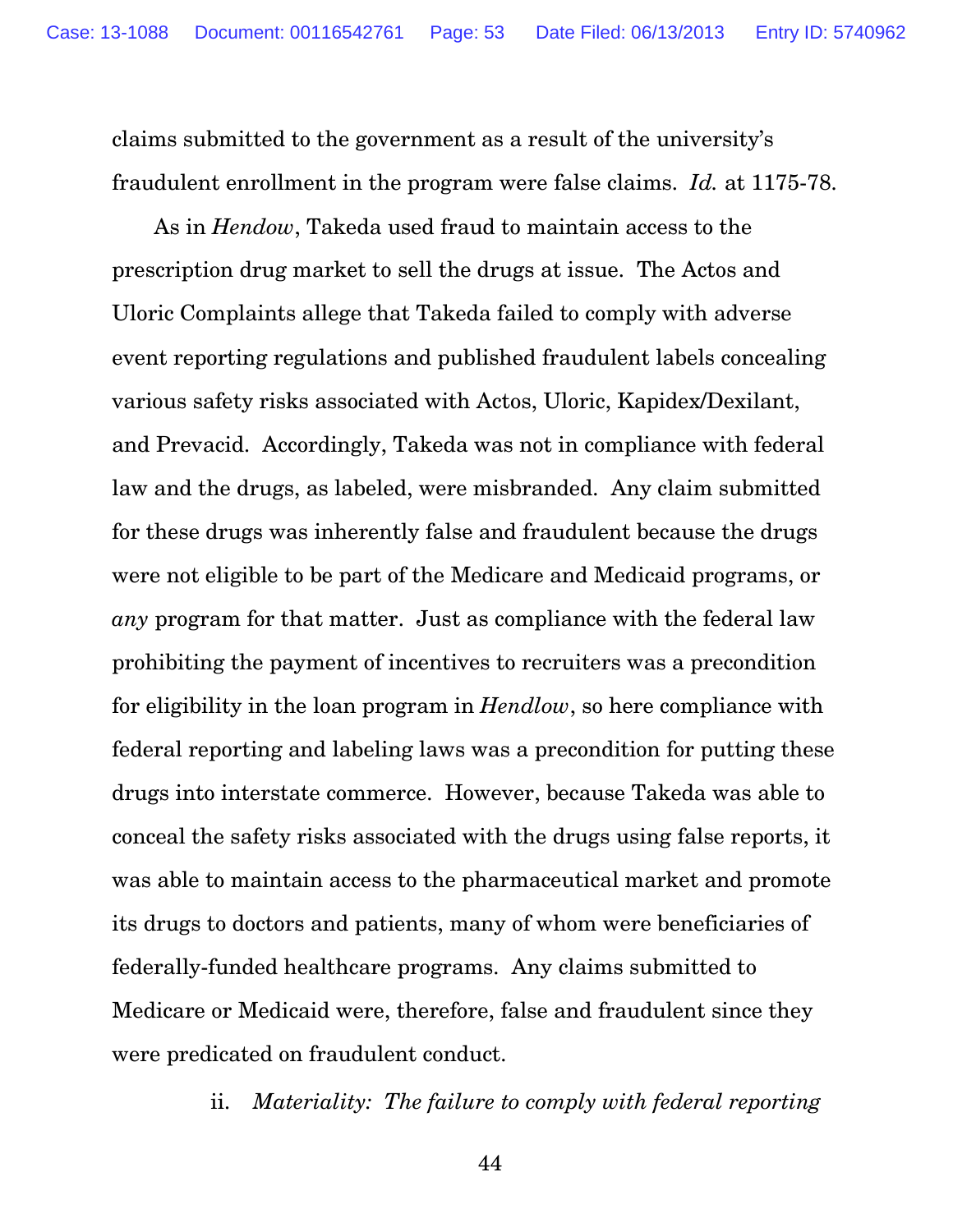*and labeling laws was material because being "saleable" is a precondition for payment* 

 Before a drug is eligible for reimbursement through any government healthcare program, the drug must be saleable, *i.e.*, must be permitted in interstate commerce. *See* 21 U.S.C. § 331. Because Takeda published misleading drug labels and concealed safety risks from the FDA and medical community, Actos, Uloric, Kapidex/Dexilant, and Prevacid were misbranded drugs and not suitable for interstate commerce. *See Franklin*, 147 F. Supp. 2d at 44. Thus, the falsity of the claims is material since being saleable is a precondition for payment.

#### **B. The Actos and Uloric Complaints satisfy Rule 9(b) because the submission of fraudulent claims to the government was alleged beyond possibility**

 The Federal Rules of Civil Procedure require a civil complaint to state "a short and plain statement of the claim showing that the plaintiff is entitled to relief." Fed. R. Civ. P. 8(a). Rule 9(b), however, provides that "[i]n alleging fraud or mistake, a party must state with particularity the circumstances constituting fraud or mistake." Fed. R. Civ. P. 9(b). The "particularity" requirement means that a complaint must specify "the time, place, and content of an alleged false representation." *Doyle v. Hasbro, Inc.,* 103 F.3d 186, 194 (1st Cir.1996) (quoting *McGinty v. Beranger Volkswagen, Inc.,* 633 F.2d 226, 228 (1st Cir.1980)). "Conclusory allegations and references to 'plans and schemes' are not sufficient." *Rost*, 507 F.3d at 731. The purpose of Rule 9(b) "is to 'give notice to defendants of the plaintiffs' claim, to protect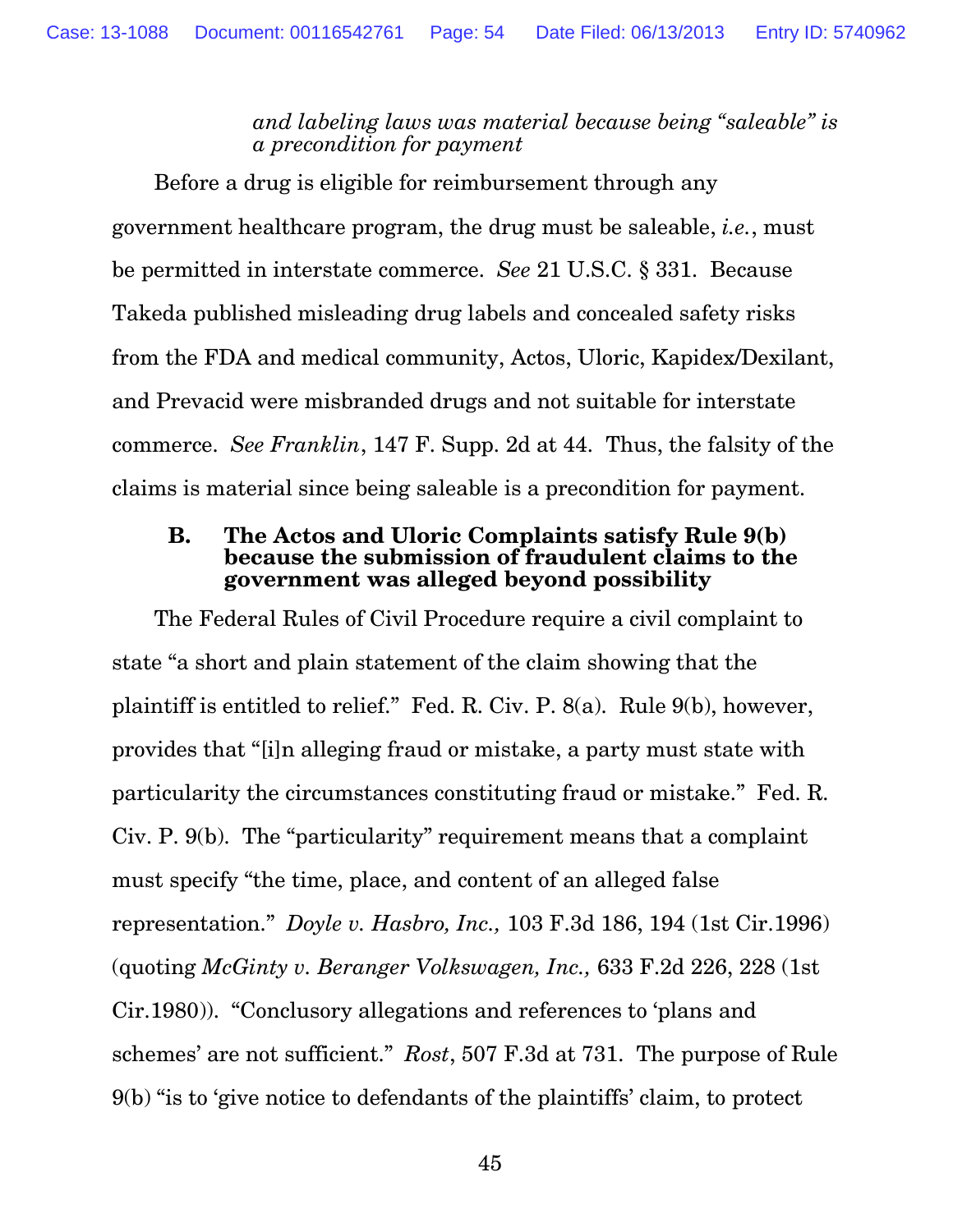defendants whose reputation may be harmed by meritless claims of fraud, to discourage 'strike suits,' and to prevent the filing of suits that simply hope to uncover relevant information during discovery.'" *Karvelas*, 360 F.3d at 226 (quoting *Doyle,* 103 F.3d at 194).

 Since the FCA is an anti-fraud statute, the pleading requirements of Rule 9(b) govern. *Id.* at 228. There is, however, "a distinction between a *qui tam* action alleging that the defendant made false claims to the government, and a *qui tam* action in which the defendant induced *third parties* to file false claims with the government." *Duxbury*, 579 F.3d at 29 (citing *Rost*, 507 F.3d at 732). In cases where the relator alleges that the defendant directly submitted false or fraudulent claims, Rule 9(b) "requires relators to 'provide details that identify particular false claims for payment that were submitted to the government.'" *Rost*, 507 F.3d at 731 (quoting *Karvelas*, 360 F.3d at 232). In cases alleging that the defendant *induced* a third-party to submit an otherwise false or fraudulent claim, however, "a relator could satisfy Rule 9(b) by providing 'factual or statistical evidence to strengthen the inference of fraud beyond possibility' without necessarily providing details as to each false claim." *Duxbury*, 579 F.3d at 29 (quoting *Rost*, 507 F.3d at 733); *accord United States ex rel. Grubbs v. Kanneganti*, 565 F.3d 180, 190 (5th Cir. 2009) ("[A] relator's complaint ... may nevertheless survive by alleging particular details of a scheme to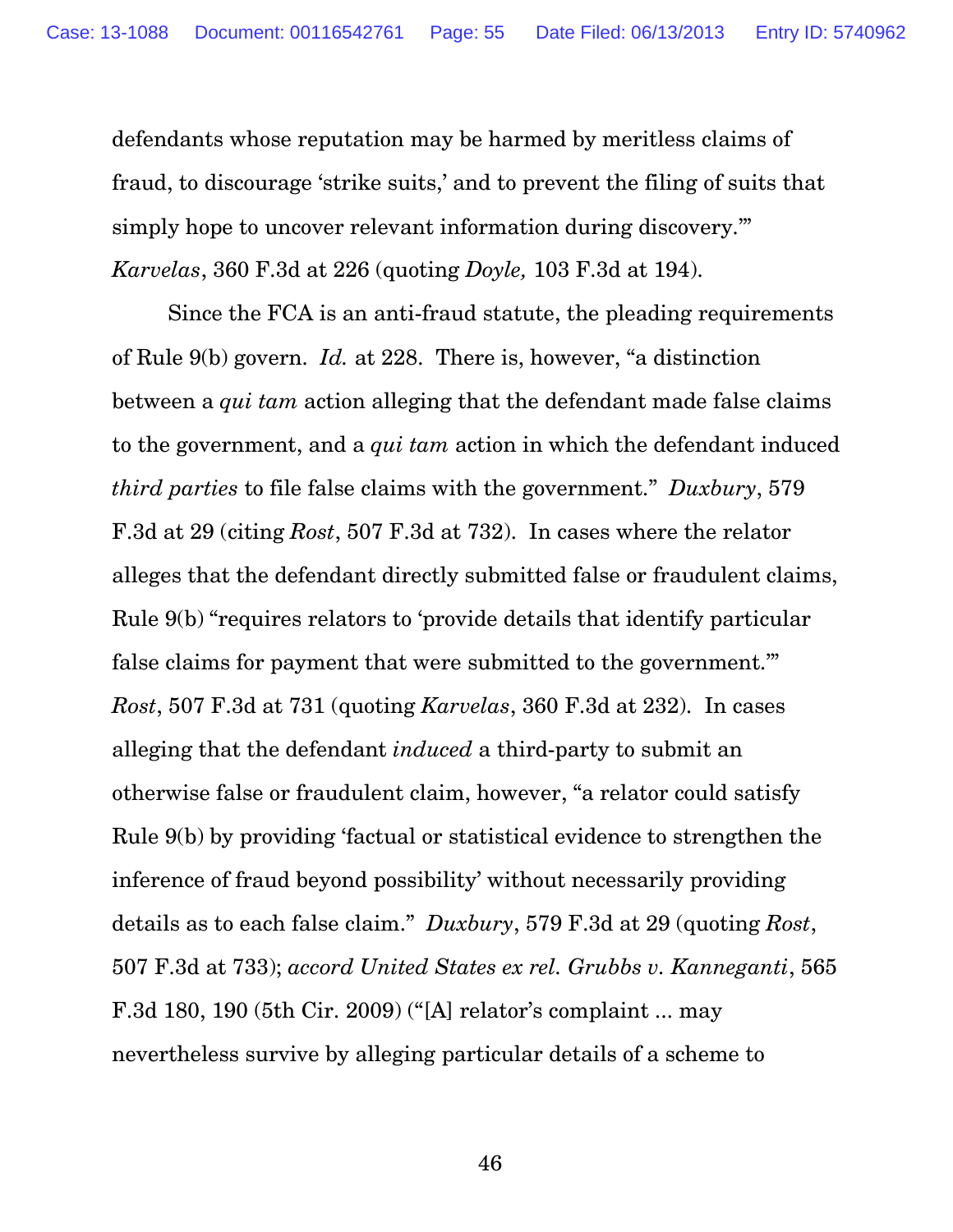submit false claims paired with reliable *indicia* that lead to a strong inference that claims were actually submitted.").

Here, Dr. Ge does not allege that Takeda directly submitted false claims to the government. Rather, Dr. Ge maintains that Takeda's fraudulent conduct induced doctors and patients to submit false claims. Thus, to satisfy Rule 9(b)'s particularity requirements, Dr. Ge must provide factual or statistical evidence to strengthen the inference of fraud beyond just possibility. *Rost*, 507 F.3d at 733. Dr. Ge, however, is not required to provide information about every claim submitted to the government that was rendered false or fraudulent because of Takeda's conduct. As Chief Judge Patti Saris remarked in *Franklin*: "Where the alleged scheme of fraud is complex and far-reaching, pleading every instance of fraud would be extremely ungainly, if not impossible. Courts facing similar claims under the FCA have not placed the bar so high as to require pleading with total insight." 147 F. Supp. 2d at 49 (collecting citations). Requiring a complaint to identify every claim would eviscerate the ability of the United States to recover money lost to unlawful marketing practices involving an FDA-approved drug, whether it be illegal kickbacks, *Duxbury*, 579 F.3d at 29, off-label promotion, *United States ex rel. Kennedy v. Aventis Pharmaceuticals, Inc.*, 512 F. Supp. 2d 1158, 1167 (N.D. Ill. 2007), or misleading marketing, *Strom*, 676 F. Supp. 2d at 888.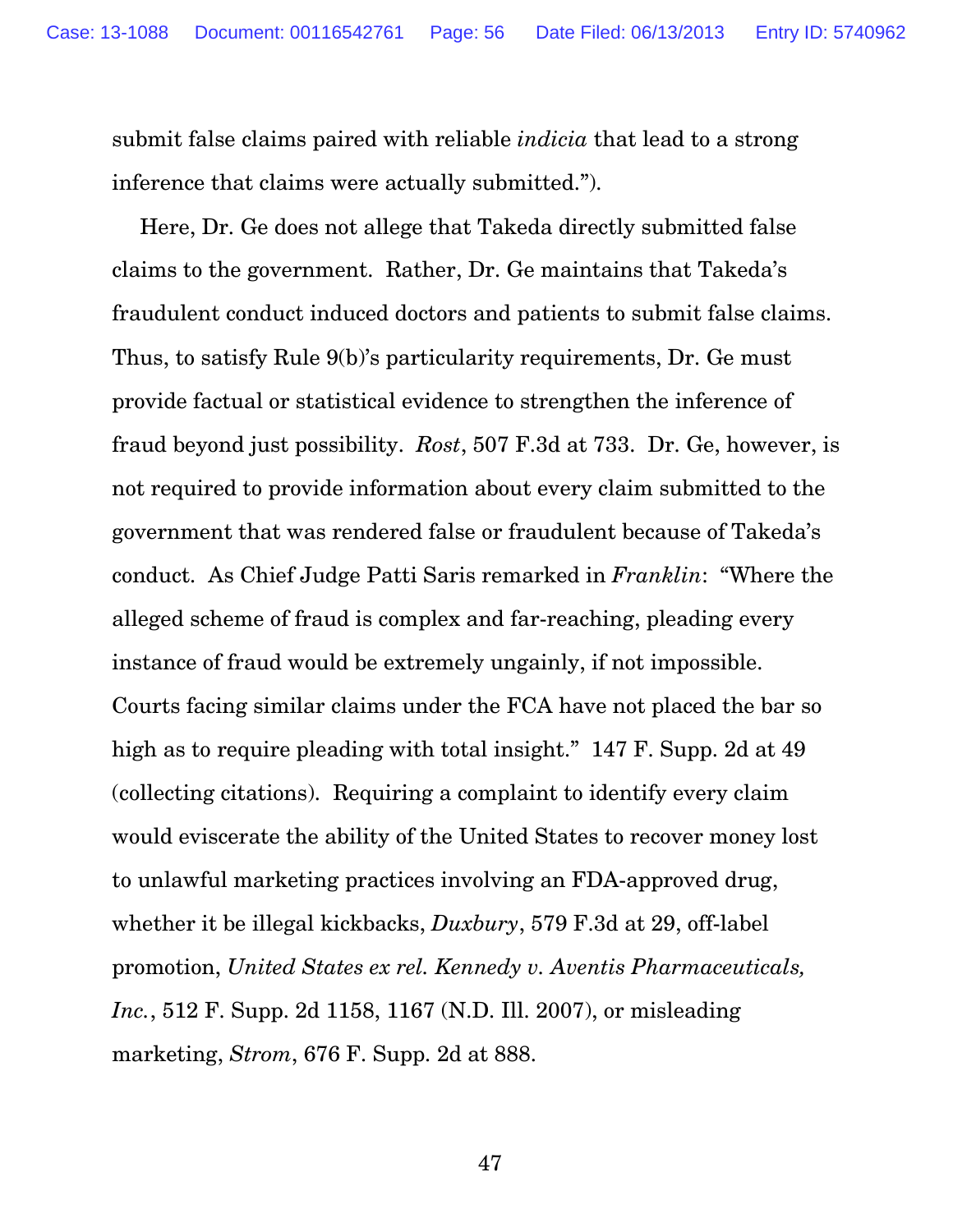When, as alleged here, the fraud at issue is complex and involves hundreds of thousands of false claims, Rule 9(b) particularity requirements should be relaxed to ensure otherwise meritorious claims are not rejected because of a hyper-technical application of pleading requirements that serve no purpose other than to insulate fraudulent conduct. *See e.g., Franklin,* 147 F.Supp.2d at 47; *United States ex rel. Pogue v. Diabetes Treatment Ctrs. of Am., Inc.*, 238 F. Supp. 2d 258, 269 (D. D.C. 2002); *United States ex rel. Johnson v. Shell Oil Co*., 183 F.R.D. 204, 206-07 (E.D. Tex. 1998) (collecting cases). In *Johnson*, the court observed:

It is only common sense that the sufficiency of pleadings under Rule 9(b) may depend 'upon the nature of the case, the complexity or simplicity of the transaction or occurrence, the relationship of the parties and the determination of how much circumstantial detail is necessary to give notice to the adverse party and enable him to prepare a responsive pleading.' ... Similarly, it has been widely held that where the fraud allegedly was complex and occurred over a period of time, the requirements of Rule 9(b) are less stringently applied ... To approach the issue otherwise would allow the more sophisticated to escape liability under a False Claims case due to the complexity of their scheme and their deviousness in escaping detection.

183 F.R.D. at 206-07. Thus, the gravamen of Rule 9(b) in the FCA context is to ensure that the alleged misconduct of the defendant is pleaded with sufficient particularity such that fraud on the government is not just possible or based on "speculation," but creates "a strong inference" that claims were actually filed. *See Duxbury*, 579 F.3d at 29.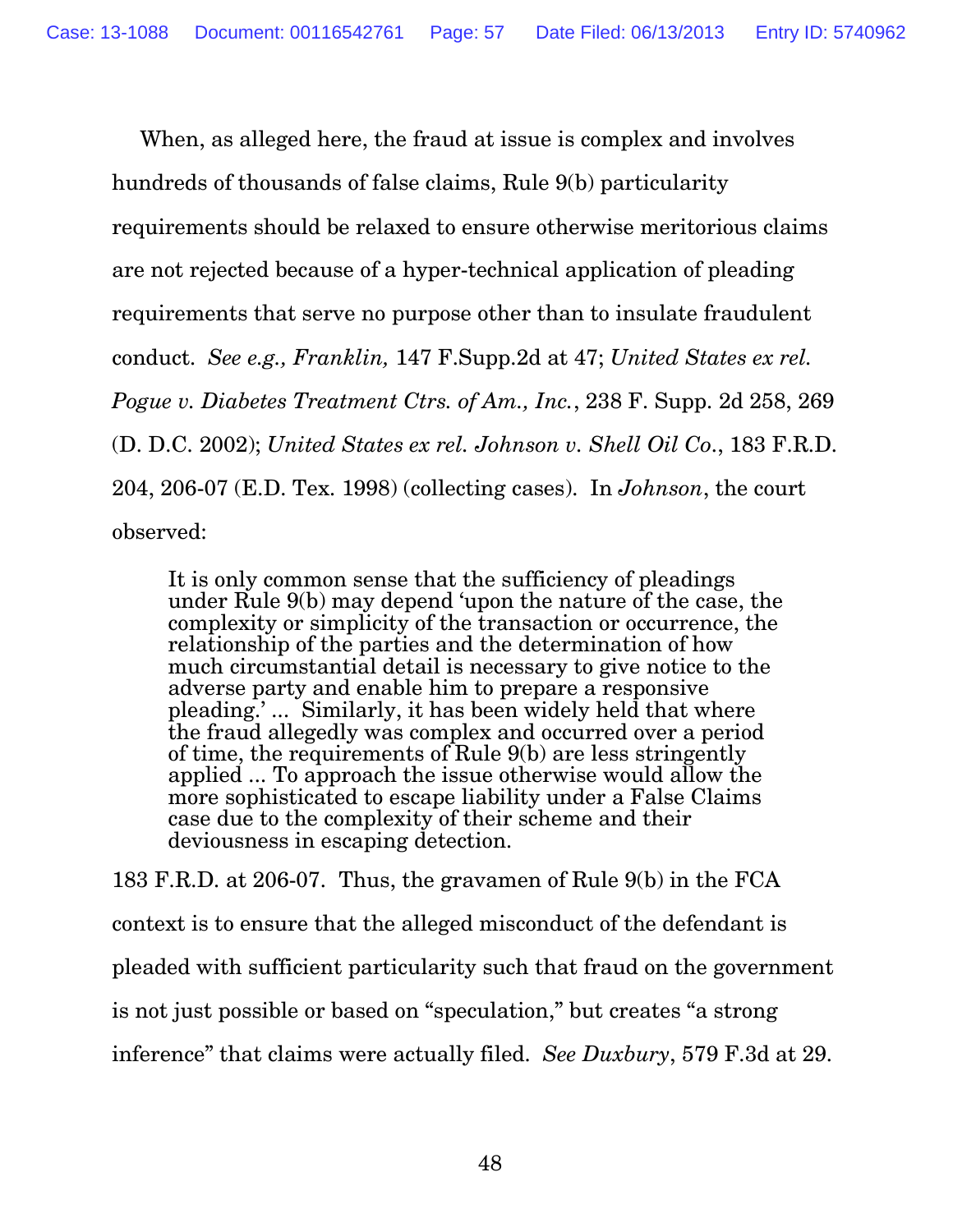Courts within this circuit and elsewhere have grappled with how to apply Rule 9(b) to FCA cases where a defendant's conduct caused the submission of false claims for prescription drugs. *See United States ex rel. Nowak v. Medtronic, Inc.*, 806 F. Supp. 2d 310, 353-58 (D. Mass. 2011); *United States ex rel. Carpenter v. Abbott Lab., Inc.*, 723 F. Supp. 2d 395, 409 (D. Mass. 2010); *Franklin*, 147 F. Supp. 2d at 46. Central to this inquiry are the Court's decisions in *Rost* and *Duxbery*. *Rost,* 507 F.3d at 733-35; *Duxbury,* 579 F.3d at 29-31. Both *Rost* and *Duxbury* involved allegations that "false claims were allegedly submitted by doctors who were allegedly induced and seduced by defendants into prescribing [a drug.]" *Rost,* 507 F.3d at 732; *Duxbury,* 579 F.3d at 29. In *Rost*, this Court found that the complaint "amply describe[d] illegal practices in which [the defendant] allegedly engaged" but did "not sufficiently establish that false claims were submitted for government payment in a way that satisfies the particularity requirement." 507 F.3d at 732–33.

 In *Duxbury*, however, this Court distinguished *Rost* because the relator had done "more than 'suggest fraud was possible.'" 579 F.3d at 29–30 (quoting *Rost,* 507 F.3d at 733). Unlike Rost, Duxbury identified eight hospitals that submitted false claims and, although he did not list specific claims, provided "information as to the dates and amounts of the false claims filed by these providers with the Medicare program*.*" *Id.* at 30. This Court held that Duxbury satisfied Rule 9(b)'s particularity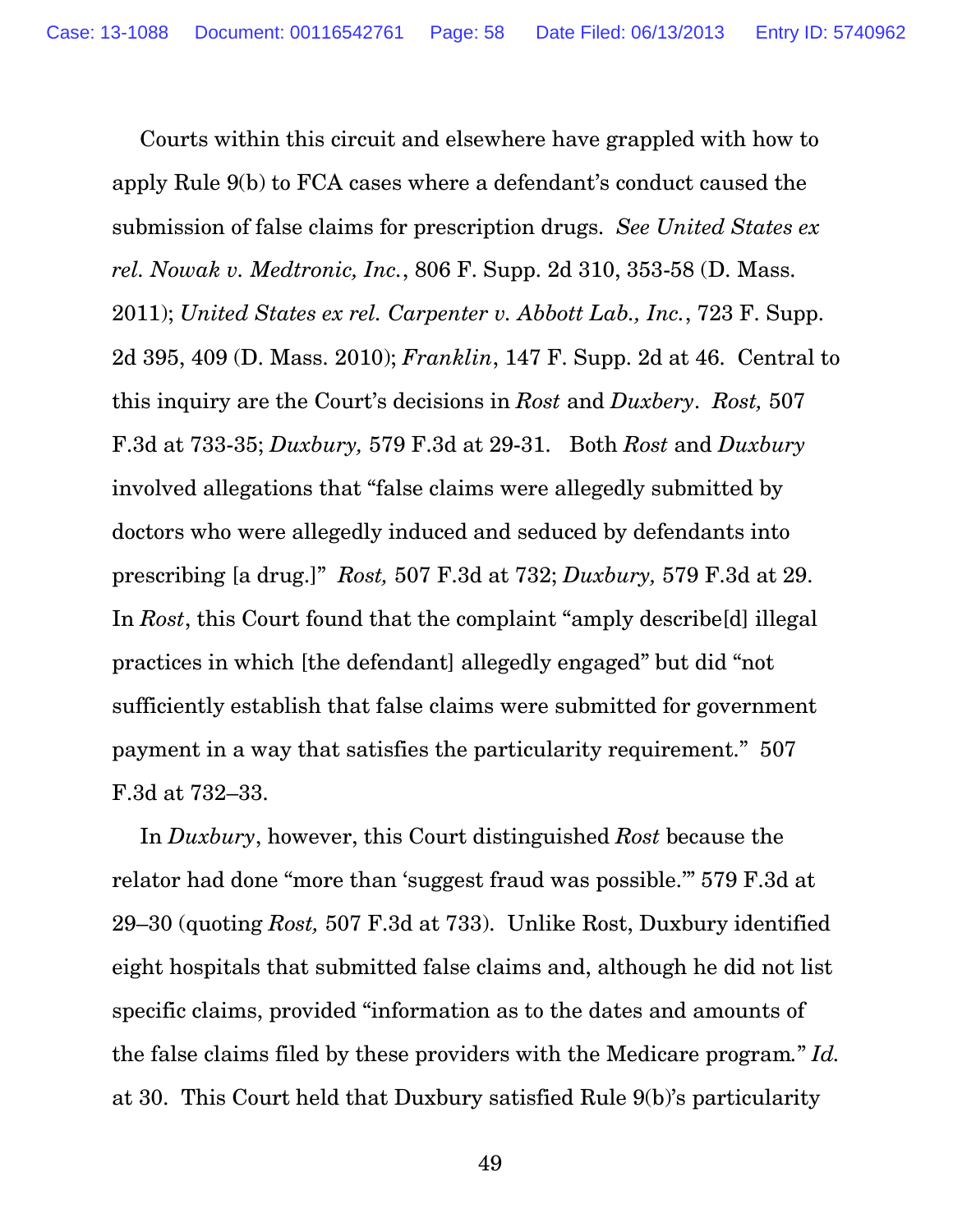requirement because "he has alleged the submission of false claims across a large cross-section of providers that alleges the 'who, what, where and when of the allegedly false or fraudulent representation. Id. (citation omitted). The evidence of these eight providers' claims "support[ed] a strong inference that such claims were also filed nationwide." *Id.* at 31.

#### **(1) The Actos and Uloric Complaints sufficiently allege the** *who***,** *what, where* **and the** *when***, of the fraud perpetrated on the government**

 As a preliminary matter, Dr. Ge maintains that her Actos and Uloric Complaints met Rule 9(b)'s pleading requirements by alleging the *who*, *what, where* and the *when*, of the fraud perpetrated by Takeda on the government. Specifically, Dr. Ge alleges, *who* was involved with Takeda's fraudulent reporting scheme: Maria Paris*,* Vice President of Takeda's Pharmacovigilance Department; Gregory Fusco, Director of Pharmacoepidemiology; Niela Smith, Senior Medical Director; Michelle Peralta, a project manager; Mike Zabinas, a nurse specialist; Betsy Fletcher, the Uloric Post-Marketing Manager; and Michelle Hisada, a Medical Director.

Dr. Ge also specifically alleges *what* these Takeda personnel were doing to mislead the FDA and medical community. Dr. Ge provides detailed descriptions of the dates and personnel, including managers, who directed her and others to alter adverse event reports, with specific descriptions of what was actually entered into Takeda's adverse event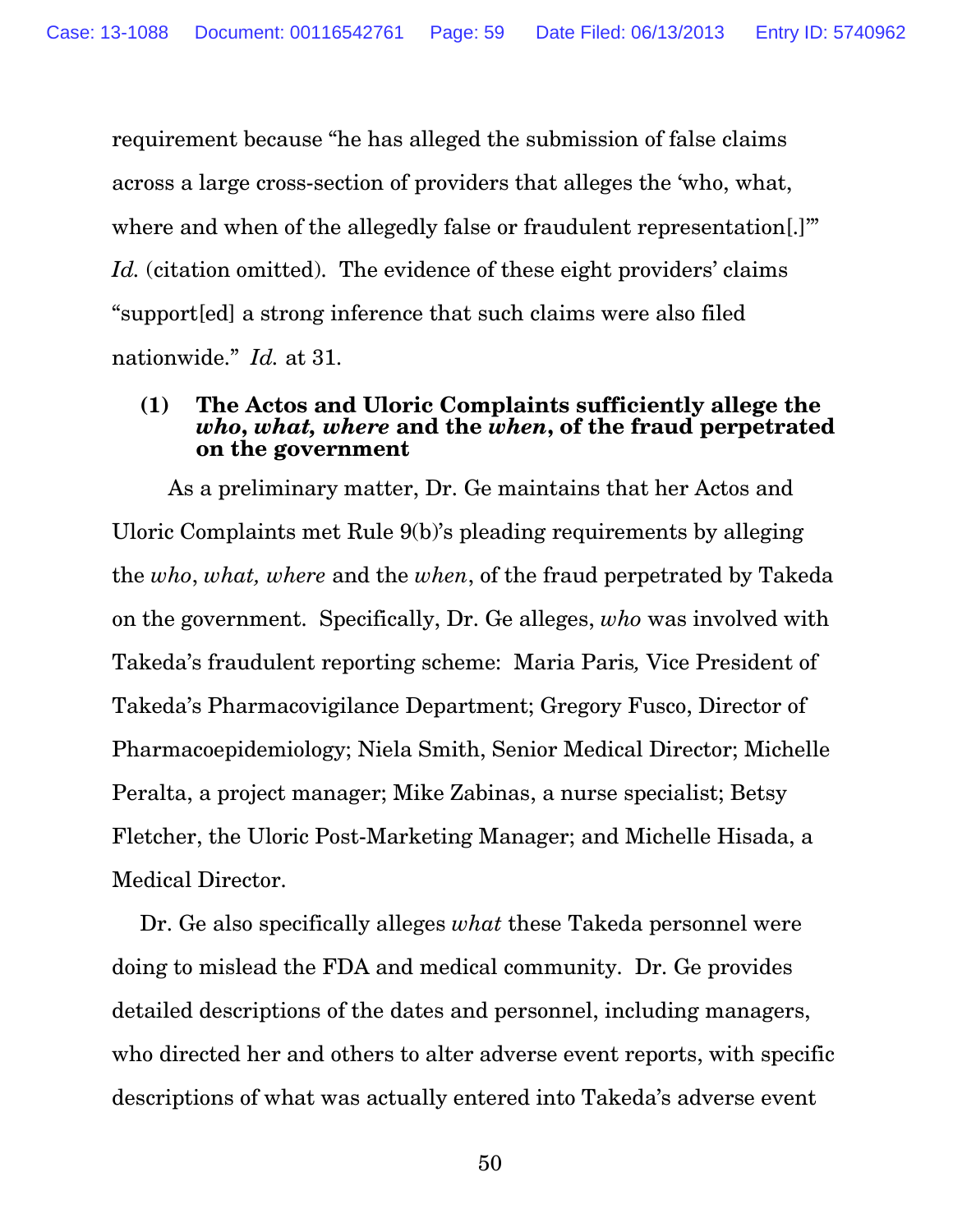database. (Appendix at 39-44, 47-58, 150-155, 158-167, 172-174, 175- 177.) She provided descriptions of conversations Takeda pharmacoviglance personnel had with healthcare professionals to get them to express doubt or uncertainty regarding their assessments. (*E.g.*, *id.* at 21.) The Actos and Uloric Complaints provide instances in which Takeda management directed medical reviewers (including Dr. Ge) to alter and fraudulently reclassify adverse event reports before sending them to the FDA. (*Id.* at 39-43, 150-57.) In addition, Dr. Ge alleges that Takeda rebuffed efforts to add additional warnings to the drug labels despite there being clear safety signals. (*E.g.*, *id.* at 50.)

Dr. Ge also alleges *when* these fraudulent events occurred. For Actos, Dr. Ge alleges that Takeda was certainly aware of the human risks associated with bladder cancer by 2005 and the risks shown in pre-clinical animal studies by 1999, and continued to mislead the FDA and the medical community about this risk until 2010, when the FDA finally announced it had begun investigating Actos. For Uloric, Dr. Ge alleges that Takeda was aware of possible safety risks associated with dangerous drug interactions starting in 2005 until the present. For Prevacid, Dr. Ge alleges that Takeda concealed significant safety risks associated with the drug from August 26, 2001, when an adverse event report of serious bone marrow suppression was submitted to Takeda. For Kapidex/Dexilant, Dr. Ge alleges that Takeda concealed serious cardiac arrhythmia caused from drug interactions associated with the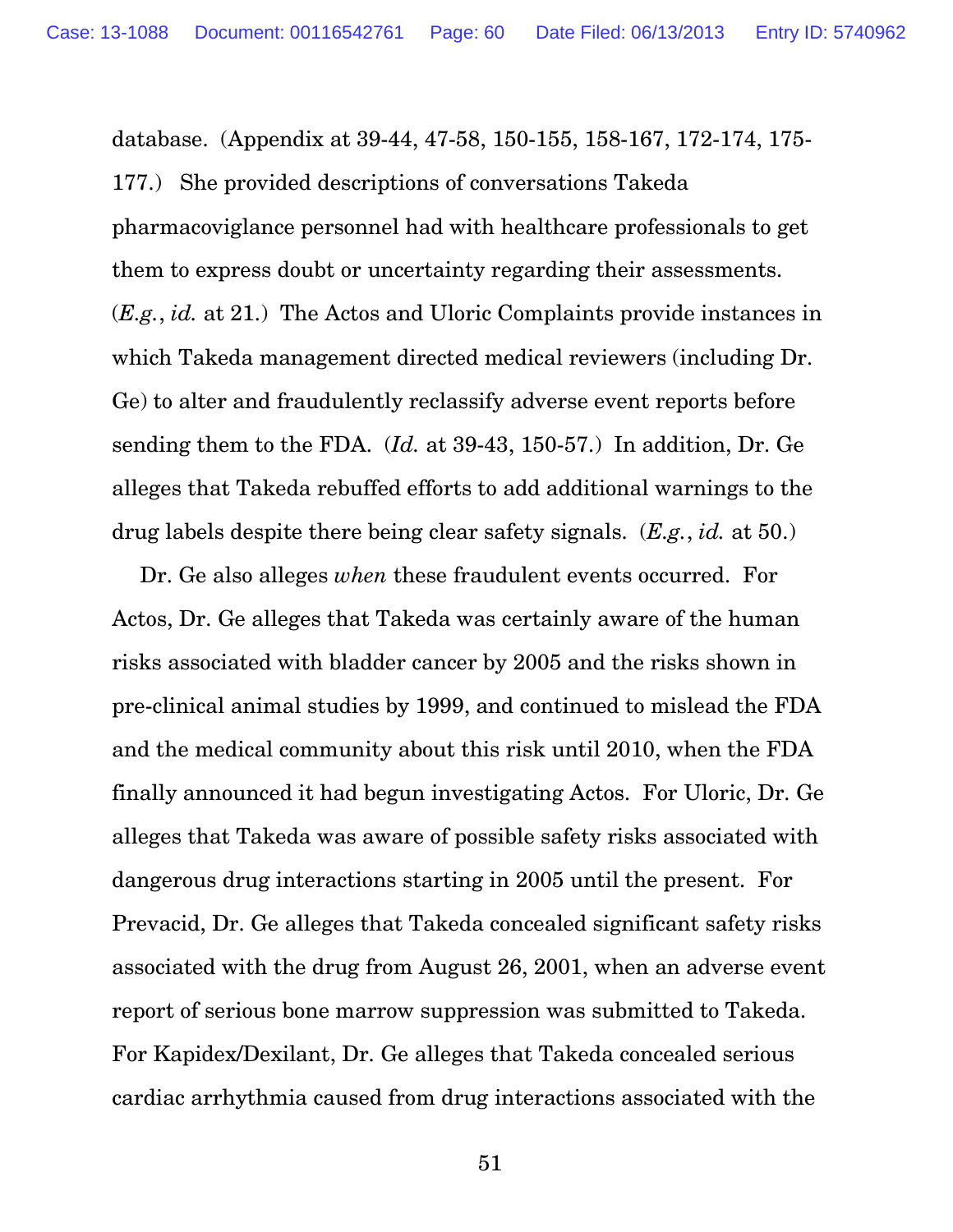drug since January 2009. Finally, Dr. Ge alleges *where* all these events occurred—Takeda's U.S. headquarters in Lake Forest, Illinois, and in some cases, offices within the headquarters where the specific conversations took place.

Dr. Ge maintains that these allegations of fraud, which provide substantial detail about how Takeda was able to defraud the FDA, the medical community, and patients about these drugs' safety, is sufficient to meet the pleading requirements of Rule 9(b). *See Strom*, 676 F. Supp. 2d at 893-94; *Kennedy*, 512 F. Supp. 2d at 1167; *Franklin*, 147 F. Supp. 2d at 49 ("[T]he complaint amply details both a general framework of the purported Medicaid fraud and provides more specific information on the individuals, locations, the precise statements alleged to be false and time-frames involved."). Although Dr. Ge does not provide specific details of each false claim, her allegations specify Takeda's fraud and put Takeda on notice of what categories of government claims are at issue. This is particularly true since this matter has not even proceeded to discovery. *See United States ex rel. Downy v. Corning, Inc.*, 118 F. Supp. 2d 1160, 1173 (D.N.M. 2000) (allowing relator to plead general scheme of fraud where information concerning individual instances of fraud could be sought during discovery).<sup>12</sup> As the *Strom* court explained:

 $\overline{a}$ <sup>12</sup> In light of the documents that have been produced in parallel litigation, Dr. Ge is confident that identification of the government's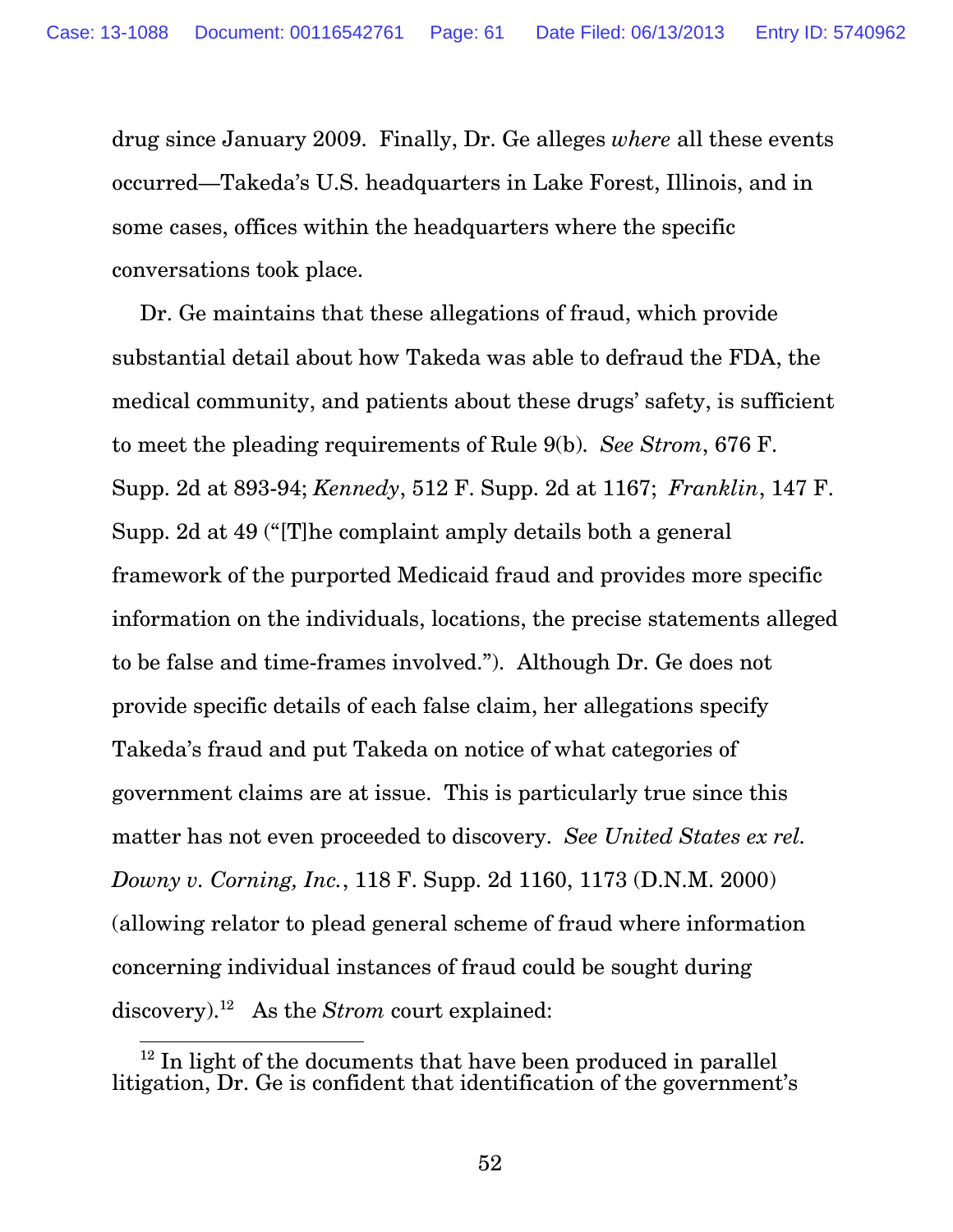[G]iven the purposes of Rule 9(b), the specifics of all claims are unnecessary at the pleading stage. The gravamen of this action concerns fraudulent inducement of doctors, and the Complaint provides exhaustive allegations relating to this fraud. In this context, the specifics of the claims themselves are somewhat less important. Instead, the case concerns the marketing activities of Defendants and whether they acted in reckless disregard of the truth. The allegations in the Complaint put defendants on sufficient notice of the nature of the action, and given the immense number of claims at issue, requiring them to be listed one-by-one in the Complaint is ungainly and unfair.

...

Plaintiff has alleged a thorough and complex series of actions which, if true, constitutes a violation of the False Claims Act. ... Plaintiff is clear as to the wrongs it believes Defendants to have committed. While there may indeed be factual disputes as to which claims, if any, were the result of Defendants' fraudulent activity, it is not Plaintiff's burden to prove such causation at the pleading stage.

S*trom*, 676 F. Supp. 2d at 894. Like the relator in *Strom*, Dr. Ge

alleges, in exhausting detail, how Takeda defrauded the FDA and, in

turn, the medical community and patients. To require more at this

stage, in the absence of any discovery, would not serve the purposes of

Rule 9(b)—Dr. Ge's allegations are not baseless nor is Takeda unaware

of the allegations leveled against it, *see Karvelas*, 360 F.3d at 226. It

would only serve as a technicality allowing drug manufacturers to get

away with fraud.

#### **(2) Dr. Ge provided factual and statistical evidence to meet the district court's** *Duxbury* **requirements for the Actos Complaint**

 $\overline{a}$ exact expenditures for Actos will be available should this matter proceed to discovery.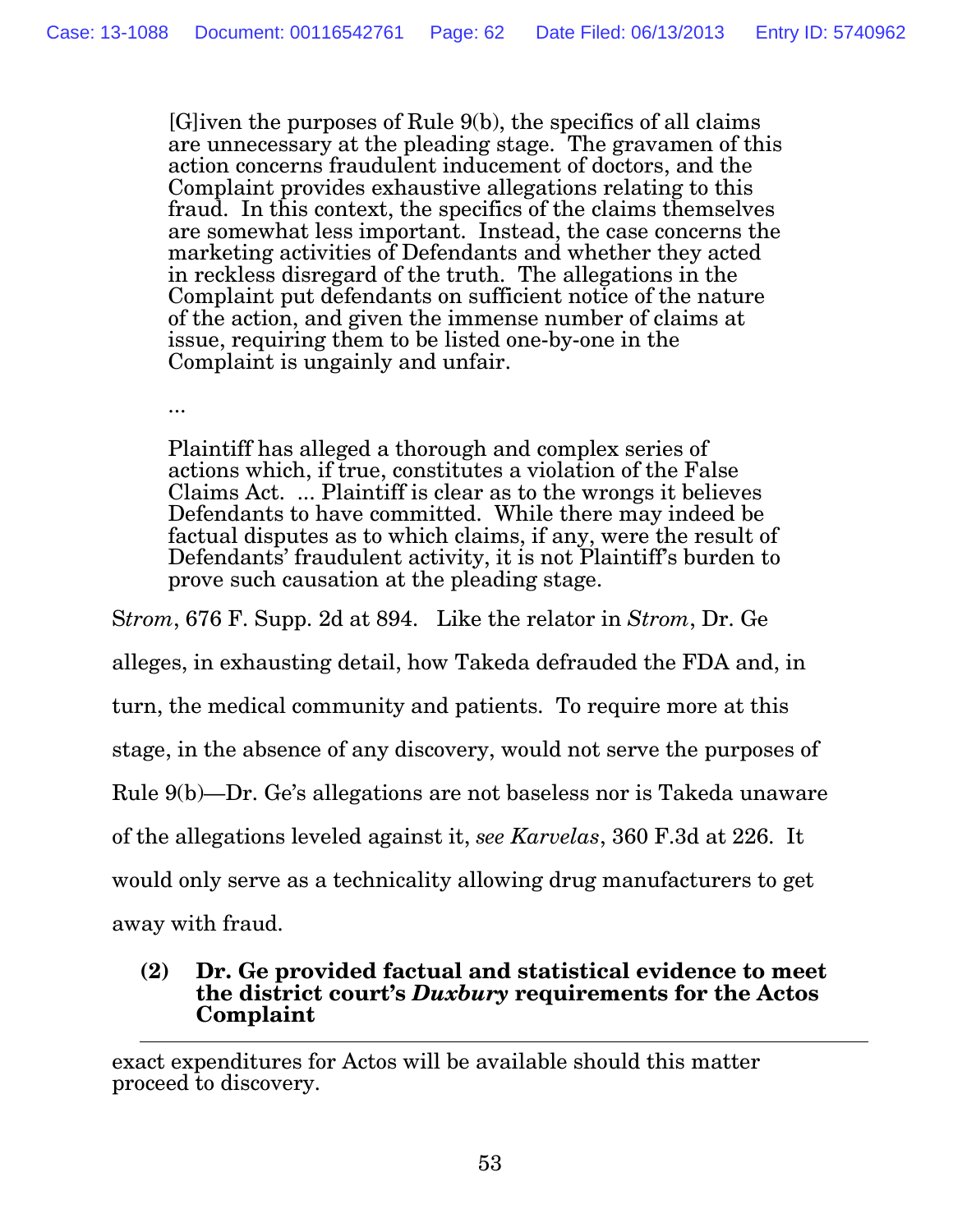Relying on *Duxbury*, wherein the relator identified eight specific medical providers who had submitted false claims, the district court held that, because Dr. Ge failed to identify any specific claims, her claims did not satisfy Rule 9(b). This reading of *Duxbury*, however, is misguided. Simply because the *Duxbury* relator had access to eight specific claims, does not mean each relator must likewise plead sample claims to meet Rule 9(b)'s requirements. Otherwise, any claim brought against a company that artfully segregates the components of its fraud would be able to thwart whistleblower claims. Indeed, this Court in *Duxbury* took care to note that it was not drafting a "litigation manual full of scenarios." 579 F.3d at 32; *see Karvelas*, 360 F.3d at 233. By presenting specific details of Takeda's fraud and an estimate of the amount of false claims the government paid as result, Dr. Ge met the requirements of Rule 9(b). *See, e.g.*, *United States ex rel. Westmoreland v. Amgen, Inc.*, 738 F. Supp. 2d 267, 276 (D. Mass. 2010). However, to the extent *Duxbury* established a litmus test, Dr. Ge respectfully contends that the additional information produced in her motion for reconsideration satisfied the district court's requirements.

The district court noted that, in *Duxbury*, "the relator identified eight specific medical providers who allegedly submitted false claims; identified the rough time periods, locations, and amounts of the claims; and identified the specific government programs to which the claims were made." (Addendum at 71-72.) Thus, to satisfy these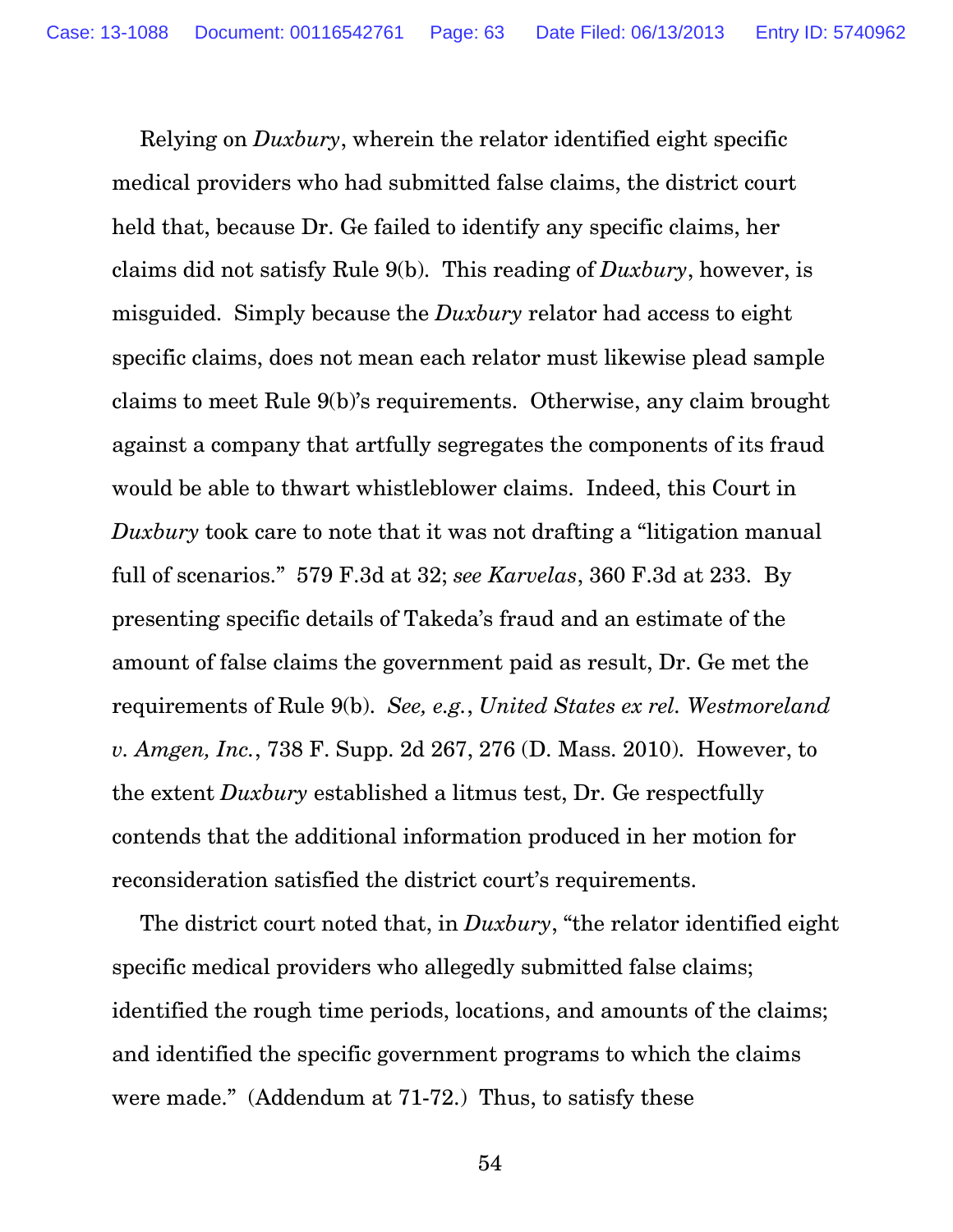"requirements," Dr. Ge submitted the declarations of eight individuals addressing the submission of specific claims for Actos. The declarations and supporting pharmacy records provide:

- (a) the name of the patients who initiated the submission of the Actos claim;
- (b) the name of the respective pharmacies that filled the prescription;
- (c) the dates the prescriptions were filled;
- (d) the name of the governmental agencies to whom the claims were made and who ultimately paid the claims;
- (e) the supporting pharmacy records (for a number of declarants) identifying the amount that was paid;
- (f) whether the patient was eventually diagnosed with bladder cancer and the amount of money the respective governmental entity paid to treat their cancer; and
- (g) an attestation that the patient would not have submitted claims to the government had they known the truth about Actos' association with increased bladder cancer risks.

(Appendix at 358-454.) These declarations and supporting pharmacy records, which Dr. Ge proposed adding to the Actos Complaint, cure the purported deficiencies identified by the district court.

 Moreover, in addition, Dr. Ge provided "statistical evidence to strengthen the inference of fraud beyond possibility." *Duxbury*, 579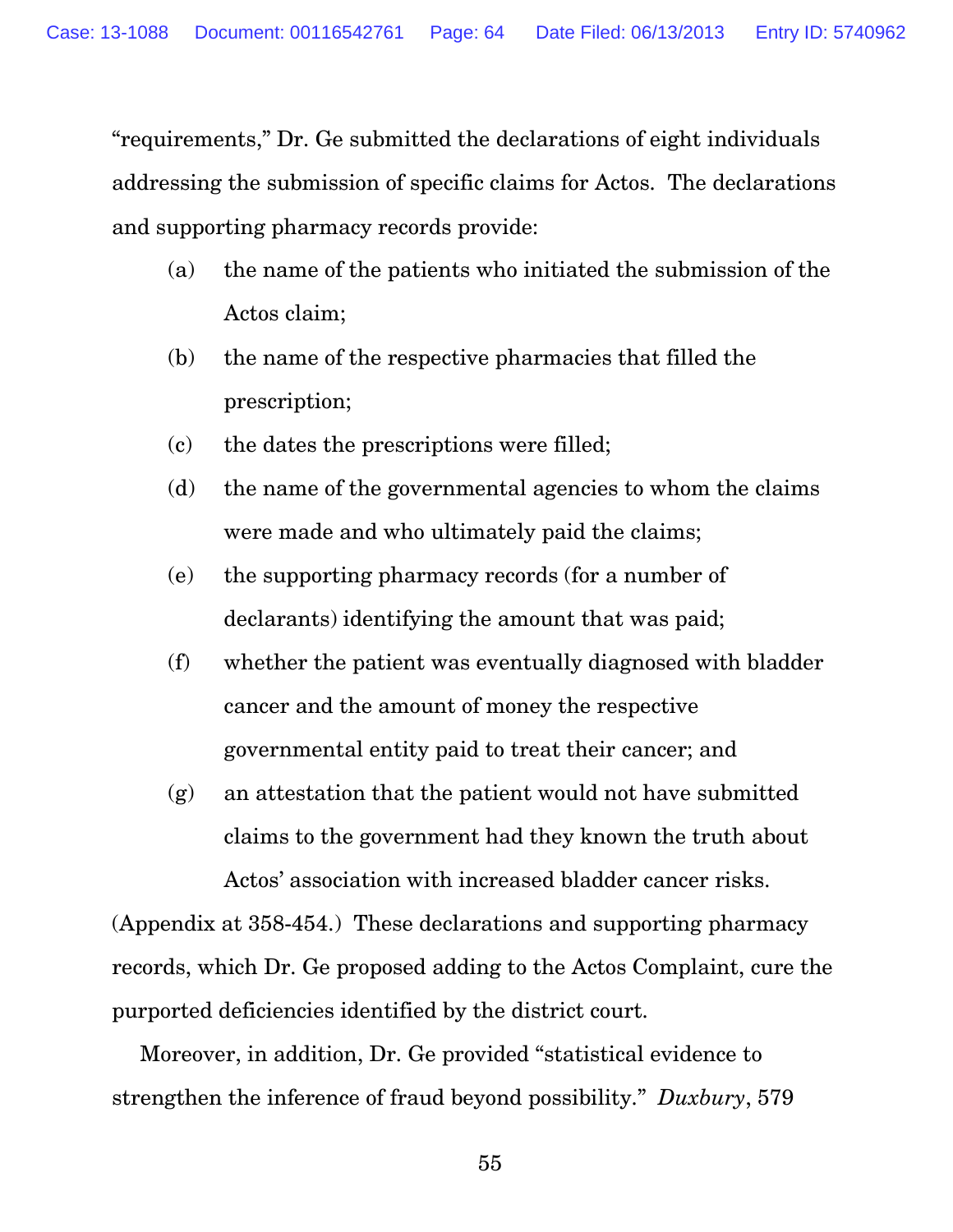F.3d at 29. Specifically, Dr. Ge presented the declaration of Joel W. Hay, PhD, a Professor and Founding Chair of Pharmaceutical Economics and Policy in the School of Pharmacy at the University of Southern California. (Appendix at 263-84.) Dr. Hay constructed economic models to determine the amount of claims that would have been submitted to the government for Actos prescriptions and bladder cancer treatment if Takeda had properly disclosed Actos' bladder cancer risks. Dr. Hay's prescription model is based on an extrapolation of how Actos sales responded to the FDA issuing its initial warning of Actos and bladder cancer in 2010 and the mandated label changes in 2011. "[E]xtrapolation is a reasonable method for determining the number of false claims[.]" *United States ex rel. Loughren v. UnumProvident Corp.*, 604 F. Supp. 2d 259, 261 (D. Mass. 2009). Dr. Hay's analysis reveals a clear statistical link between the issuance of bladder cancer warnings in 2011 and the steep decline of Actos' sales. (Appendix at 272-75.) Dr. Hay estimates that, had Takeda issued bladder cancer warnings in 2005 (when it became aware of the statistically significant increased risk between Actos and bladder cancer in humans), the warnings would have caused the state and federal government to spend \$6.24 billion less on Actos. (*Id.* at 275.) This statistical evidence, which Dr. Ge proposed including in an amendment of the Actos Complaint, provides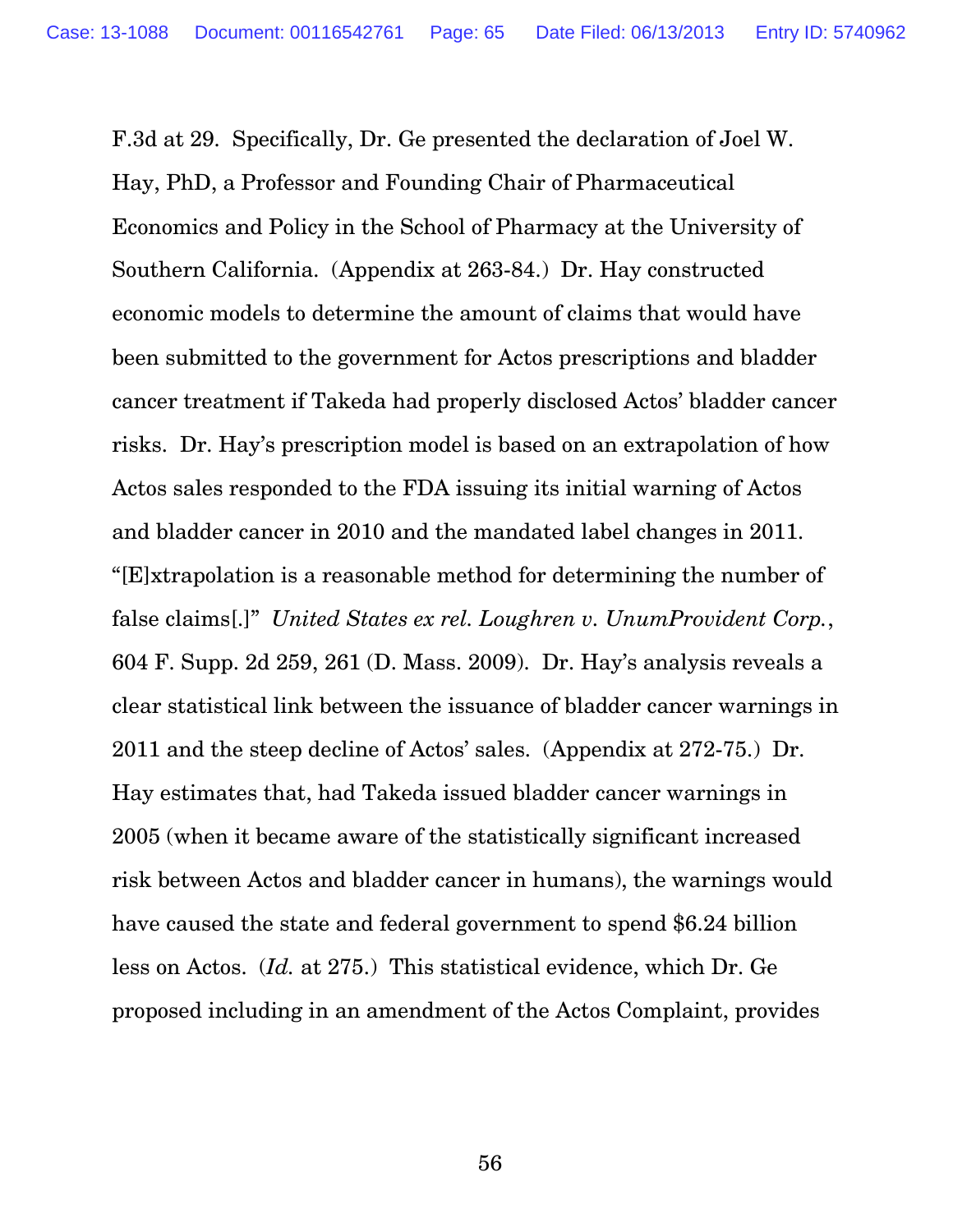strong statistical evidence that false claims were submitted for Actos "beyond possibility."<sup>13</sup>

#### **II. The District Court Abused Its Discretion in Denying, Without Explanation, Leave to File at Least One Post-Ruling Amended Complaint**

 Although Dr. Ge maintains that the district court erred in dismissing the Actos and Uloric Complaints, at the very least, the district court erred in disallowing Dr. Ge *any* opportunity to amend the complaints. A district court's denial of a request to amend a complaint is reviewed for an abuse of discretion. *O'Connell v. Hyatt Hotels of Puerto Rico*, 357 F.3d 152, 154 (1st Cir. 2004). In conducting this review, the Court should "defer to the district court if any adequate reason for the denial is *apparent on the record*." *Grant v. News Group Boston, Inc.,* 55 F.3d 1, 5 (1st Cir. 1995) (emphasis added). Federal Rule of Civil Procedure 15(a) provides that leave to amend a pleading "shall be freely given when justice so requires," and reflects a liberal amendment policy. *O'Connell*, 357 F.3d at 154. Grounds for denial

<sup>-</sup><sup>13</sup> In addition, the recent jury trial in *Cooper v. Takeda Pharmaceuticals America Inc.*, CGC-12-518535, in California Superior Court, has released a treasure trove of documents relating to Takeda's policies and conduct in concealing the risks of bladder cancer associated with Actos*. See e.g*., Jef Feeley & Margaret C. Fisk, Takeda Worried About Actos's Cancer Link, Filing Shows, Bloomberg, Feb. 15, 2013, *available at* http://www.bloomberg.com/news/2013-02-15/takedaworried-about-actos-s-cancer-link-filing-shows.html. These documents reveal that Takeda engaged in a strategy to prevent the disclosure of bladder cancer risks because Takeda knew, based on internal surveys, that if doctors were advised of a bladder tumor link, they would not prescribe it.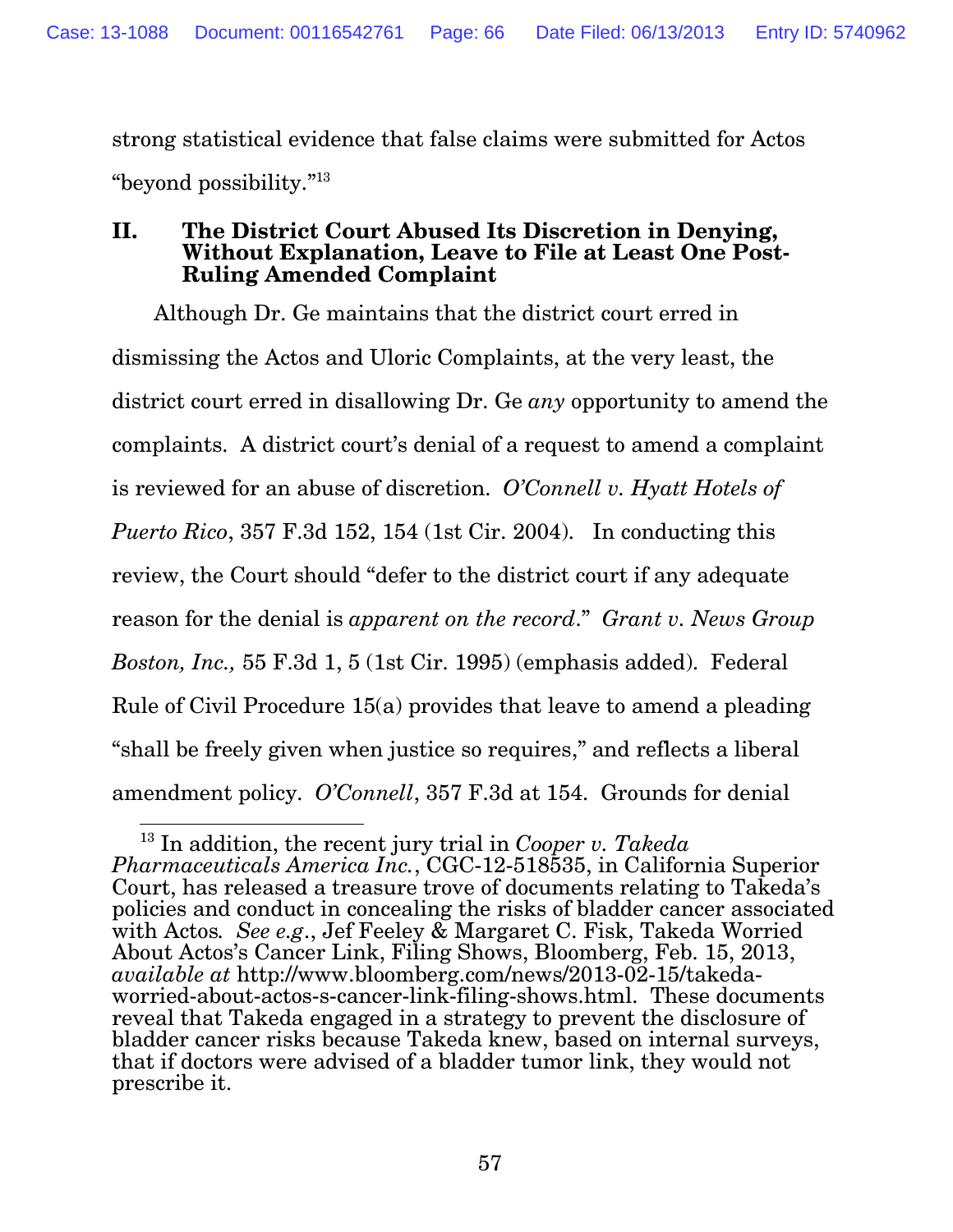generally involve undue delay, bad faith, dilatory motive of the

requesting party, repeated failure to cure deficiencies, and futility of

amendment. *Villanueva v. United States*, 662 F.3d 124, 127 (1st Cir.

#### 2011).

 As a threshold matter, the district court did not provide *any* reason for denying De. Ge's request to file amended complaints. This fact, alone, demonstrates an abuse of discretion. The United States Supreme Court explained:

[T]he grant or denial of an opportunity to amend is within the discretion of the District Court, but outright refusal to grant the leave without any justifying reason appearing for the denial is not an exercise of discretion; it is merely abuse of that discretion and inconsistent with the spirit of the Federal Rules.

*Foman v. Davis*, 371 U.S. 178, 182 (1962). Thus, the district court's refusal to provide any justifying reason for denying Dr. Ge's request was, itself, an abuse of discretion, and demands reversal.

 Moreover, Dr. Ge was never afforded a post-ruling opportunity to amend her complaints, has not acted in bad faith, and has not engaged in any dilatory conduct. There is no indication that Dr. Ge's request for leave to amend is untimely. More importantly, amendment would not be futile since, as demonstrated by the filings submitted with Dr. Ge's motion for reconsideration, any purported deficiencies can be cured through amendment. *See Rost*, 507 F.3d at 733-34 (holding that relator failed to plead FCA claim with particularity but remanding to give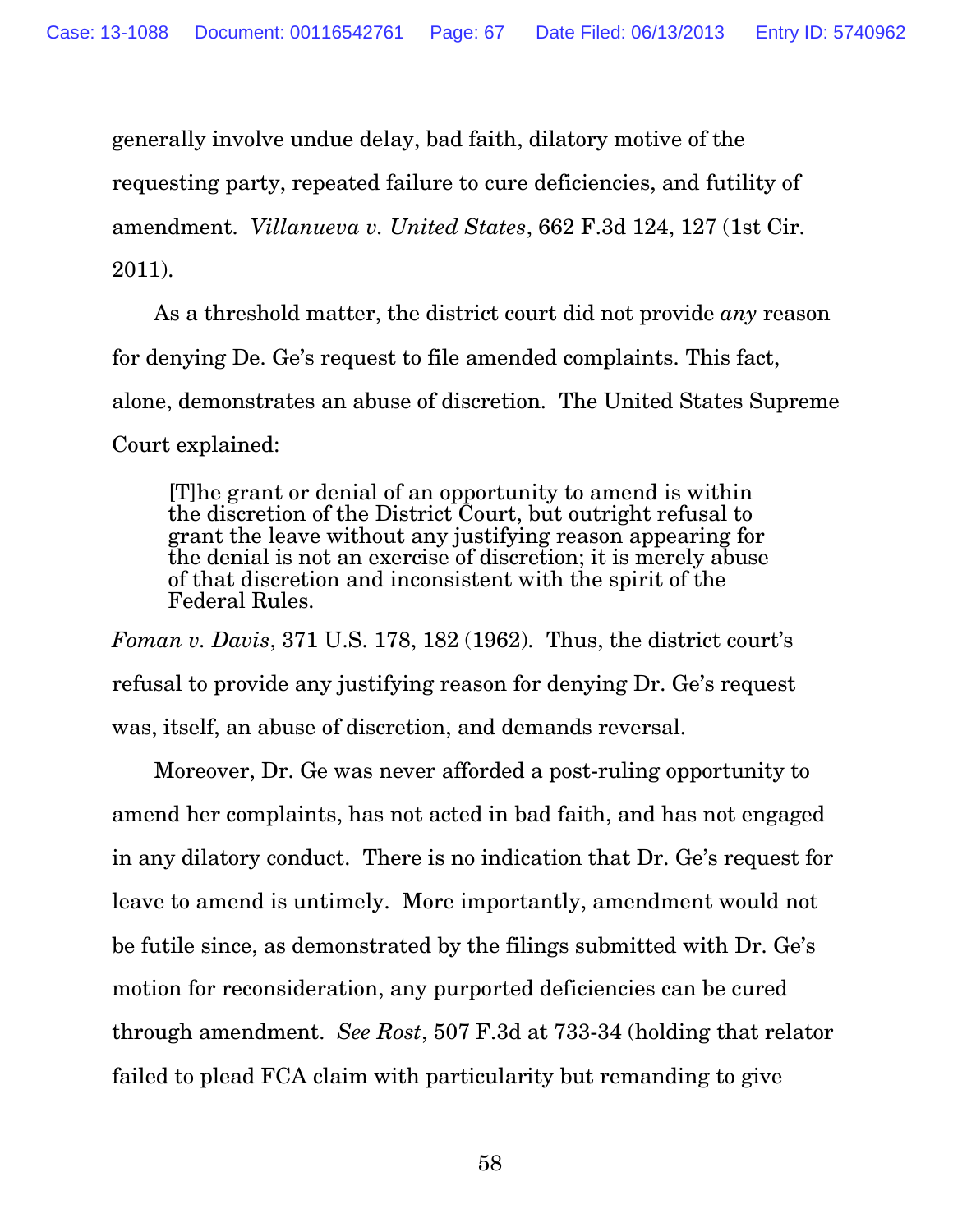relator an opportunity to amend). Accordingly, the district court abused its discretion in denying Dr. Ge's request to amend the Actos and Uloric Complaints.

#### **CONCLUSION**

 Underlying this appeal is a simple viewpoint—pharmaceutical companies should not be allowed to collect government money by deceiving and misleading the FDA, the medical community, and patients about important health risks associated with a drug. A pharmaceutical company's fraud, which induces the submission of false claims to the government, should be actionable under the FCA. As it stands, however, the district court's interpretation of the FCA will have a profound impact on whether pharmaceutical companies can manipulate the federal regulatory framework to turn an improperly gained profit. Ultimately, the district court's narrow reading of the FCA undercuts the law's rationale and discourages whistleblower suits for fraudulent conduct that clearly costs the government, and taxpayers, money.

 The district court committed reversible error in its dismissal of Dr. Ge's complaints and for disallowing any post-ruling amendment. Accordingly, Dr. Ge respectfully requests that this Court vacate the order of dismissal below and remand for further proceedings.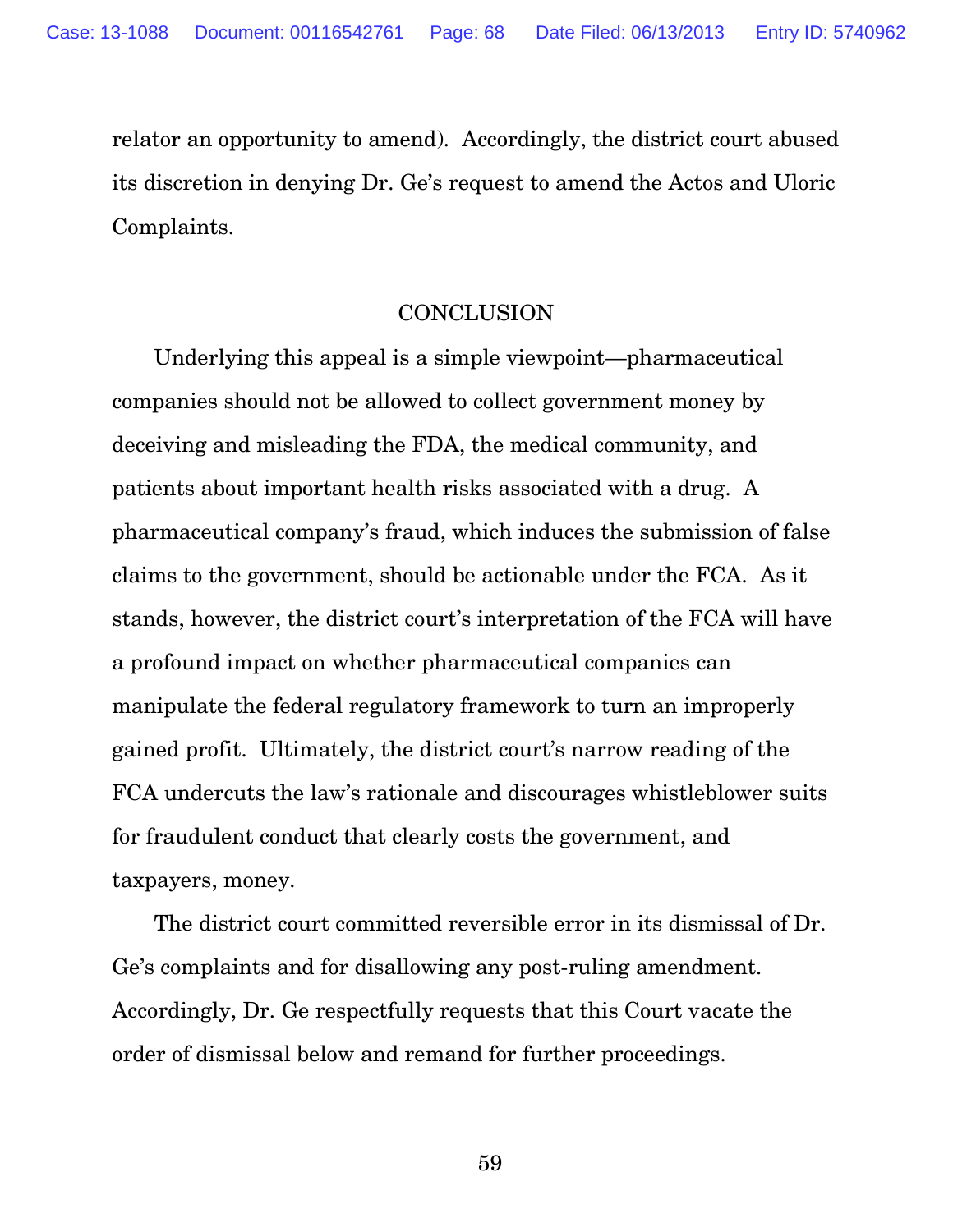BAUM, HEDLUND, ARISTEI & GOLDMAN, P.C.

/s/ Michael L. Baum Michael L. Baum, Esq. MBaum@baumhedlundlaw.com

Bijan Esfandiari, Esq. BEsfandiari@baumhedlundlaw.com R. Brent Wisner, Esq. RBWisner@baumhedlundlaw.com 12100 Wilshire Blvd., Suite 950 Los Angeles, CA 90025 Telephone: (310) 207-3233 Facsimile: (310) 207-4204

Dated: June 13, 2013 Respectfully submitted,

THE ASHCROFT GROUP

/s/ Michael Sullivan Michael Sullivan, Esq. MSullivan@ashcroftlawfirm.com

1 Post Office Square, Suite 3750 Boston, MA 02109 Telephone: (617) 617-573-9400 Facsimile: (617) 617-573-9400

*Attorneys for Relator-Appellant Helen Ge, M.D.*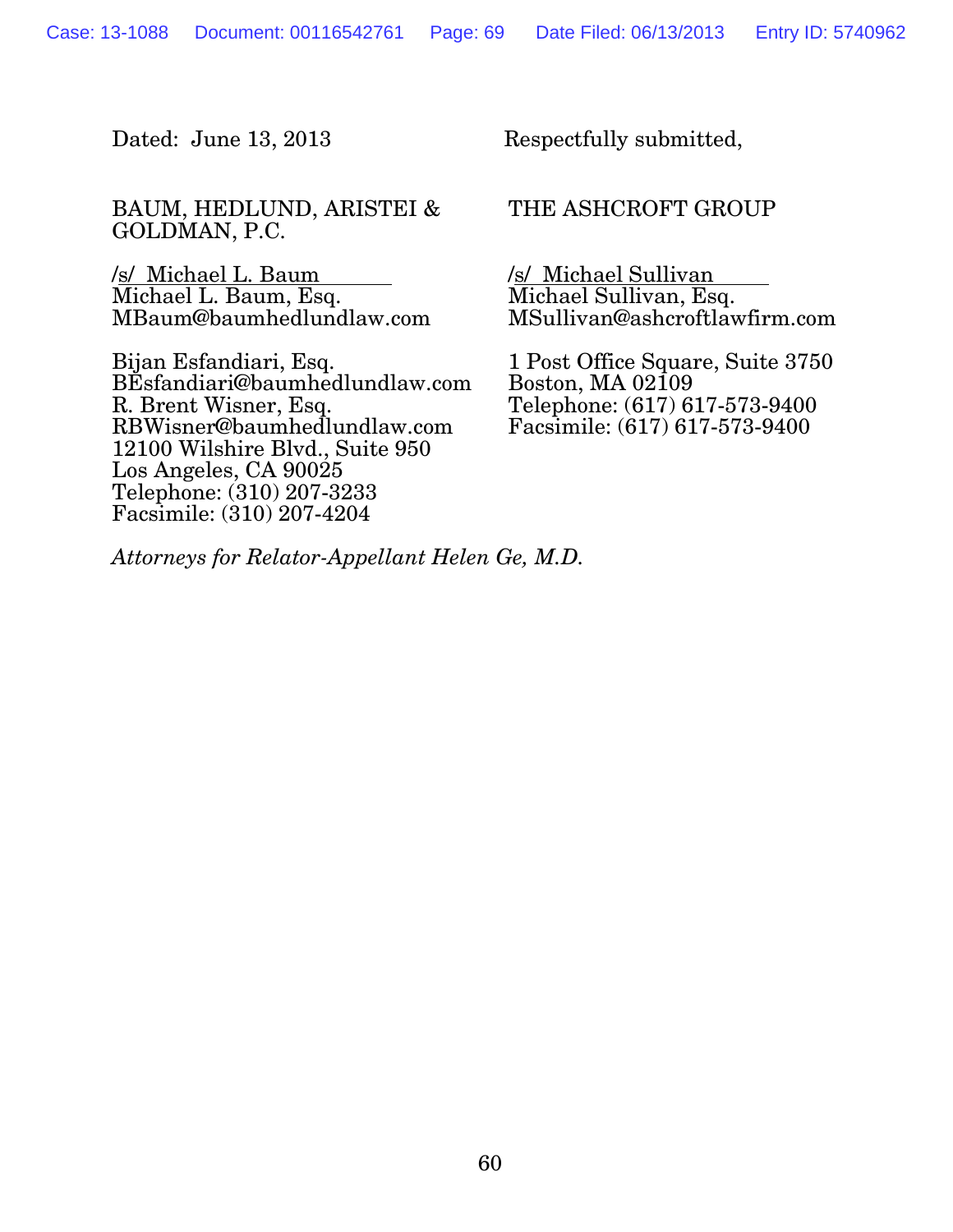## CERTIFICATE OF COMPLIANCE WITH RULE 32(A)

(1) This brief complies with the type-volume limitation of Fed. R. App. P. 32(a)(7)(B) because this brief contains 13,964 words, excluding the parts of the brief exempted by Federal Rule of AppelOplate Procedure  $32(a)(7)(B)(iii)$ .

(2) This brief complies with the typeface requirements of Federal Rule of Appellate Procedure 32(a)(5) and the type style requirements of Federal Rule of Appellate Procedure 32(a)(6) because this brief has been prepared in a proportionally-spaced typeface using Microsoft Word 2007 in New Century Schoolbook, 14-point font.

June 13, 2013

 s/ R. Brent Wisner R. Brent Wisner, Esq. Baum, Hedlund, Aristei & Goldman, P.C. *Attorney for Relator-Appellant*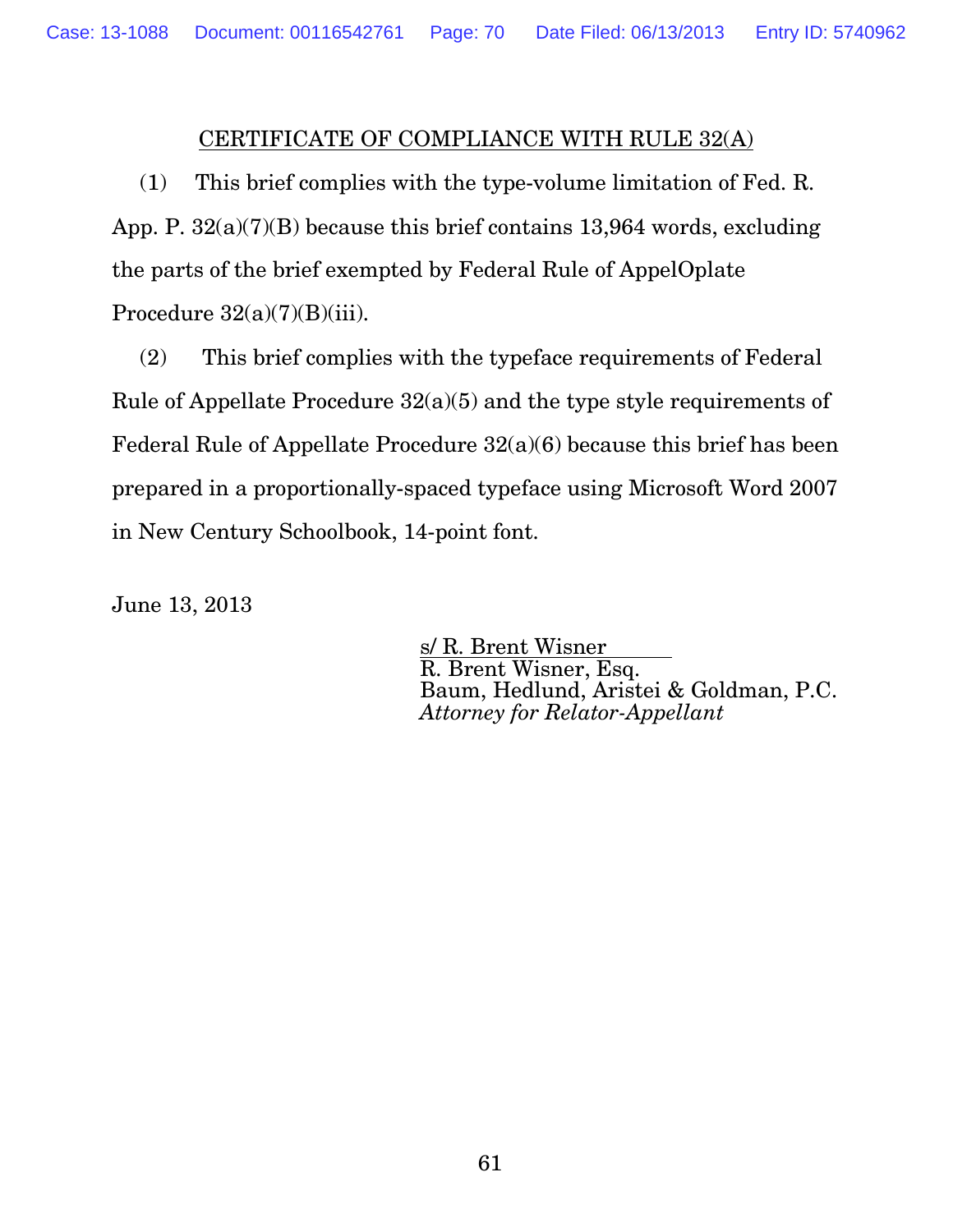## CERTIFICATE OF SERVICE

I hereby certify that on June 13, 2013, I electronically filed the foregoing document with the accompanying addendum with the United States Court of Appeals for the First Circuit by using the CM/ECF system. I certify that the following parties or their counsel of record are registered as ECF Filers and that they will be served by the CM/ECF system:

**Attorneys for Defendant-Appellees Takeda Pharmaceutical Company Limited and Takeda Pharmaceutical North America, Inc.** 

Christopher Michael Morrison, Esq. cmorrison@jonesday.com Joseph B. Sconyers, Esq. jsconyers@jonesday.com Jones Day 100 High St., 21st Floor Boston, MA 02110-1781

Brian J. Murray, Esq. bjmurray@jonesday.com Jones Day 77 W. Wacker Drive Chicago, IL 60601

# June 13, 2013

#### **Attorneys for the United States**

Dina Michael Chaitowitz, Esq. USAMA.ECFAppeals@usdoj.gov Zachary A. Cunha, Esq. zachary.cunha@usdoj.gov U.S. Attorney's Office 1 Courthouse Way, Suite 9200 Boston, MA 02110

Abby C. Wright, Esq. abby.wright@usdoj.gov U.S. Department of Justice 950 Pennsylvania Ave. NW Room 7252 Washington, DC 20530

 s/ R. Brent Wisner R. Brent Wisner, Esq. Baum, Hedlund, Aristei & Goldman, P.C. *Attorney for Relator-Appellant*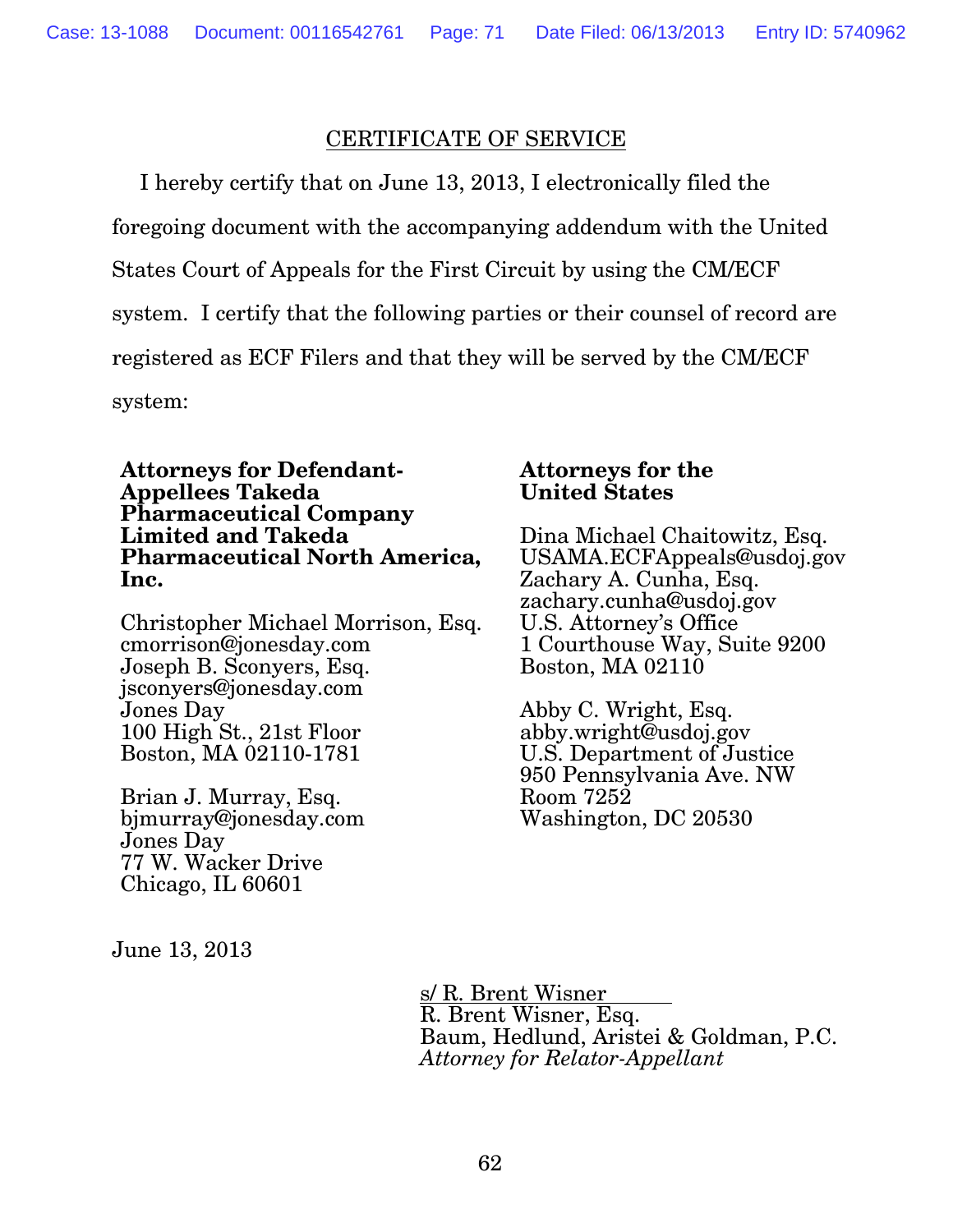## ADDENDUM

## Table of Contents

| A. Memorandum and Order on Motions to Dismiss, |  |
|------------------------------------------------|--|
|                                                |  |
|                                                |  |
|                                                |  |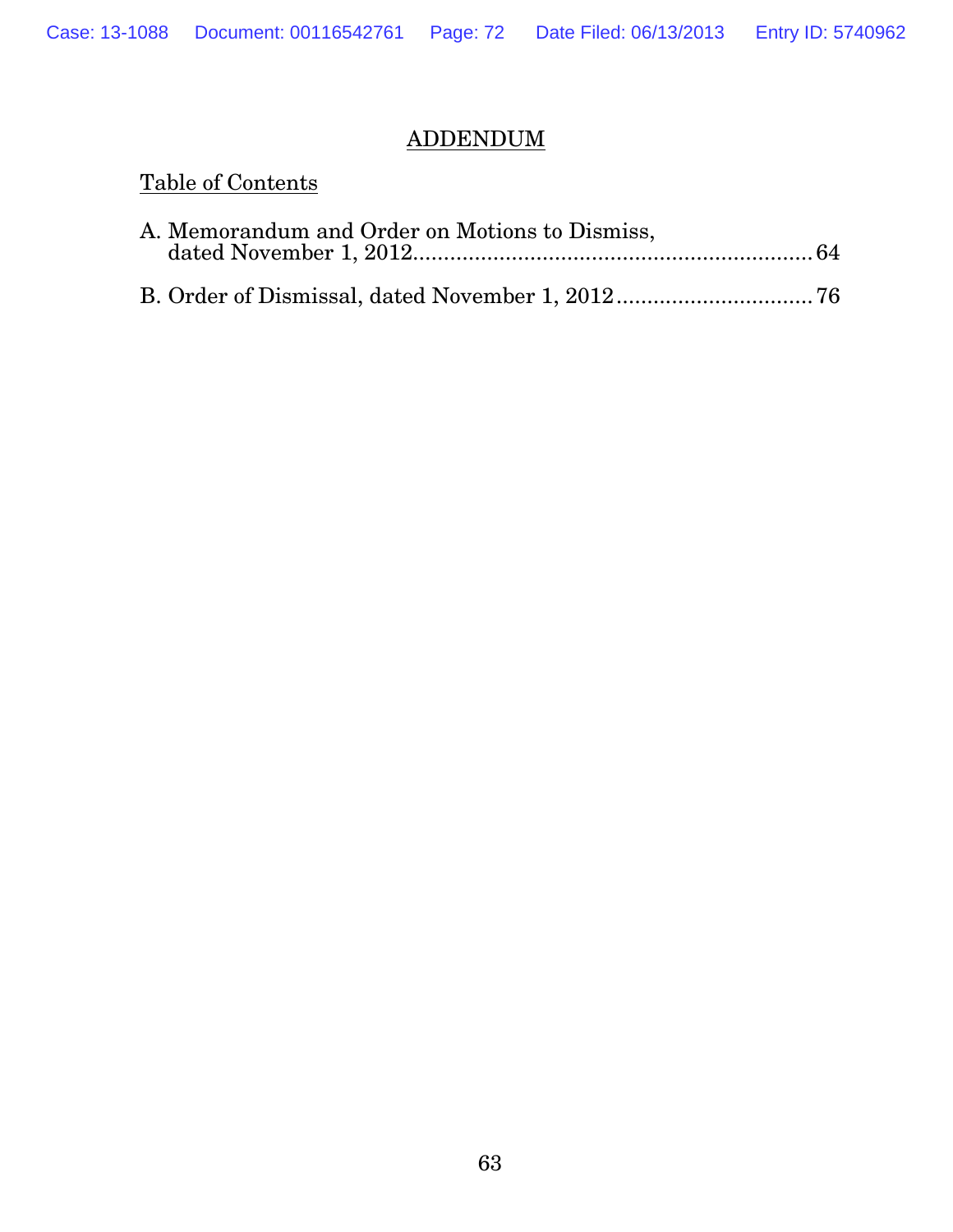# **Addendum - A**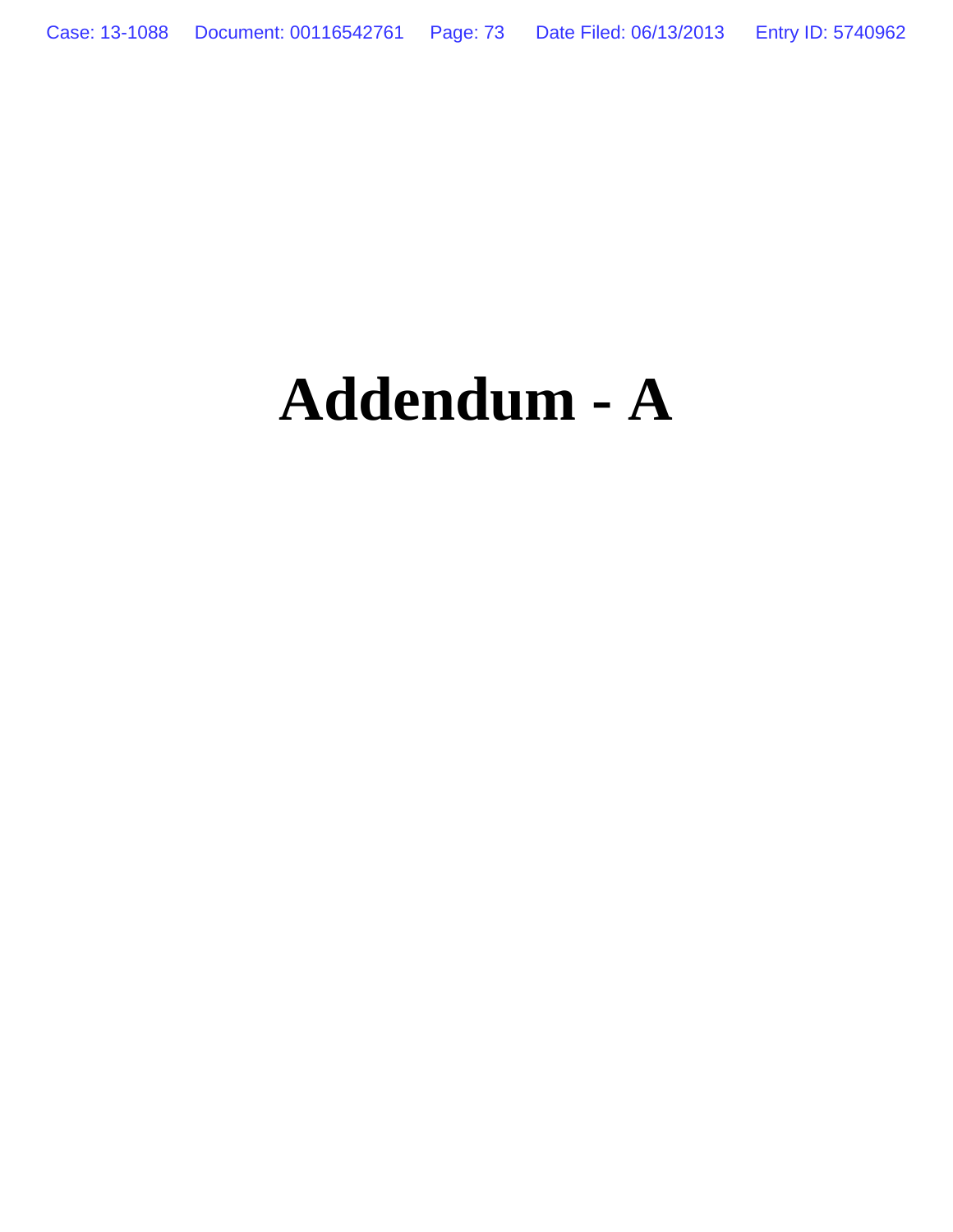## **UNITED STATES DISTRICT COURT DISTRICT OF MASSACHUSETTS**

| UNITED STATES OF AMERICA, et al.,<br>ex rel. HELEN GE, M.D.,             |                                          |
|--------------------------------------------------------------------------|------------------------------------------|
| <b>Plaintiffs and Relator,</b>                                           | <b>Civil Action Nos.</b><br>10-11043-FDS |
| v.                                                                       | 11-10343-FDS                             |
| TAKEDA PHARMACEUTICAL                                                    |                                          |
| <b>COMPANY LIMITED and TAKEDA</b><br>PHARMACEUTICALS U.S.A., INC., f/k/a |                                          |
| <b>TAKEDA PHARMACEUTICALS NORTH</b><br>AMERICA, INC.,                    |                                          |
| Defendants.                                                              |                                          |

### **MEMORANDUM AND ORDER ON MOTIONS TO DISMISS**

#### **SAYLOR, J.**

These two *qui tam* actions were brought by relator Dr. Helen Ge, a former medical reviewer in Takeda's pharmacovigilance division. Her claims arise from the alleged failure of defendants Takeda Pharmaceutical Company Limited and Takeda Pharmaceuticals North America, Inc. (collectively, "Takeda") to report adverse events for the drugs Actos (Case No. 10- 11043) and the drugs Uloric, Kapidex/Dexilant, and Prevacid (Case No. 11-10343), as required by law.

Relator brought these actions on behalf of the United States for treble damages and civil penalties, alleging violations of the False Claims Act, 31 U.S.C. § 3729, *et seq.* ("FCA"). The actions were also brought under the respective *qui tam* provisions of similar state statutes on behalf of California, Delaware, Florida, Georgia, Hawaii, Illinois, Indiana, Louisiana,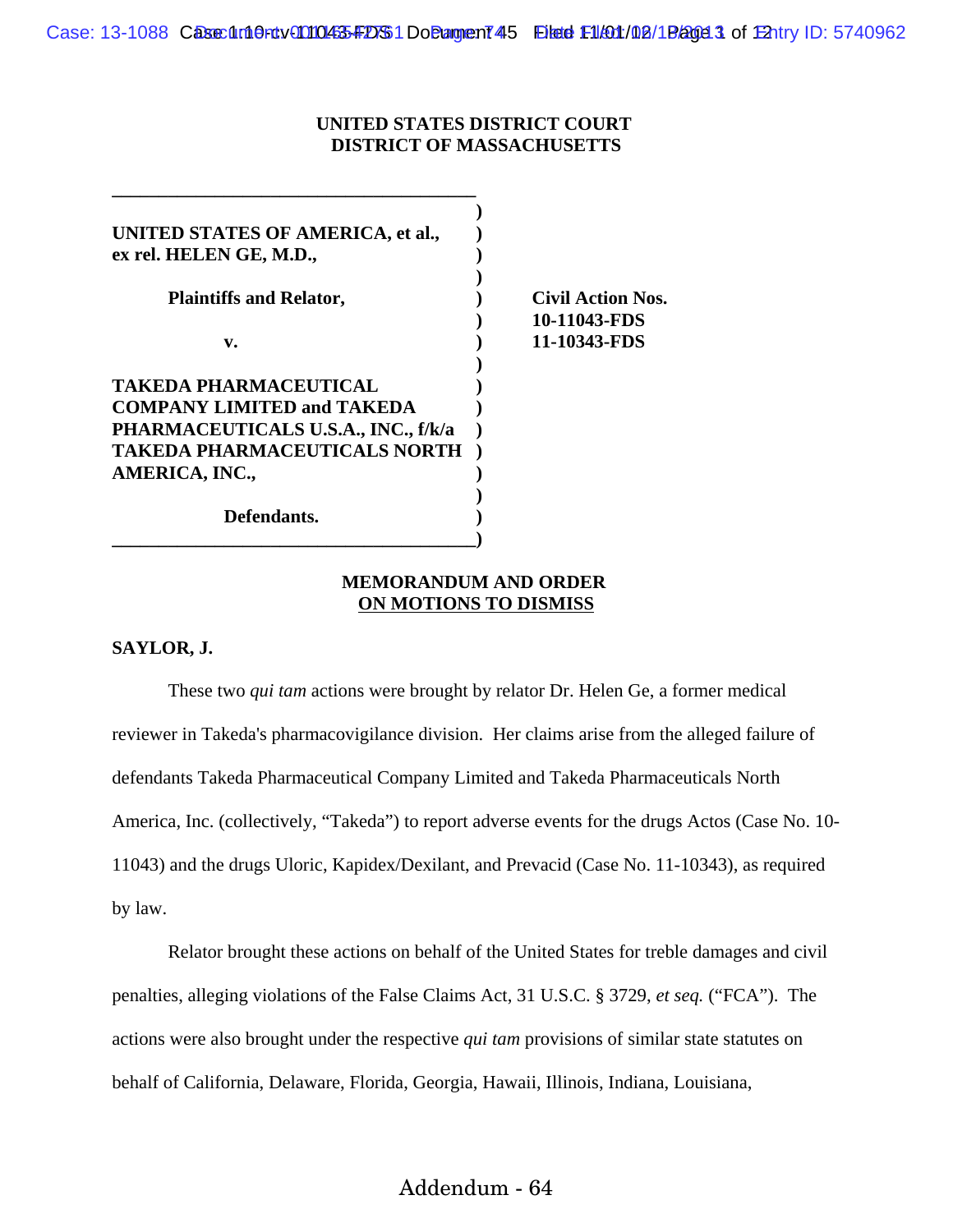Massachusetts, Minnesota, Montana, Nevada, New Hampshire, New Jersey, New Mexico, New York, North Carolina, Oklahoma, Rhode Island, Tennessee, Texas, Virginia, Wisconsin, and the District of Columbia. The alleged violations involve false claims for payments being made to Medicare, Medicaid, Tricare and other federally funded government health-care programs as a result of defendants' alleged failure to properly report to the Food and Drug Administration ("FDA") adverse events with respect to the named drugs.

Defendants have moved to dismiss both complaints under Fed. R. Civ. P. 12(b)(6) for failure to state a claim upon which relief can be granted and under Fed. R. Civ. P. 9(b) for failure to satisfy the heightened pleading requirements for fraud. For the reasons set forth below, the motions will be granted.

### **I. Background**

#### **A. Factual Background**

The facts are stated as alleged in the complaints.<sup>1</sup>

Dr. Helen Ge, M.D., was a contractor working for Takeda from September 2008 to January 2010. (Uloric Compl. ¶[11, 13). All four subject drugs, Actos, Uloric, Kapidex/Dexilant, and Prevacid are sold by Takeda and have received FDA approval.

During the time of Dr. Ge's employ, Takeda failed to properly report to the FDA a number of post-marketing adverse events for the four subject drugs. (Uloric Compl. ¶¶ 26, 29- 31, 63, 74, 76, 79, 88, 111, 118-119). Specifically, with respect to Uloric, Kapidex/Dexlant, and

<sup>&</sup>lt;sup>1</sup> The Court also draws on exhibits to the complaints and other uncontested documents on which the complaints rely. *See Beddall v. State Street Bank & Trust Co.*, 137 F.3d 12, 17 (1st Cir. 1998) ("When . . . a complaint's factual allegations are expressly linked to—and admittedly dependent upon—a document (the authenticity of which is not challenged), that document effectively merges into the pleadings and the trial court can review it in deciding a motion to dismiss under Rule 12(b)(6)."). Here, there are exhibits attached to the declarations of Bijan Esfandiari that are the subject of motions to strike by defendants. To the extent that the Court relies on those documents here, the motions to strike will be denied.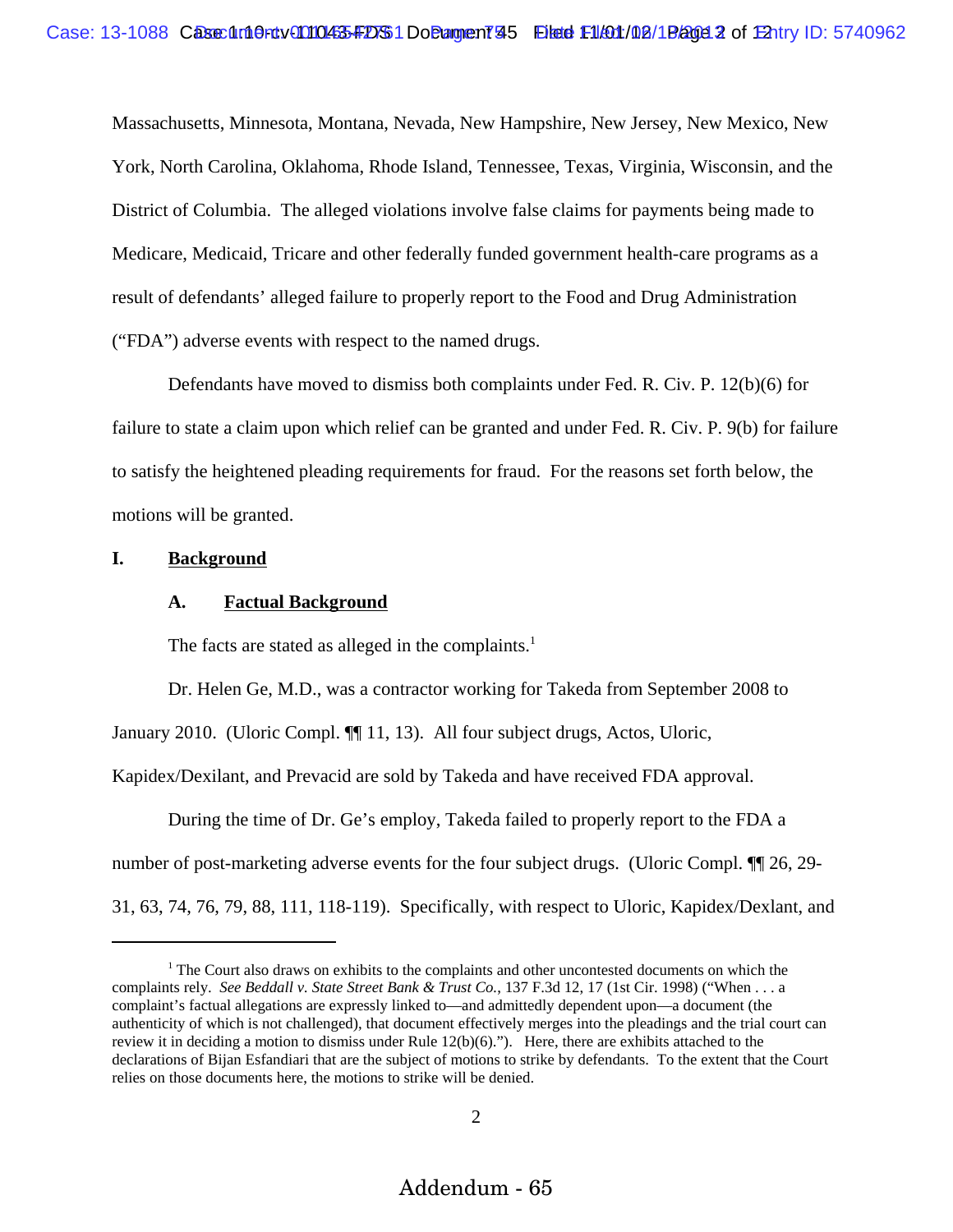Prevacid, the complaint alleges that several life-threatening adverse reactions had been known by Takeda to occur as a result of these drugs' interaction with other drugs commonly used by the same patient population; however, Takeda did not adequately change the package insert warnings to reflect this. (Uloric Compl. 1). Furthermore, Takeda avoided properly reporting to the FDA serious adverse events caused by these interactions. (Uloric Comp1.¶ 5). The complaint alleges that Takeda, through its employees, intentionally misrepresented and altered the descriptions of adverse events in reports, and intentionally misclassified adverse events as "non-serious" or as "labeled" drug-drug interactions, to avoid filing expedited 15-day adverse event reports. (*See* Uloric Comp1.¶¶ 50-66, 75-77, 84-86 ). With respect to Actos, Takeda intentionally did not report hundreds of non-hospitalized or non-fatal congestive heart failure cases as "serious" adverse events. (*See* Actos Compl. ¶ 9).

 Had Takeda properly reported these adverse events, FDA might have required drug label amendments and/or additional information to be posted in FDA databases. (*See* Actos Compl. ¶¶ 16, 18, 91-92; Uloric Compl. ¶¶ 6, 36, 39, 126-127). These additional warnings or database entries might have prompted physicians to prescribe the subject drugs less often, resulting in a decrease in claims for reimbursement. (*See* Actos Comp. ¶¶ 16, 18, 91-92; Uloric Compl. ¶¶ 114). Had Takeda properly reported the serious adverse events, FDA might never have approved or, in the alternative, it might have withdrawn approval for the subject drugs. (*See* Actos Compl. ¶ 91; Uloric Compl. 43, 66, 114).

On June 18, 2010, Dr. Ge commenced the first action, which related to the drug Actos. (Case no. 10-11043). On March 1, 2011, Dr. Ge commenced a second action that related to the drugs Uloric, Kapidex/Dexilant, and Prevacid (Case No. 11-10343). Defendants have moved to

3

Addendum - 66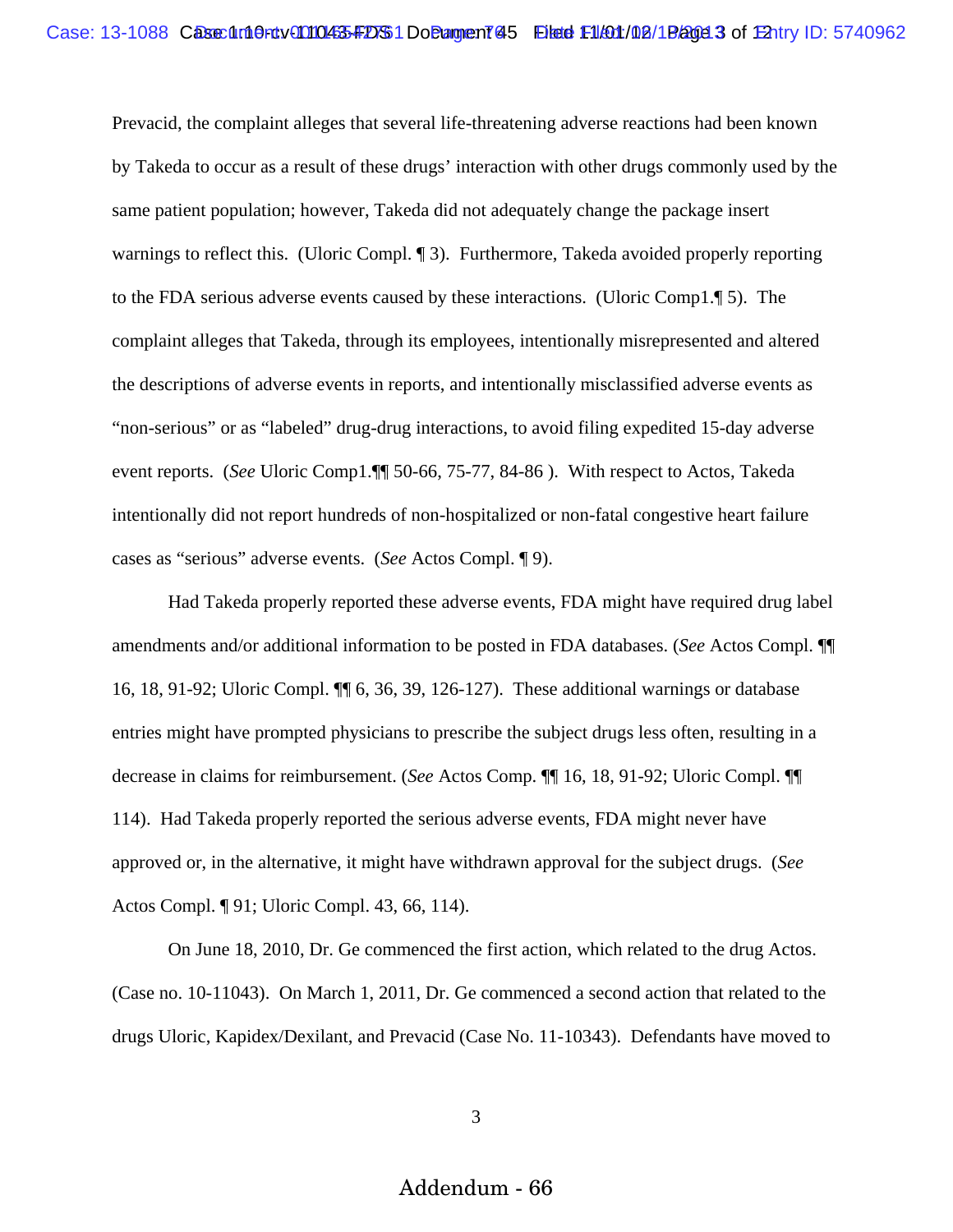dismiss both actions.

#### **B. Legal Background**

The False Claims Act, 31 U.S.C. § 3729, protects the government from efforts to fraudulently collect government reimbursement.2 To bolster enforcement, the FCA includes *qui tam* provisions allowing whistleblowers (known as relators) to bring fraud claims on behalf of the government. *United States ex rel. Duxbury v. Ortho Biotech Prods., L.P.*, 579 F.3d 13, 16 (1st Cir. 2009). In successful *qui tam* actions, a relator collects a portion of the award to the government, regardless of whether the government intervenes in the action. *Id.*

The complaints allege violations of 31 U.S.C.  $\S 3729(a)(1)(A)$ , (B) and (C). Subsection (1)(A) of the FCA imposes liability on any person who "knowingly presents to the government, or causes to be presented, a false or fraudulent claim for payment or approval." Subsection (1)(B) imposes liability on any person who "knowingly makes, uses, or causes to be made or used, a false record or statement material to a false or fraudulent claim." Subsection  $(1)(C)$ imposes liability on any person who conspires to commit a violation of, among other things, subsection  $(1)(A)$  or  $(1)(B)$ .

The FDA is the agency responsible for the approval of drugs for commercial marketing under the Food, Drug, and Cosmetic Act ("FDCA"). 21 U.S.C. §355(a). After a drug has been

 $2$  It should be noted that Subsection 3729(a) of the False Claims Act was amended by the Fraud Enforcement and Recovery Act ("FERA") on May 20, 2009. *See* Pub. L. No. 111-21, § 4, 123 Stat. 1617, 1621 (2009). FERA provides that amendments to the FCA take effect upon enactment except for the amendment to the old § 3729(a)(2) (now § 3729(a)(1)(B)), which "shall take effect as if enacted on June 7, 2008, and apply to all claims under the False Claims Act . . . that are pending on or after that date." FERA § 4(f)(1), 123 Stat. at 1625. Courts have "almost uniformly interpreted 'claims' to mean claims for reimbursement" rather than the resulting lawsuits under the FCA. *United States ex. rel. Nowak v. Medtronic, Inc.,* 806 F. Supp. 2d 310, 314 n.1 (quoting *United States ex rel. Carpenter v. Abbott Labs, Inc.,*723 F. Supp. 2d 395, 402 (D. Mass. 2010) (collecting cases)). Because both the plaintiff and the defendants refer to the post-FERA version of the FCA, and because the alleged violations involve actions observed during Dr. Ge's employ at Takeda (beginning in September 2008), this Court's analysis will focus on the post-FERA formulation of the FCA.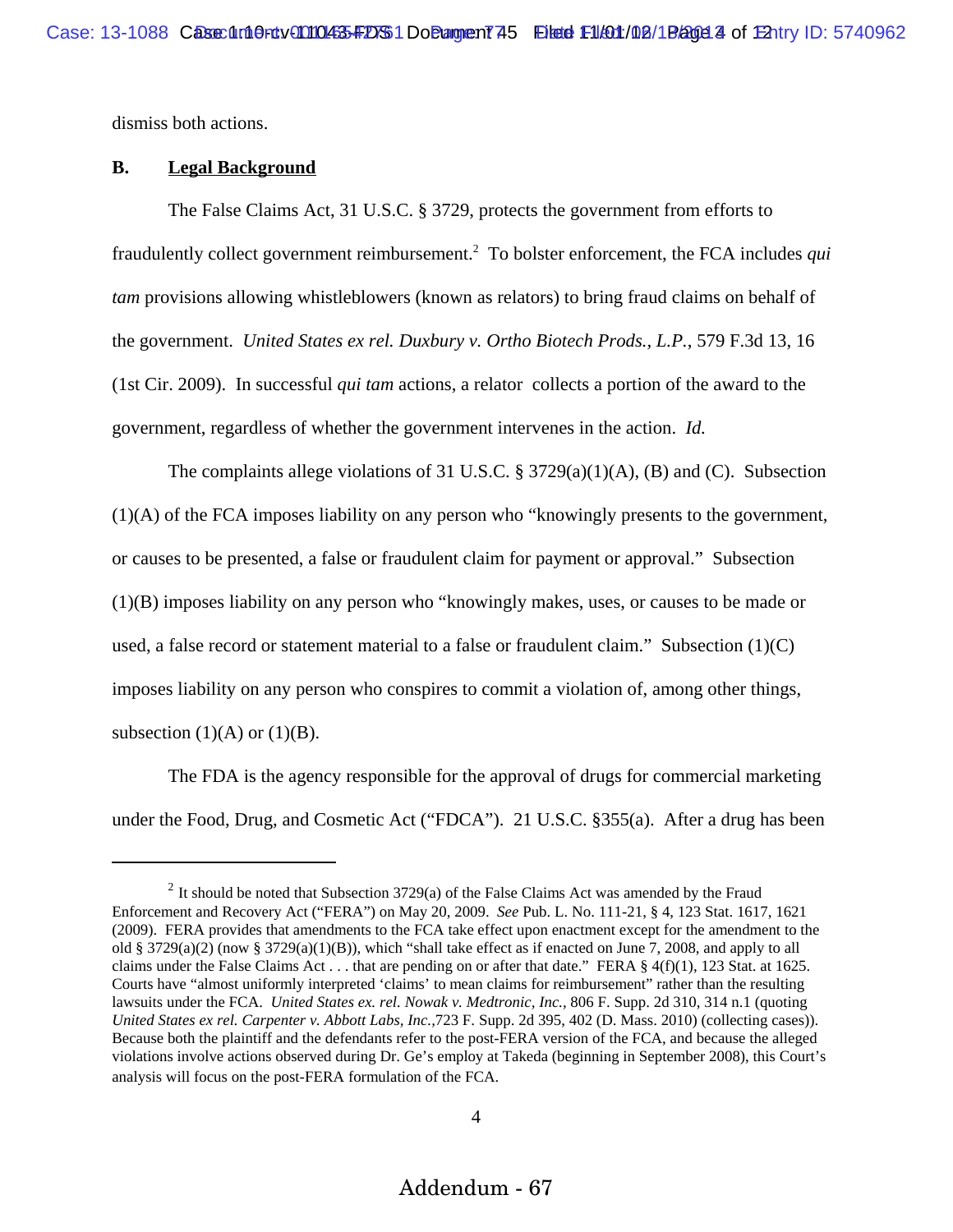approved, the FDCA enables the FDA to continue to evaluate the safety and effectiveness of the drug and, when appropriate, withdraw the approval of the New Drug Application ("NDA") or change the labeling. 21 U.S.C.  $\S 355(k)$ . In furtherance of this aim, FDA regulations require expedited and accurate reports of adverse drug experiences by drug manufacturers. 21 C.F.R. §§314.80 and 314.81.

FDA regulations and Guidance Documents classify four types of adverse experiences and corresponding reporting requirements. Serious and unexpected events must be reported to the FDA within 15 days of initial receipt of news of the adverse event. 21 C.F.R. §314.80(b)(1). Serious and expected adverse events must be reported to the FDA in the manufacturer's quarterly and/or annual safety reports. Non-serious and unexpected events must be reported to the FDA in the manufacturer's quarterly and/or annual safety reports. Non-serious and expected adverse events technically are to be reported to the FDA in the manufacturer's quarterly and/or annual safety reports, but the FDA encourages manufacturers to obtain waivers from having to submit individual case safety reports.

A manufacturer's failure to comply with these reporting obligations subjects the manufacturer to various potential civil and criminal penalties, including, but not limited to, withdrawal of the approval of the NDA (that is, prohibiting the continued marketing and sale of the drug), injunctive orders, monetary fines and imprisonment for individual defendants. *See* 21 U.S.C § 331(e); 21 U.S.C § 332(a); 21 U.S.C § 333(a)(1); 21 U.S.C. §355(e); and 21 C.F.R.§314.80(j).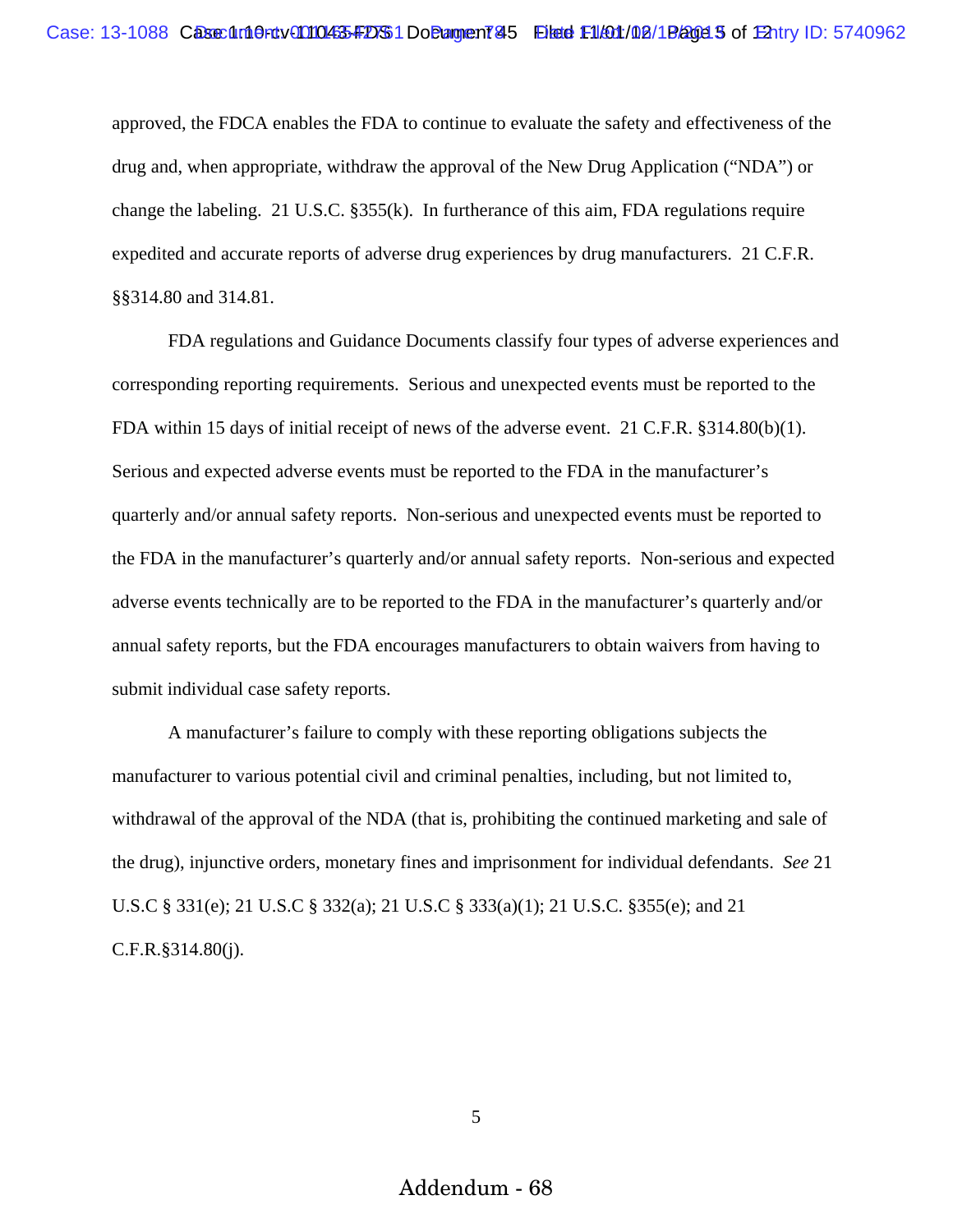## **II. Standard of Review**

#### **A. Failure to State a Claim Under Rule 12(b)(6)**

On a motion to dismiss, the Court "must assume the truth of all well-plead[ed] facts and give plaintiff the benefit of all reasonable inferences therefrom." *Ruiz v. Bally Total Fitness Holding Corp.*, 496 F.3d 1, 5 (1st Cir. 2007) (citing *Rogan v. Menino*, 175 F.3d 75, 77 (1st Cir. 1999)). To survive a motion to dismiss, the plaintiff must state a claim that is plausible on its face. *Bell Atl. Corp. v. Twombly*, 550 U.S. 544, 570 (2007). That is, "[f]actual allegations must be enough to raise a right to relief above the speculative level, . . . on the assumption that all the allegations in the complaint are true (even if doubtful in fact)." *Id.* at 555 (citations omitted). "The plausibility standard is not akin to a 'probability requirement,' but it asks for more than a sheer possibility that a defendant has acted unlawfully." *Ashcroft v. Iqbal*, 556 U.S. 662, 678 (2009) (quoting *Twombly*, 550 U.S. at 556). Dismissal is appropriate if the complaint's well-pleaded facts do not "possess enough heft to show that plaintiff is entitled to relief." *Ruiz Rivera v. Pfizer Pharm., LLC*, 521 F.3d 76, 84 (1st Cir. 2008) (quotations and original alterations omitted).

#### **B. Pleading Requirements of Rule 9(b)**

Fed. R. Civ. P. 9(b) requires that "in all averments of fraud or mistake, the circumstances constituting fraud or mistake shall be stated with particularity." These heightened pleading requirements apply to claims brought under the subsections of the FCA at issue here. *United States ex rel. Gagne v. City of Worcester*, 565 F.3d 40, 45 (1st Cir. 2009); *see also United States* ex rel. Karvelas v. Melrose-Wakefield Hosp., 360 F.3d 220, 231 (1<sup>st</sup> Cir. 2004) (rejecting the contention that Rule 9(b)'s heightened pleading standard should be relaxed as to fraud claims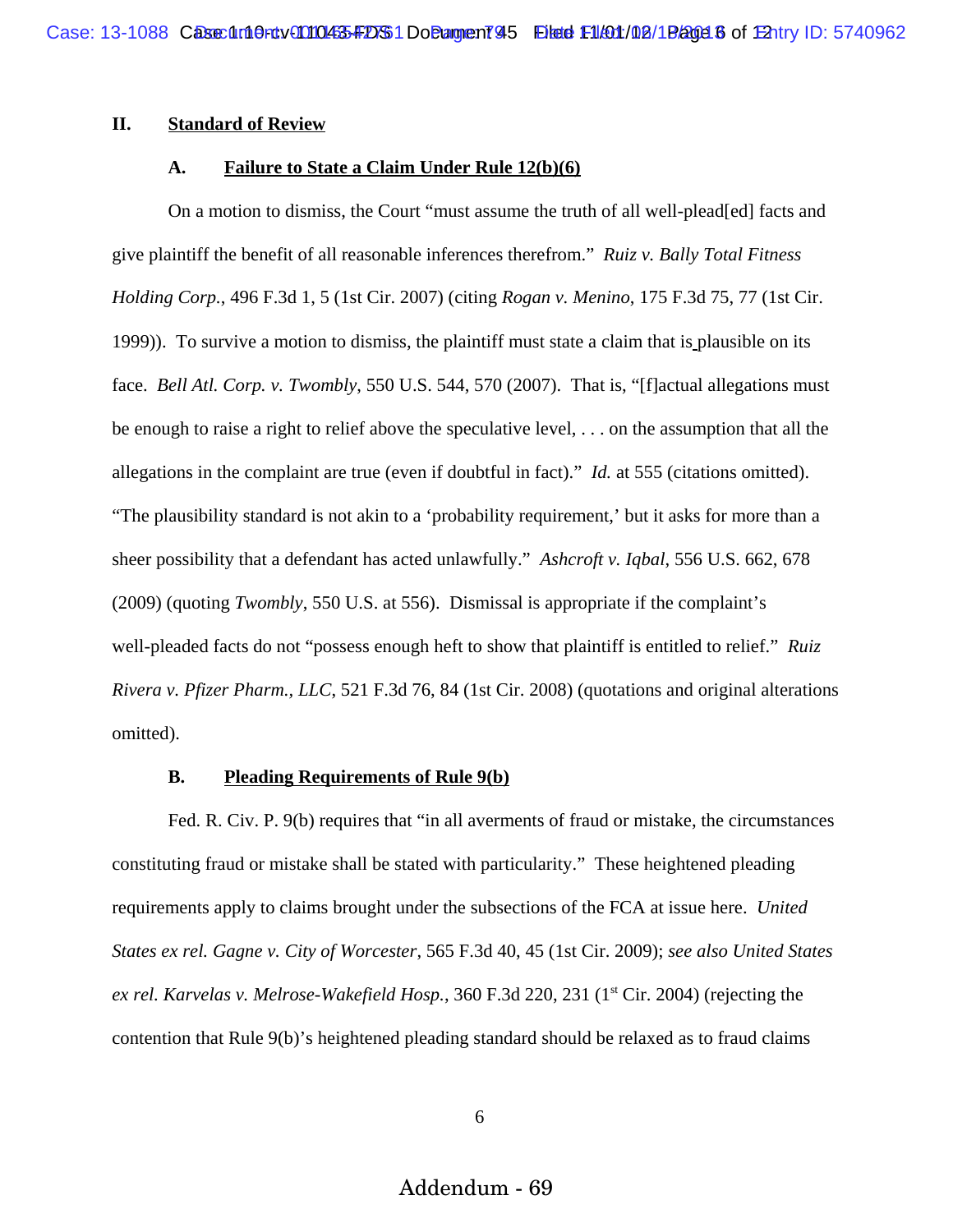brought under the FCA). In such cases, relators are required to set forth with particularity the "who, what, when, where, and how of the alleged fraud." *United States ex rel. Franklin v. Parke-Davis*, 147 F. Supp. 2d 39, 46 (D. Mass. 2001); *see also Arruda v. Sears, Roebuck & Co.*, 310 F.3d 13, 18-19 (1st Cir. 2002).

 The FCA imposes liability only for the filing of false claims, not for merely "underlying fraudulent activity or the government's wrongful payment." *United States ex rel. Duxbury v. Ortho Biotech Products, L.P.*, 551 F. Supp. 2d 100, 114 (D. Mass. 2008), *aff'd in part, rev'd in part*, 579 F.3d 13 (1st Cir. 2009). Therefore, evidence of a false claim is "the *sine qua non* of a False Claims Act violation." *Karvelas*, 360 F.3d at 225. In *Karvelas*, the First Circuit explained the pleadings requirements for relators in the context of alleged false Medicare and Medicaid claims:

[A] relator must provide details that identify particular false claims for payment that were submitted to the government. In a case such as this, details concerning the dates of the claims, the content of the forms or bills submitted, their identification numbers, the amount of money charged to the government, the particular goods or services for which the government was billed, the individuals involved in the billing, and the length of time between the alleged fraudulent practices and the submission of claims based on these practices are the types of information that may help a relator to state his or her claims with particularity. These details do not constitute a checklist of mandatory requirements that must be satisfied by each allegation included in the complaint. However, . . . we believe that some of this information for at least some of the claims must be pleaded in order to satisfy Rule 9(b).

*Id.* at 232-233. *Karvelas* suggests that Rule 9(b) may be satisfied if "the complaint as a whole is sufficiently particular to pass muster under the FCA, although some questions remain unanswered." *Id.* at 233 n.17.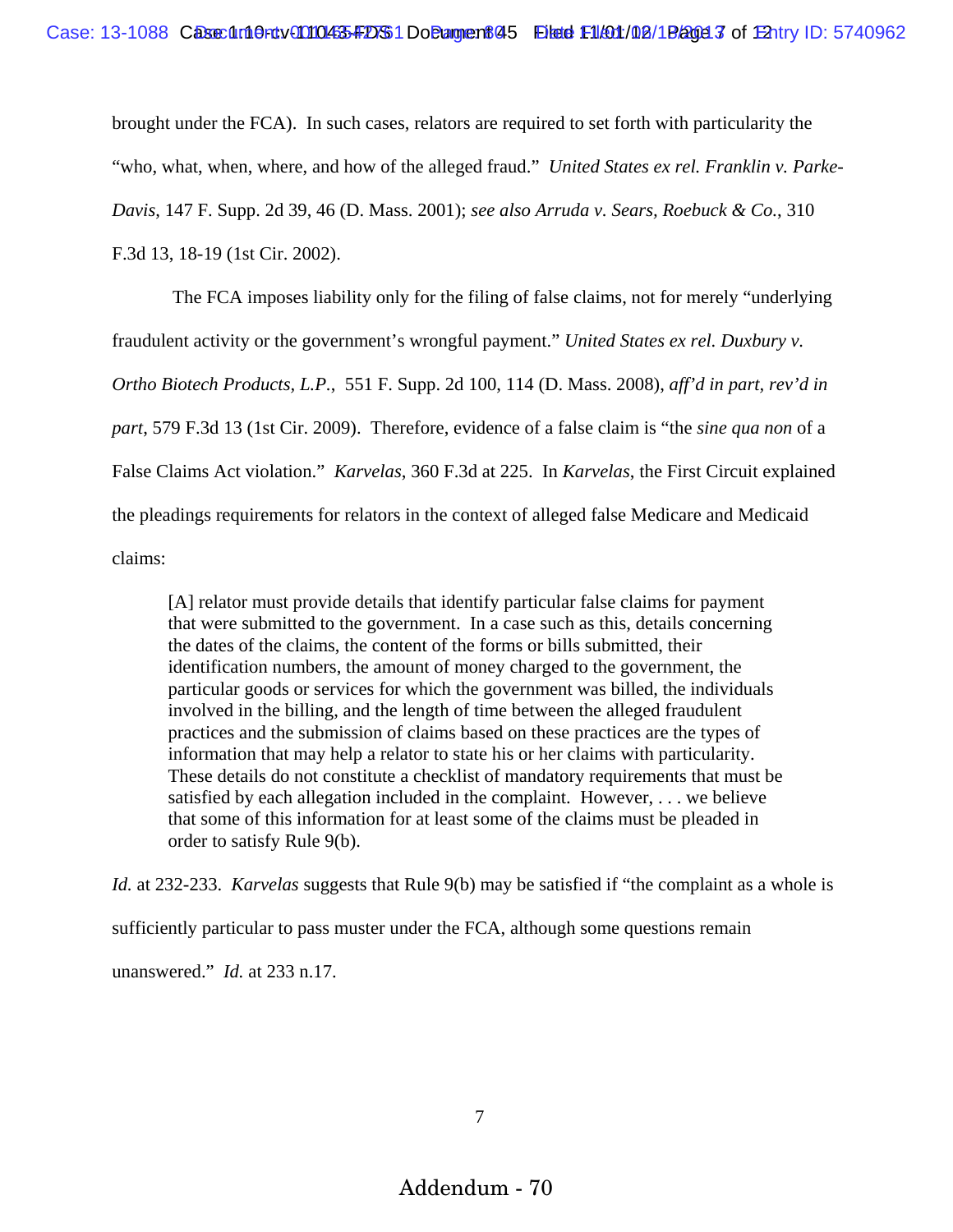#### **III. Analysis**

#### **A. Failure to Plead Fraud with Particularity**

In the FCA context, the precise requirements imposed by Rule 9(b) depend on whether the defendants are alleged to have directly submitted false claims or to have induced third parties to submit false claims. *Duxbury*, 579 F.3d at 29. When inducement, rather than direct submission, of claims is alleged, a relator must, at a minimum, "provid[e] factual or statistical evidence to strengthen the inference of fraud beyond possibility" where details as to each false claim are not offered. *Id.* (quoting *U.S. ex rel. Rost v. Pfizer, Inc.*, 507 F.3d 720, 733 (1st Cir. 2007)); *see also United States ex rel. Walsh v. Eastman Kodak Co.*, 98 F. Supp. 2d 141, 147 (D. Mass. 2000) (holding that relator failed to satisfy Rule 9(b) when his complaint did not cite one single false claim arising out of an alleged methodology that conceivably could have produced false claim invoices).

Here, although relator has alleged facts that would demonstrate a "fraud-on-the-FDA" with respect to intentional under-reporting of adverse events, she has failed to allege the specific details of any claims that were allegedly rendered "false" as a result. In an attempt to cure that inadequacy, relator subsequently filed a declaration of Bijan Esfandiari, which included an attachment providing the total expenditures by the federal government for Actos. Even assuming that it is permissible for the Court to consider this document for the purposes of a motion to dismiss, this aggregate expenditure data does not satisfy the particularity requirement.<sup>3</sup> The aggregate figure is in the billions of dollars and accompanied by no identifying information as to the payees. By contrast, in the *Duxbury* case, the relator identified eight specific medical

 $3$  As noted earlier, the defendants have moved to strike that declaration.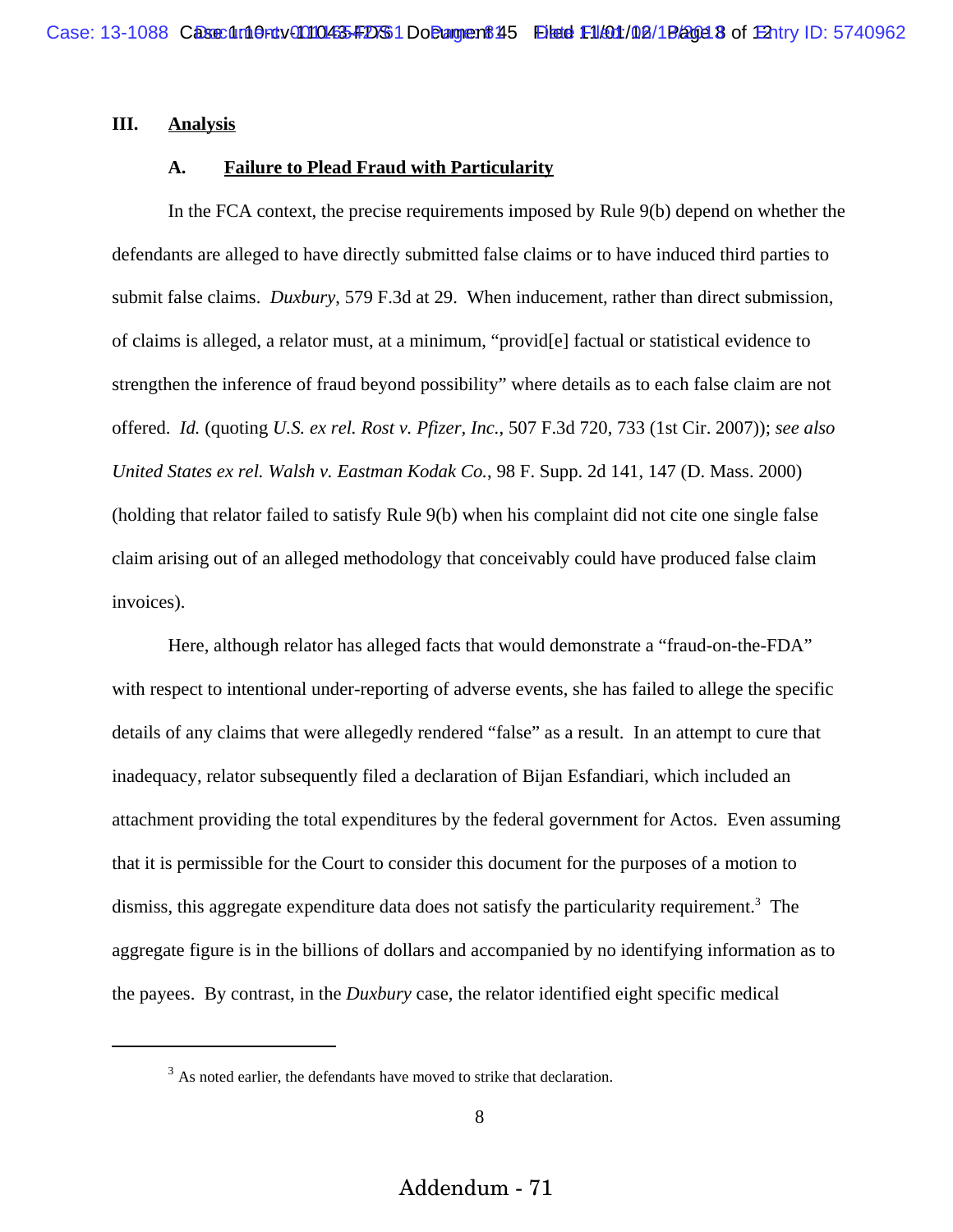providers who allegedly submitted false claims; identified the rough time periods, locations, and amounts of the claims; and identified the specific government programs to which the claims were made. *Duxbury,* 579 F.3d at 29-30. The First Circuit found that those allegations satisfied Rule 9(b). Here, the only claim details provided are for one of the four drugs at issue, presented in aggregate form, and identify no specific claimants or government program payors. In addition, relator makes no showing of any claims paid by the *state* programs of the relevant states.

Instead of providing details of allegedly false claims, relator apparently suggests that *all* of the claims for these particular drugs in the relevant years were rendered false by Takeda's failure to properly report adverse events. Relator, however, has failed to provide the specific factual allegations necessary to support the inference that the FDA would have withdrawn approval from all four drugs immediately upon receiving the proper adverse reports. Withdrawal of drug approval is not mandatory for the type of reporting violations alleged. *See* 21 C.F.R. §§ 314.80(j), 81(d) ("FDA *may* withdraw approval") (emphasis added); *see also Cutler v. Hayes*, 818 F.2d 879, 893 (D.C. Cir. 1987) ("[t]he [FDCA] imposes no clear duty upon FDA to bring enforcement proceedings to effectuate either the safety or the efficacy requirements of the Act"). Even accepting the unsubstantiated premise that the drugs would have been taken off the market, relator has also failed to allege how the fraudulent reporting renders false claims that were filed prior to the adverse events.

In summary, relator has failed to plead her allegations with the requisite specificity under Rule 9(b).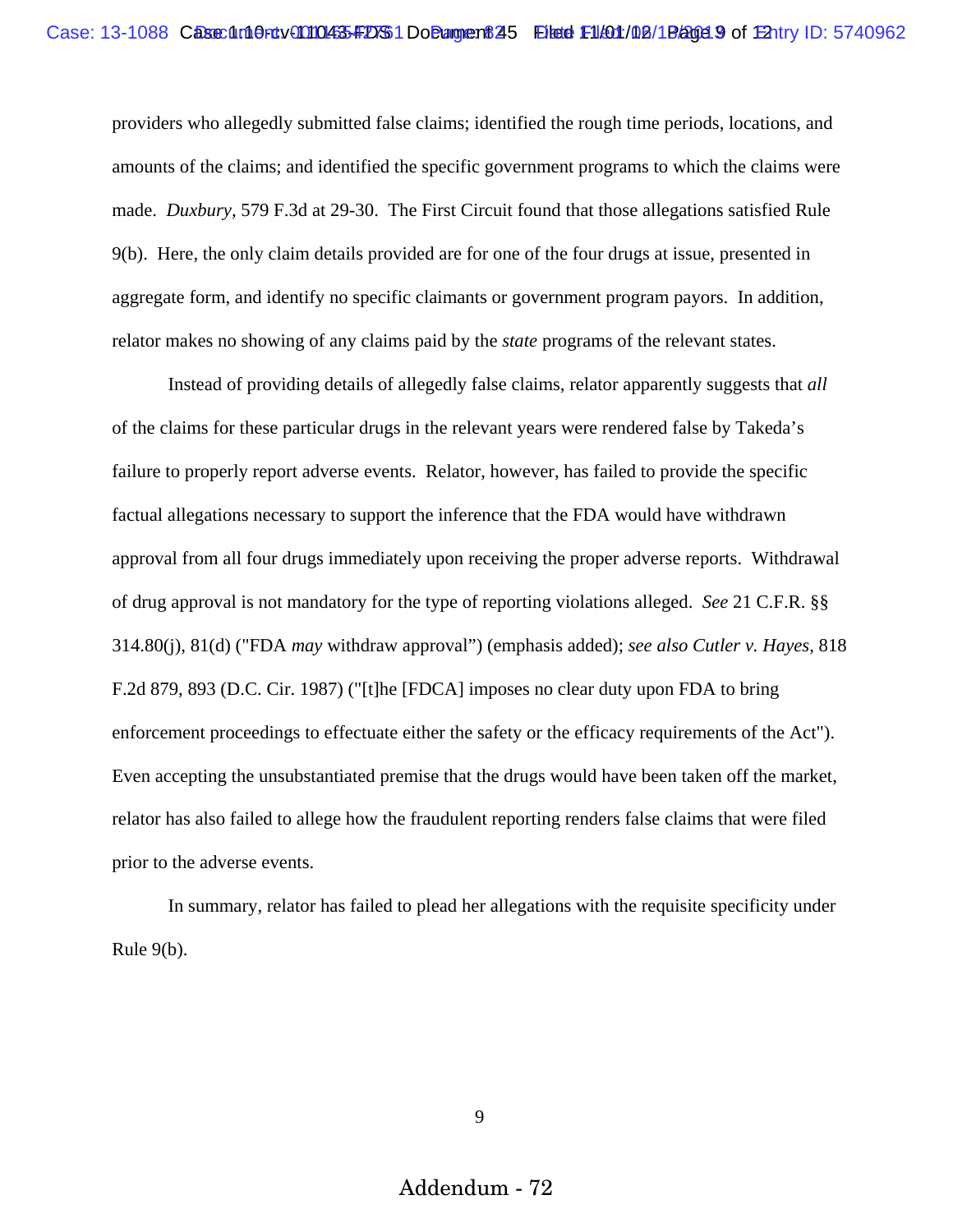### **B. Failure to State a Claim**

### **1. Federal False Claims Act**

The First Circuit has established two requirements for an FCA claim to survive a motion to dismiss:

First, relator must show that the claims at issue in this litigation misrepresented compliance with a material precondition of Medicaid payment such that they were false or fraudulent. Second, they must show that the defendants knowingly caused the submission of the false or fraudulent claims, the submission of false records or statements to get the false or fraudulent claims paid, or otherwise conspired to defraud the state by getting the false or fraudulent claims paid.

*New York v. Amgen Inc*., 652 F.3d 103, 110-111 (1st Cir. 2011). Here, the complaints adequately allege that defendants knowingly caused the claims at issue to be submitted. As a consequence, the sufficiency of the complaints turns on whether the claims at issue were false or fraudulent—that is, whether the claims misrepresented compliance with a material precondition of payment.

The complaints provide no details of the actual claims from providers to show that they misrepresented compliance with anything. Relator instead relies on the argument that Takeda's compliance with adverse-event reporting requirements is an implied condition of continued FDA approval, and because Takeda intentionally did not comply with these requirements with respect to the four drugs at issue, all subsequent claims for those drugs were therefore false. Relator alleges that every claim for the drugs at issue contained an implied representation of compliance with these reporting requirements. It is true that the First Circuit has held that a claim may be found to be false on the basis of an implied representation of compliance with a precondition of payment that is not expressly stated in a statute or regulation. *United States ex rel. Hutcheson v. Blackstone Med*., Inc., 647 F.3d 377, 387 (1st Cir. 2011). Here, however, relator relies on a blind,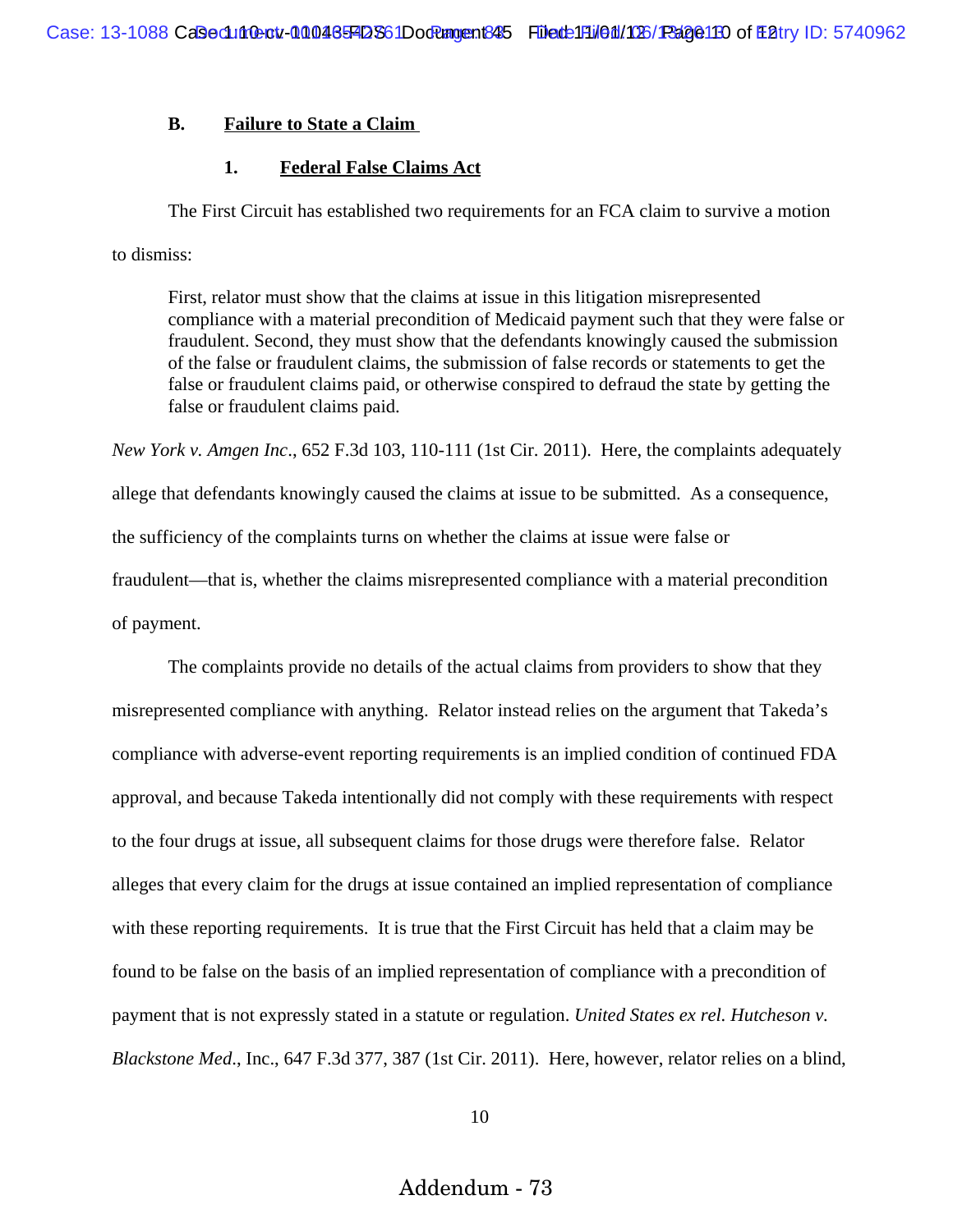unsupported assertion that the claims at issue included such an implied representation as to compliance with reporting requirements.

Assuming that the unspecified claims that are the basis of this case do include such an implied representation, relator still must demonstrate that compliance with the reporting requirements was a material precondition of payment. Unfortunately for her, that is simply not the case. As noted earlier, the FDA has discretion to take a number of different actions should a drug manufacturer violate the adverse-event reporting requirements. The harshest of those actions is the withdrawal of drug approval. *See* 21 C.F.R. §§ 314.80(j), 81(d). However, the FDA exercises discretion in its enforcement procedures for such types of violations, and does not always prosecute them, let alone enforce the harshest penalty available. *See Cutler*, 818 F.2d at 893 ("[t]he [FDCA] imposes no clear duty upon FDA to bring enforcement proceedings to effectuate either the safety or the efficacy requirements of the Act"). These enforcement procedures have for many years allowed for citizens to petition FDA to bring action against specific violators. 21 C.F.R. § 10.30*.* It is through that mechanism, rather than an FCA lawsuit, that relator should have brought the reporting issues illuminated in the complaints to the attention of the FDA.

Because relator has not adequately established that compliance with adverse-event reporting procedures was a material precondition to payment of the claims at issue, the complaints do not state a claim upon which relief can be granted under Rule 12(b)(6).

#### **2. State False Claims Acts**

With respect to the state FCA claims, the issue is whether claims submitted to the state Medicaid programs misrepresented compliance with a precondition of payment recognized by the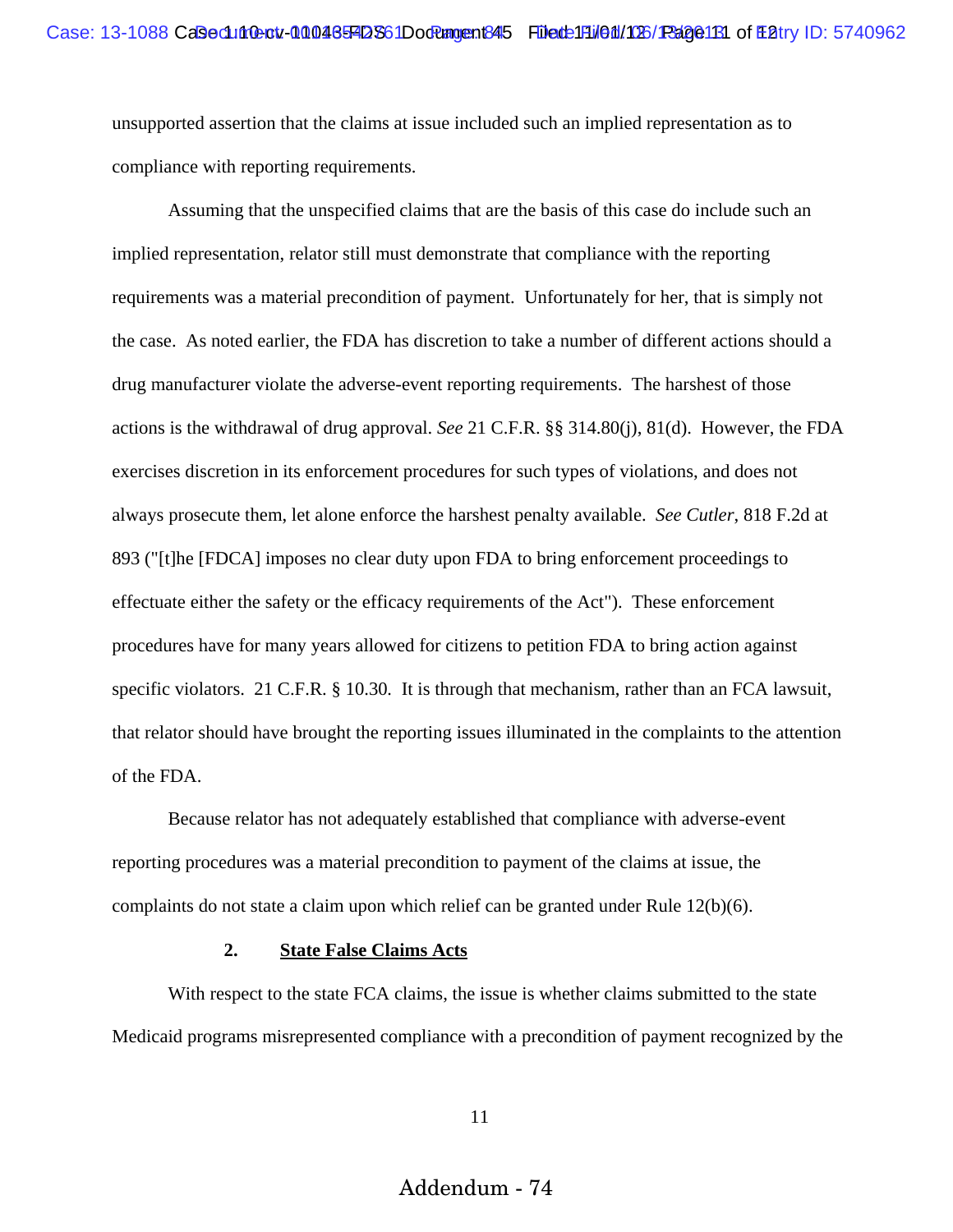relevant programs. *Amgen*, 652 F.3d at 111. Relator, however, has not alleged with sufficient particularity how any of the state statutory regimes, many of which employ language identical to the FCA, differ from the federal government in terms of what constitutes a material precondition of payment.<sup>4</sup> The complaints have thus failed to state a claim under state law, and the complaints will be dismissed with respect to the states.

Finally, and in any event, even if the brief citation in the complaints to the state FCAs were sufficient to allege that a particular state considers compliance with FDA adverse-event reporting requirements a material precondition of payment, dismissal would still be appropriate because the complaints fail to plead with specificity the details of any claims for payment made to any of the states.

#### **IV. Conclusion**

For the foregoing reasons, defendants' motions to dismiss the complaints for failure to state a claim upon which relief can be granted and for failure to plead fraud with particularity are GRANTED.

## **So Ordered.**

/s/ F. Dennis Saylor F. Dennis Saylor IV United States District Judge

Dated: November 1, 2012

<sup>4</sup> *See, e.g.*, N.J. Stat. § 2A:32C-1 (providing liability for any person who: "(1) knowingly presents, or causes to be presented, to an officer or employee, officer or agent of the State or to any contractor, grantee, or other recipient of State funds a false or fraudulent claim for payment or approval; (2) knowingly makes, uses, or causes to be made or used, a false record or statement to get a false or fraudulent claim paid or approved by the State; (3) conspires to defraud the State by getting a false or fraudulent claim allowed or paid.").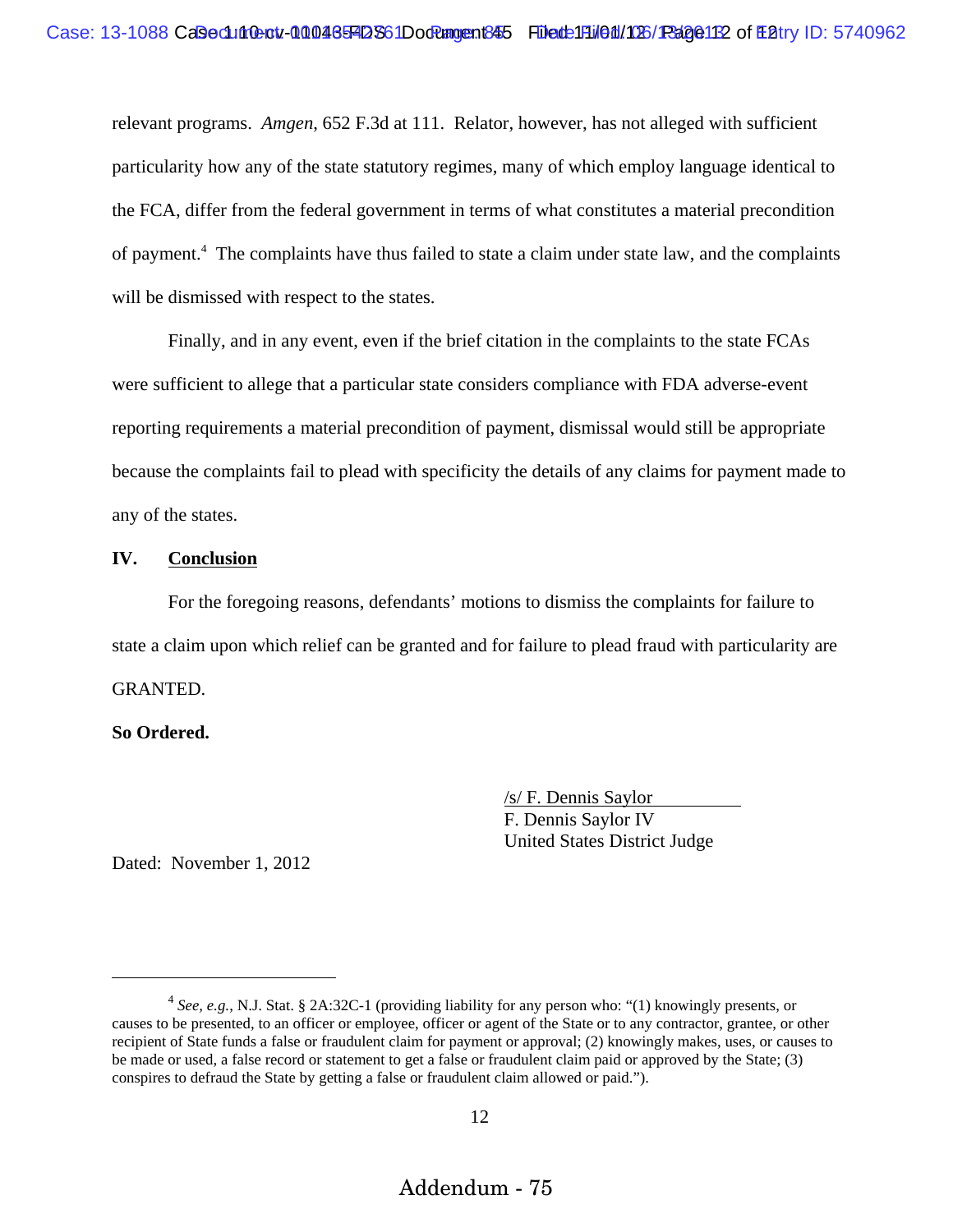# **Addendum - B**